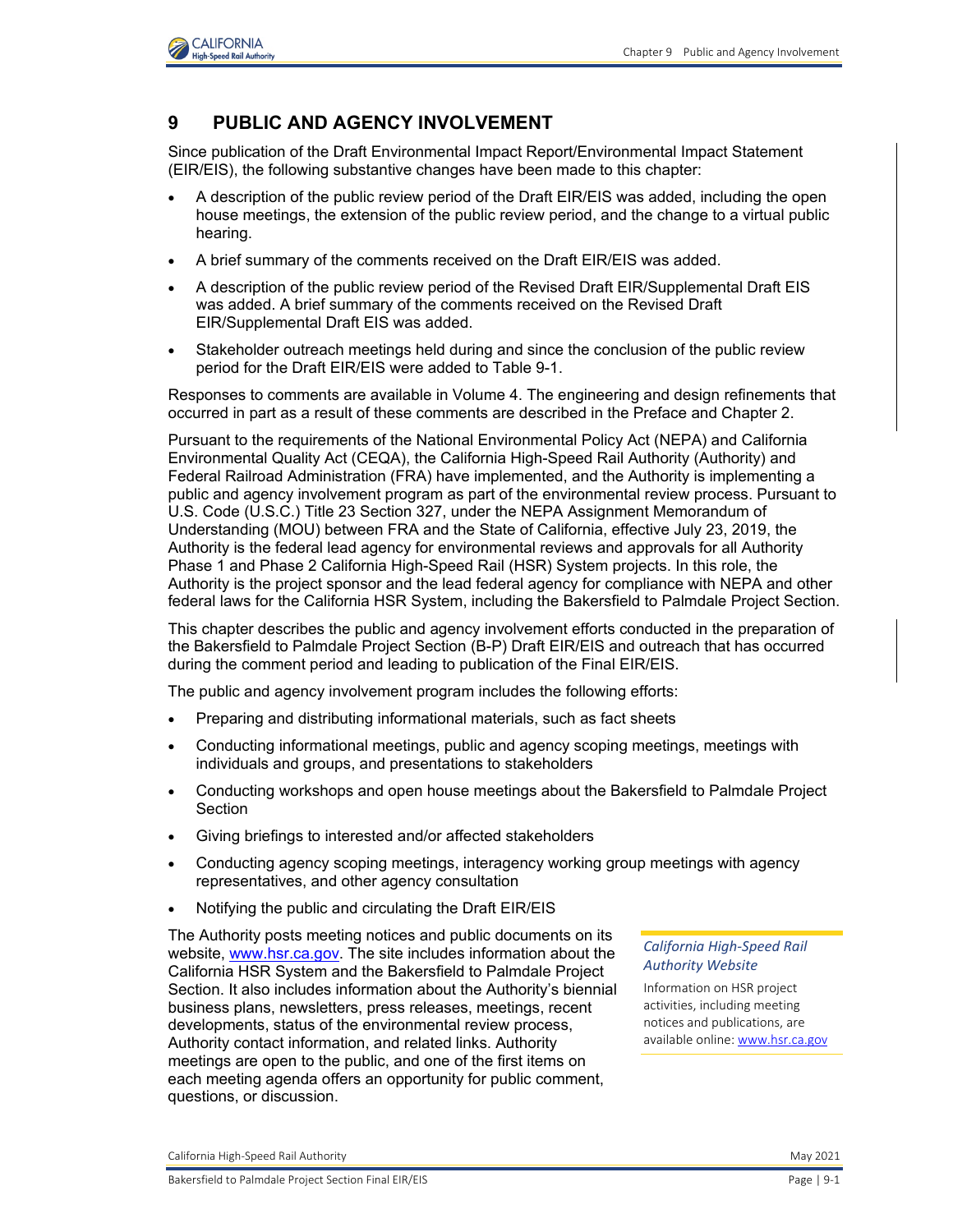

The Authority posted the Draft EIR/EIS and technical appendices on its website. The documents were also provided for public review in hard copy and electronically at a number of locations within and outside of the project area, including libraries, the Authority's offices, and offices of the Kern and Los Angeles County Clerks until the COVID-19 pandemic resulted in closure of these facilities in mid-March. Electronic copies of these documents were available on compact disc upon request at no cost. In addition, materials (in both English and Spanish) on how to participate in the public comment period and navigate the document were also available online. Refer to Section 9.6 for further discussion on notification and circulation of the Draft EIR/EIS.

During the environmental review process before the Draft EIR/EIS was available for public review and comment, the Authority received questions from a variety of sources, including the meetings and workshops listed above. Frequently asked questions concerned impacts on property, agricultural lands and operations, traffic circulation and access on local roads, noise and vibration, and the process by which the final alignment would be selected. Other concerns had to do with impacts of other alternatives not pursued and the status of changes that individuals and organizations had suggested. When possible, project staff answered these and other questions, but often the response was to refer them to the environmental analysis forthcoming in the Draft EIR/EIS. This included mention of opportunities for public comment on that document. Once the Draft EIR/EIS was available for review and comment, members of the public were directed to the appropriate chapter(s) that addressed their question(s), and oftentimes to maps or relevant hyperlinks or to page numbers of specific chapters. Project staff also assessed and responded to inquiries concerning impacts of other alternatives or to changes that individuals and organizations had suggested. Outreach staff logged outstanding questions for direct follow-up with the individual or organization that had inquired or identified topics to be addressed at future meetings. Upon request, Authority staff provided meetings and briefings.

Public comment has played an important role in the Bakersfield to Palmdale section, from early scoping, to the development of alternatives, and in the development of the EIR/EIS. Because both CEQA and NEPA require the environmental review process to consider public comments, these comments informed the preparation of the Draft EIR/EIS and this Final EIR/EIS. The CCNM Design Option and Refined CCNM Design Option are examples of how public and agency input shaped the scope of study. Both were developed in response to comments received during the development of the alternatives. Project alternative refinement has also occurred in response to the comments received after the publication of the Draft EIR/EIS and evaluated in this Final EIR/EIS, such as from local government comments in Bakersfield and Tehachapi (Section 9.7.3).

The following sections discuss the public and agency outreach for the Fresno to Bakersfield Locally Generated Alternative (F-B LGA) and the Bakersfield to Palmdale Project Section, including environmental justice outreach, public and agency scoping, and outreach during the alternatives analysis process and development of the Draft EIR/EIS. Also discussed is the notification and circulation of the Draft EIR/EIS, comments received on the Draft EIR/EIS, and outreach that has occurred up to this Final EIR/EIS. [Table 9-1](#page-23-0) at the end of this chapter, provides a comprehensive list of all meetings held as part of the Authority's public outreach effort for the Bakersfield to Palmdale Project Section.

## **9.1 Fresno to Bakersfield Locally Generated Alternative from the Intersection of 34th Street and L Street to Oswell Street Public and Agency Involvement**

This section describes the public and agency involvement program conducted as a part of the F-B LGA environmental review process, particularly for the public and agencies potentially impacted by implementation of the project from the intersection of 34th Street and L Street to Oswell Street. Details about project development and public and agency involvement can be found in Chapter 9 of the *Fresno to Bakersfield Section Draft Supplemental EIR/EIS* (Authority and FRA 2017).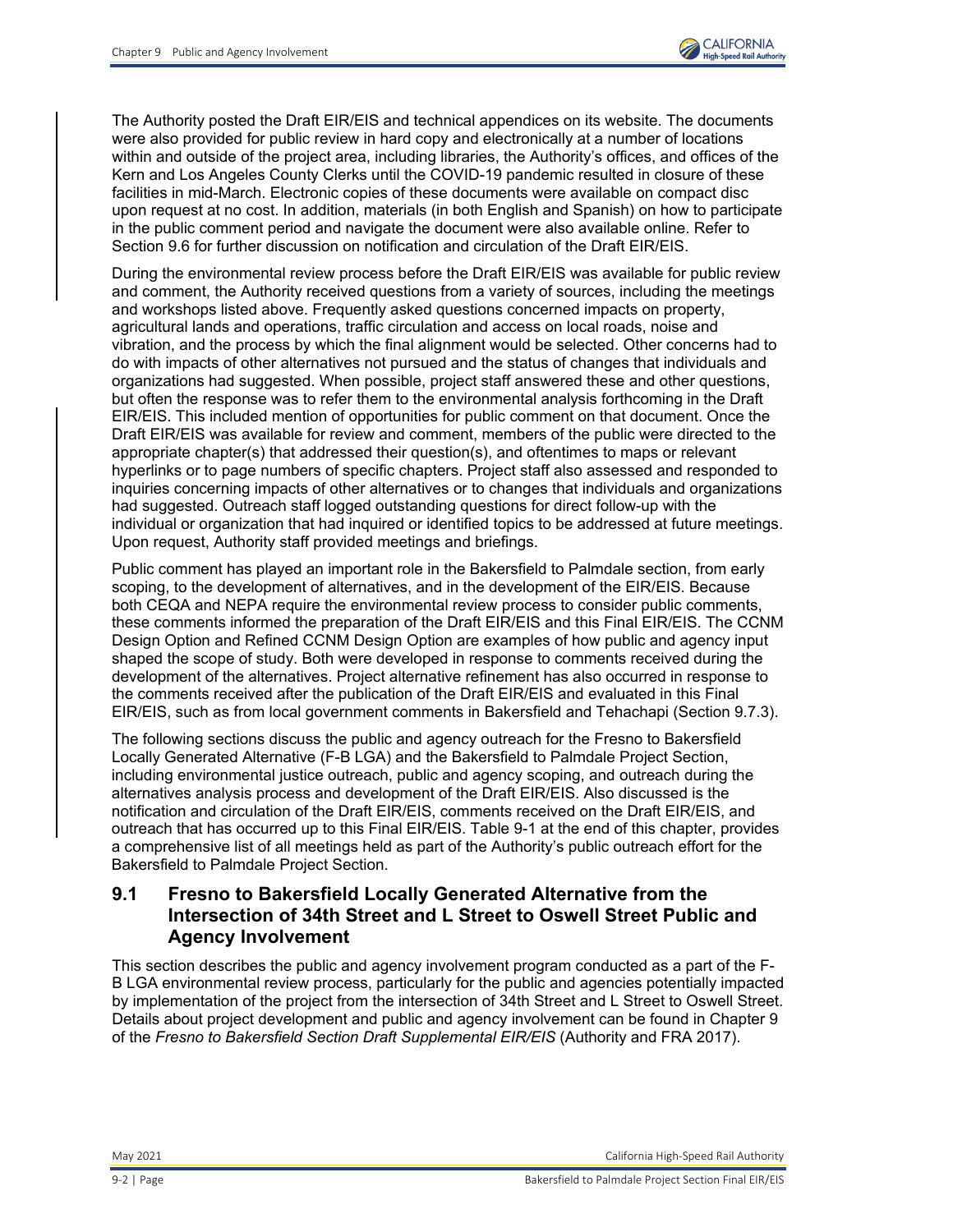

### **9.1.1 Environmental Justice Outreach**

The Authority conducted specific outreach efforts to low-income and minority populations and to communities of concern for the F-B LGA between the intersection of 34th Street and L Street and Oswell Street. Identification of potentially impacted populations is described in Chapter 5 and Section 9.1 of the *Fresno to Bakersfield Section Draft Supplemental EIR/EIS* (Authority and FRA 2017). Informational open houses were held in Bakersfield on August 25, 2015, and November 5, 2015.

### **9.1.2 Public Agency Scoping**

Public and agency scoping conducted for the F-B LGA from the intersection of 34th Street and L Street to Oswell Street involved stakeholder and agency coordination as listed in Table 9-1 of the *Fresno to Bakersfield Section Draft Supplemental EIR/EIS* (Authority and FRA 2017), and took place between the March 5, 2015, kick-off meeting with the Kern Council of Governments and the December 19, 2018, public hearing in Bakersfield. Activities included meetings with school districts and the City of Bakersfield; activity centers held at cultural facilities like Mercado Latino Tianguis, the Los Amigos Swapmeet, and the Bakersfield Art Walk; and meetings with local stakeholders like the owner of Mercado Latino Tianguis, the Golden Empire Gleaners, and the Bakersfield Homeless Center. Section 9.3 of the *Fresno to Bakersfield Section Draft Supplemental EIR/EIS* includes a description of the types of meetings and activities undertaken by the Authority.

#### **9.1.3 Notification and Circulation of the Draft Supplemental EIR/EIS**

Notice regarding the availability and circulation of the *Fresno to Bakersfield Section Draft Supplemental EIR/EIS* (Authority and FRA 2017) was provided pursuant to CEQA and NEPA requirements. The notice was provided in both English and Spanish. Furthermore, public transit agencies with facilities within one-half mile of the project received the notice of availability of the Draft EIR/EIS and/or a copy of the Draft EIR/EIS. The Authority published an announcement in newspapers with general circulation in areas potentially affected by the portion of the F-B LGA between the intersection of 34th Street and L Street and Oswell Street.

#### **9.1.4 Outreach Leading up to Publication of the Final Supplemental EIR and Final Supplemental EIS**

During the development of the Final Supplemental EIR and Final Supplemental EIS for the F-B LGA, the Authority consulted with federal, state, and local agencies, and held meetings to provide project updates and obtain feedback from the public. The Authority also considered and responded to all substantive comments comment received on the Draft Supplemental EIR/EIS, and revised document text where appropriate. The HSR Board of Directors certified the *Fresno to Bakersfield Section Final Supplemental EIR* on October 16, 2018. The Authority approved the Final Supplemental EIS and Record of Decision on October 31, 2019.

#### **9.2 Environmental Justice Outreach**

Environmental justice as a NEPA topic is rooted in Title VI of the Civil Rights Act of 1964, which prohibits discrimination on the basis of race, color, and national origin, including the denial of meaningful access for limited English proficiency persons, in programs and activities receiving federal financial assistance. Following the direction of U.S. Executive Order 12898, federal agencies developed guidelines to foster equitable outcomes for low-income and minority populations (for more information, refer to Chapter 5, Environmental Justice).

The Environmental Justice Outreach Plan (Appendix 5-B) prepared for the Bakersfield to Palmdale Project Section guides the Authority in engaging minority and low-income populations to communicate project information, listen to and respond to community thoughts and concerns, and provide opportunities for meaningful participation. Outreach and engagement activities with environmental justice populations were initiated in 2009, when public involvement activities began concerning the design and environmental review process for the Bakersfield to Palmdale Project Section alternatives. These activities also have continued throughout the design and

California High-Speed Rail Authority **May 2021** 2021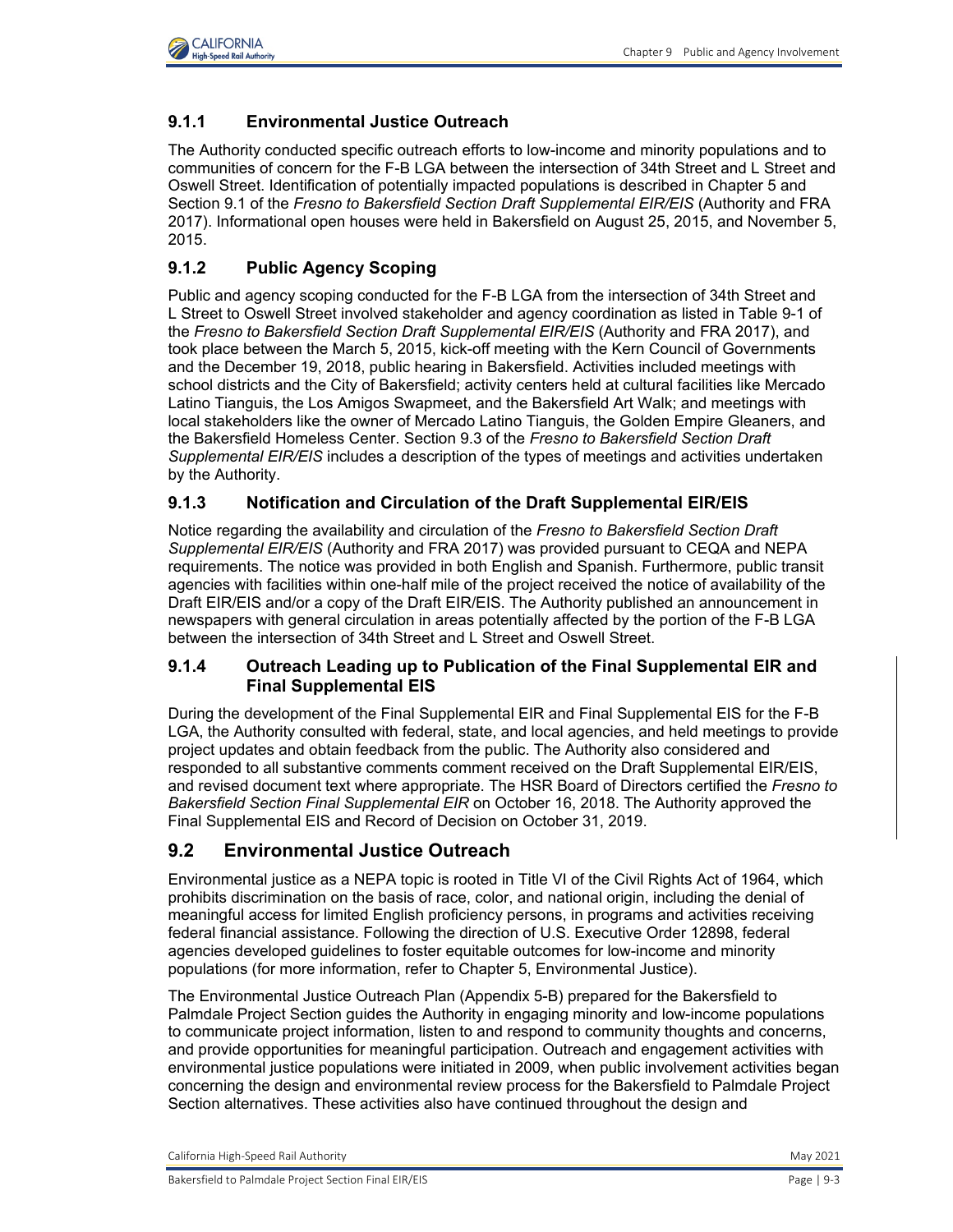

environmental review process to ensure environmental justice communities have a voice in identifying and evaluating the alternatives. The outreach included facilitating meaningful participation and input, documenting the concerns of the participants, and retaining all comments as part of the public record. In this way, the analyses and conclusions accurately reflect the setting and potential impacts of the Bakersfield to Palmdale Project Section alternatives in environmental justice communities.

Environmental justice populations were identified using 2009–2013 American Community Survey data from the U.S. Census Bureau (Chapter 5, Environmental Justice). The *Bakersfield to*  Palmdale Project Section: Community Impact Assessment Technical Report (Authority 2018a) contains a list of environmental justice-related interest groups engaged during the outreach efforts. The Authority engaged organizations and groups with interest in environmental and social justice issues, such as the California Rural Legal Assistance and Central California Environmental Justice Network, minority organizations such as the Mexican American Political Association, and civic and group leaders from the region. Specific outreach efforts for environmental justice-related interest groups included one-on-one briefings, presentations to large groups, booths at local conferences and community festivals, and public meeting notices posted at key locations in targeted areas throughout the Bakersfield to Palmdale Project Section corridor. The Authority distributed mailings and emails for public meetings. Materials for public meetings hosted by the Authority were provided in English and Spanish, and Spanish-language interpreters were available at all public meetings.

For additional information about environmental justice outreach to low-income and minority populations, see Section 5.6, Environmental Justice Engagement, in Chapter 5. Appendix 5-C, Table 5-C-1, provides a detailed inventory of key environmental stakeholder outreach meetings and events held between March 2012 and March 2021. Table 9-1 lists all public involvement activities, including outreach to minority and low-income populations.

# **9.3 Public and Agency Scoping**

Both NEPA (Code of Federal Regulations [C.F.R.] Title 40, Part 1501.7) and CEQA (Title 14, Chapter 3, Section 21083.9) require scoping for an EIS and EIR respectively on projects of statewide significance<sup>[1](#page-3-0)</sup>. Public and agency scoping is an important element in the process of determining the focus and content of an EIR/EIS; it provides an opportunity for public involvement; and helps identify the range of actions, alternatives, environmental effects, and mitigation measures to be analyzed. Public and agency scoping helps focus detailed study on those issues pertinent to final approval of the proposed Bakersfield to Palmdale Project Section and certification of the Final EIR/EIS. The Authority conducted scoping for the Bakersfield to Palmdale Project Section Draft EIR/EIS from August 24 to November 2, 2009.

#### **9.3.1 Notices of Preparation, Notices of Intent, and Public Information Materials**

On August 24, 2009, the Authority issued a Notice of Preparation (#2009082062) for the Bakersfield to Palmdale Project Section EIR/EIS. The Notice of Preparation was distributed to the State Clearinghouse; elected officials; local, regional, and state agencies; and members of the public who had expressed interest in receiving it. A Notice of Intent was published in the *Federal Register* on September 4, 2009, stating publicly FRA's intention to prepare an EIR/EIS for the Bakersfield to Palmdale Project Section of the California HSR System. Information from the scoping meetings includes the Bakersfield to Palmdale Project Section HSR Fact Sheet (in English and Spanish), scoping meeting notification postcards (in English and Spanish), public meeting presentations, and the Agency Coordination Plan. For information on how to access and review scoping meeting materials, please refer to the Authority's website at [www.hsr.ca.gov.](http://www.hsr.ca.gov/)

<span id="page-3-0"></span><sup>1</sup> The Council on Environmental Quality (CEQ) issued new regulations, effective September 14, 2020, updating the NEPA implementing procedures at 40 CFR 1500-1508. However, because this project initiated the NEPA process before September 14, 2020, it is not subject to the new regulations. The Authority is relying on the regulations as they existed prior to September 14, 2020. Therefore, all citations to CEQ regulations in this environmental document refer to the 1978 regulations, pursuant to 40 CFR 1506.13 (2020) and the preamble at 85 Fed Reg. 43340.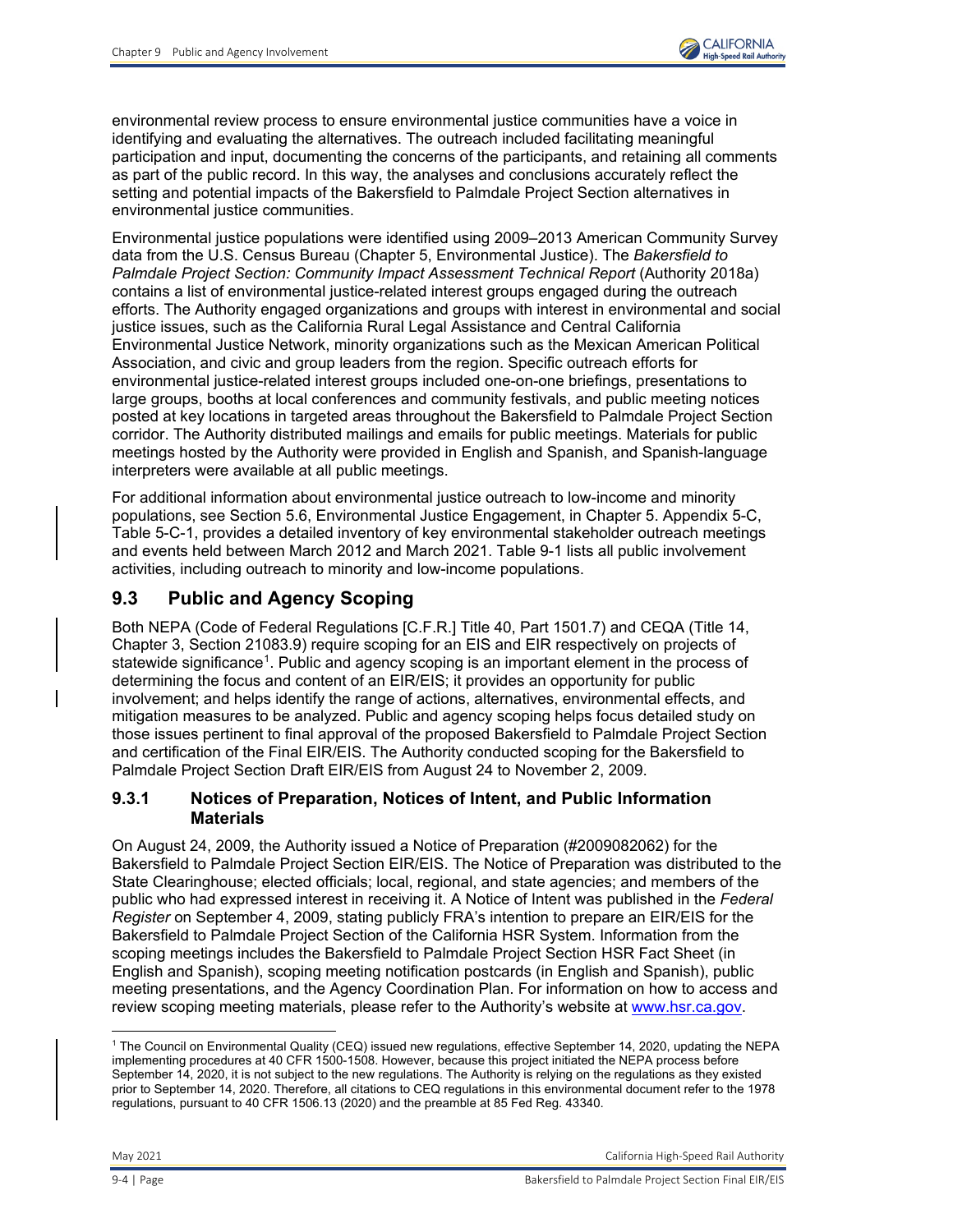

Approximately 1,600 members of the public received direct mail announcements of the public scoping meetings. The direct mail recipients included members of the public identified as stakeholders, affected property owners, and those who had attended project meetings previously. Local newspapers published advertisements of the meetings and local media outlets received press releases.

### **9.3.2 Scoping Meetings**

The scoping period for the environmental process occurred from August 24 to November 2, 2009, with three public scoping meetings held in September. The specific places and dates of the scoping meetings are listed below.

- **Bakersfield**—Red Lion Hotel, September 15, 2009
- **Tehachapi**—Stallion Springs Community Center, September 16, 2009
- **Palmdale**—Chimbole Cultural Center, September 17, 2009

The *Bakersfield to Palmdale Project Section Scoping Report* (Authority 2009) summarizes the scoping process and the comments received during the scoping period. For information on how to access and review the Scoping Report, please refer to the Authority's website at [www.hsr.ca.gov.](http://www.hsr.ca.gov/)

Email notifications were sent alerting stakeholders of the opening of the public comment period, and a press release was issued to encourage participation and public comments at the public hearings. All scoping meetings were held from 3:00 p.m. to 7:00 p.m. to allow agency representatives and the public sufficient time to participate. The open house format of the scoping meetings allowed people to arrive at any time during the meeting, obtain project information, and submit comments. Information was displayed on large poster boards, in PowerPoint slideshows, and on handouts.

Scoping comment cards were provided to attendees at each of the meetings as a way for them to comment on the information and to express their concerns, ideas, and questions. Written comments and questions were collected and transferred to flip charts and large maps at the meetings. Verbal comments were recorded by a court reporter. Comments could also be submitted by mail or through the Authority's website. All of the comments received at the scoping meetings were documented and are summarized in the subsections that follow. They are provided in detail in the *Bakersfield to Palmdale Project Section Scoping Report* (Authority 2009). For information on how to access and review the Scoping Report, please refer to the Authority's website at [www.hsr.ca.gov.](http://www.hsr.ca.gov/)

Beyond the scoping meetings, public input was sought on the scope of the environmental review through smaller group presentations and briefings. Comment cards were distributed at these meetings with the option that they could be completed at the meeting or mailed at a later date. Table 9-1 at the end of this chapter lists all of the meetings held for the Bakersfield to Palmdale Project Section outreach effort.

#### **9.3.3 Scoping Comments**

By the end of the scoping process, the Authority and FRA received 50 written public comments from individuals and organizations (comment cards, letters, emails, and transcriptions), 15 comments from agencies, and 2 comments from private businesses on the proposed project. Comments received at scoping meetings held in Bakersfield, Tehachapi, and Palmdale generally related to two major topic areas: project alternatives and environmental concerns. The issues and comments are summarized in the *Bakersfield to Palmdale Project Section Scoping Report* (Authority 2009). The scoping meeting comments and those received in response to the Notice of Intent/Notice of Preparation helped the lead agencies identify general environmental issues to address in the Bakersfield to Palmdale Project Section Draft EIR/EIS. These included issues with the proposed alternatives, suggestions for new or modified alternatives and stations, and issues of potential concern related to the proposed project (listed below). Major issues identified during scoping included the following:

California High-Speed Rail Authority **May 2021** 2021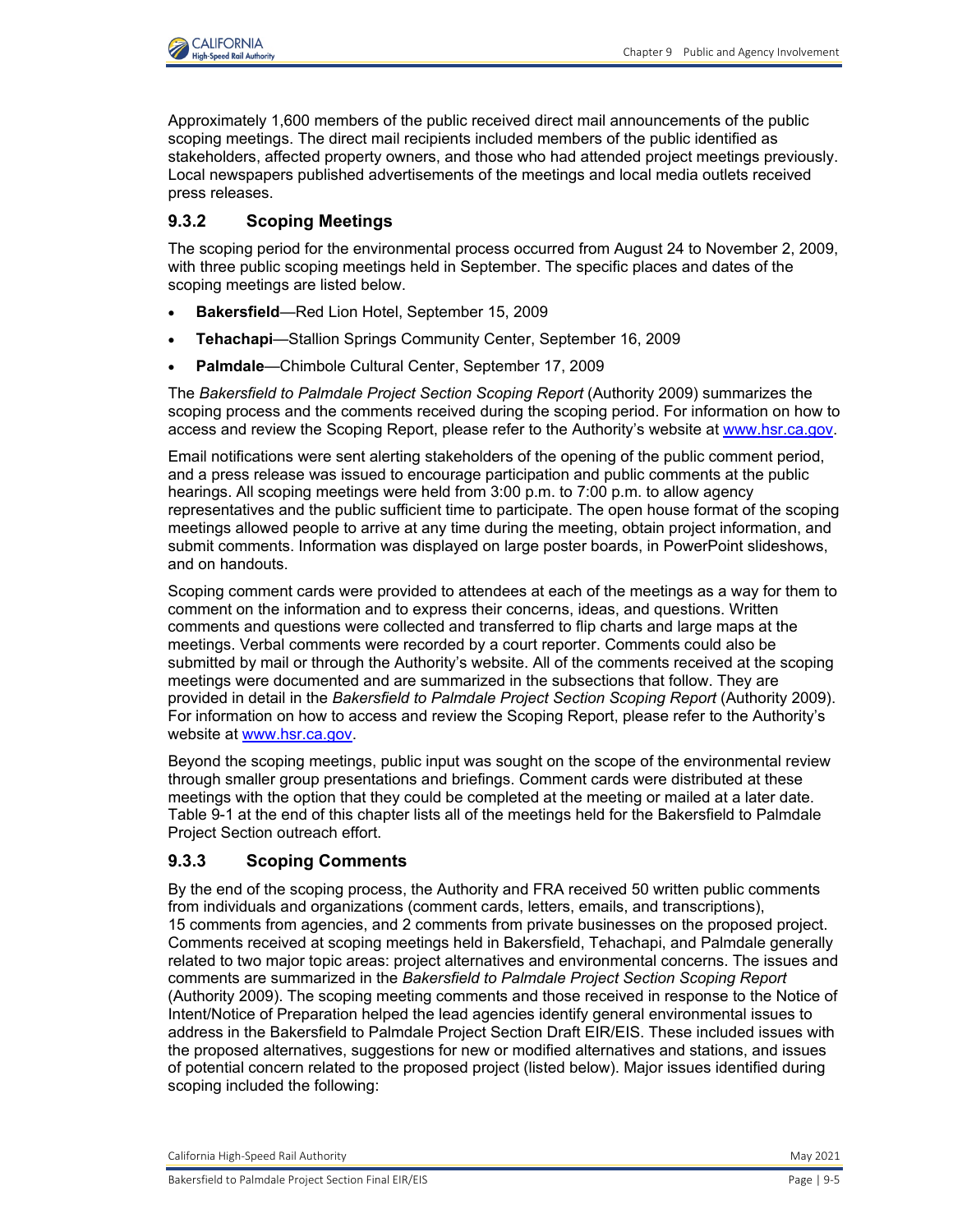

- Air quality impacts in Tehachapi
- Cost and financing of the HSR system
- Desert habitat impacts/maintenance of wildlife corridors
- Disruption of the existing transportation system
- Earthquake faults/plan for safety
- Economic growth impacts
- Floodplain avoidance
- Location and adequacy of parking at stations
- National Forest impacts
- Noise levels at full speed on the HSR system and in residential areas
- Protection of agricultural lands
- Protection of Native American lands
- Recreation impacts
- Soil contamination (mercury) in the Tehachapi Mountains
- Station and alignment locations
- System safety

## **9.4 Alternatives Analysis Process**

The alternatives analysis process used conceptual planning, environmental data, and engineering information to identify feasible and practicable alternatives to evaluate in the EIR/EIS. Public and agency input provided valuable information that assisted in the evaluation of project alternatives. Chapter 2, Alternatives, describes the process of evaluating and selecting the Bakersfield to Palmdale Project Section alternatives.

The sections below summarize the results of the collaborative public and agency outreach process and how that input contributed to identification and consideration of alternatives for the Bakersfield to Palmdale Project Section. [Figure 9-1](#page-6-0) illustrates stakeholder involvement during the scoping and identification of project-level alternatives, the collaborative approach to public outreach as the alternatives were refined, and the solicitation of public comments during public circulation of the EIR/EIS.

### **9.4.1 Scoping and Identifying Potential Alternative Alignments**

Initially, the Authority and FRA selected a preferred corridor for the Bakersfield to Palmdale Project Section in the statewide *Program EIR/EIS* (Authority and FRA 2005). Based on analysis provided in the Statewide Program EIR/EIS, the Authority and FRA chose to advance the State Route 58/Soledad Canyon Corridor (Antelope Valley) to the Tier 2 (project-level) study (Authority and FRA 2005).

The project-level studies for the Bakersfield to Palmdale Project Section were initiated in 2007, before scoping for the project section began. After the public scoping process was completed in 2009, preliminary alternatives were developed to consider the alignments and station development in Bakersfield and Palmdale. The alternatives analysis process looked at the design options for each alternative to isolate specific concerns. This effort helped screen and refine the alternatives to avoid key environmental issues and improve operation performance of the HSR trains.

While the alternatives process considered multiple evaluation criteria, the project-wide objective was to maximize the use of existing transportation corridors and available rights-of-way, where feasible, as this could minimize the impacts caused by the new linear transportation corridor. The engineering, geologic, and grade requirements of this project section substantially influenced the development of alternative alignments as well. The alternatives not carried forward had greater direct and indirect environmental impacts, were impracticable, or failed to meet the project purpose. Section 2.3.12, Range of Potential Alternatives Considered and Findings, further describes the evaluation of early alternatives.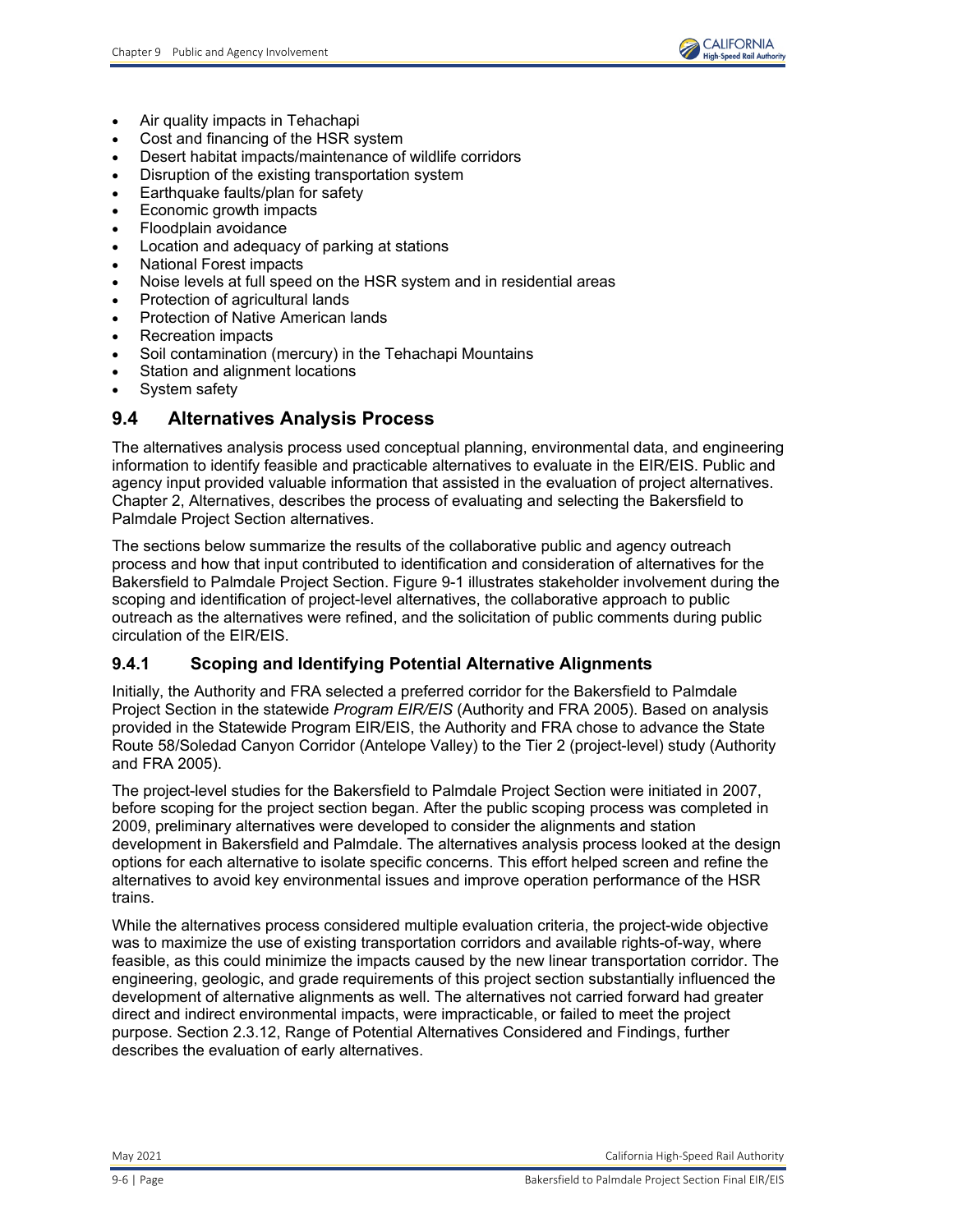



Statewide Program EIR/EIS (certified 2005)



<span id="page-6-0"></span>**Figure 9-1 Public Outreach during the Environmental and Alternatives Analysis Processes**

### **9.4.2 Public Outreach during Refinement of Alternatives**

Following scoping, the Authority and FRA engaged in a formal alternatives analysis process to provide information and documentation on how evaluation measures and criteria had been applied to each of the preliminary alternatives. The alternatives were evaluated using a collaborative approach to optimize project objectives, minimize potential environmental impacts, and incorporate community input.

The history of the process and its reporting is as follows:

California High-Speed Rail Authority **May 2021** 2021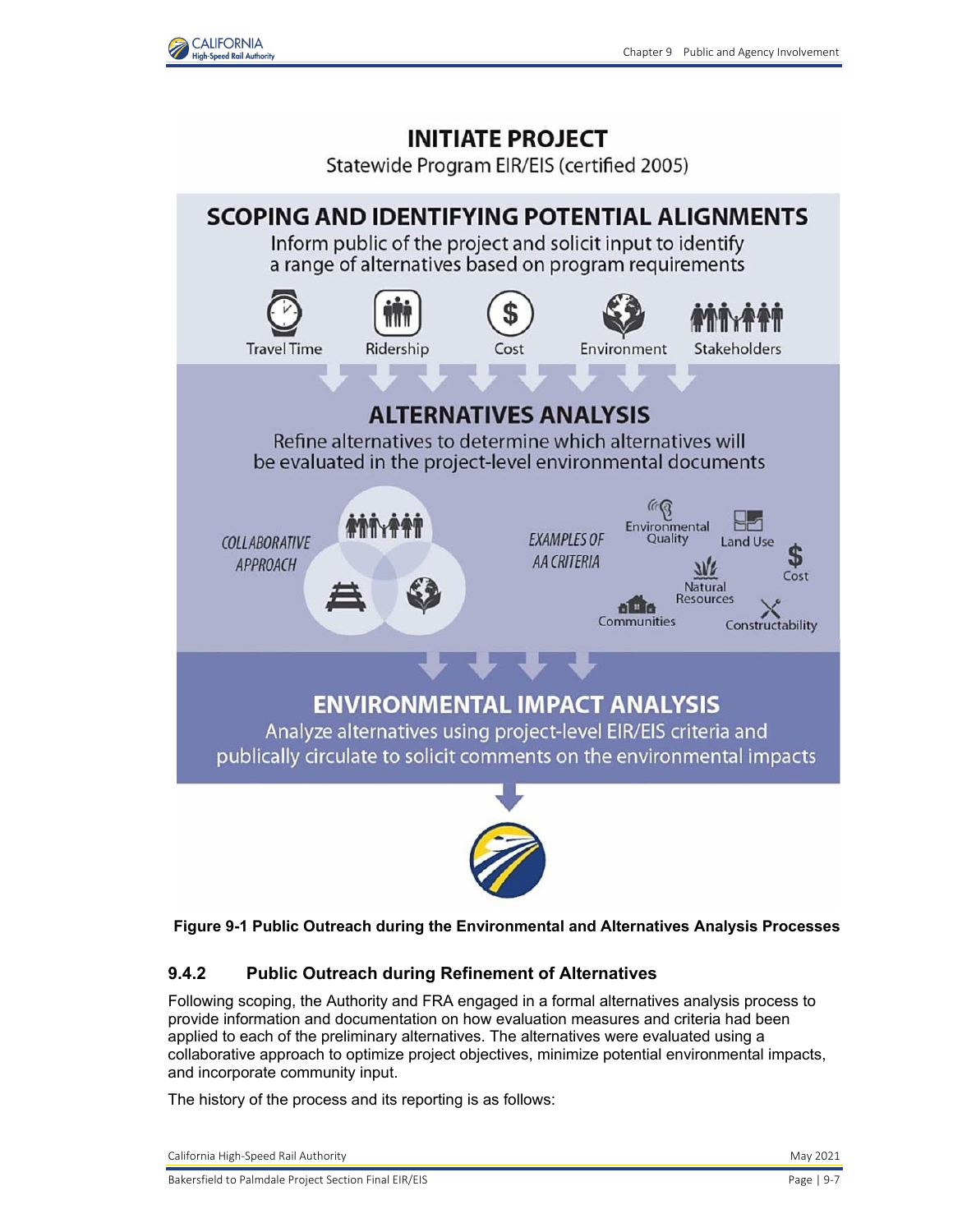- In 2010, the Authority issued the *Bakersfield to Palmdale Preliminary Alternatives Analysis Report, Volume I* (Authority and FRA 2010). This document introduced a range of project alternatives based on the HSR corridor selected in 2005 and the programmatic EIR/EIS for the statewide system (Authority and FRA 2005). Public and agency comments received during preliminary feasibility studies, the scoping period, and ongoing interagency coordination and public information meetings helped identify which of the initial alternatives were carried forward for further analysis.
- In 2012, the Authority released the *Bakersfield to Palmdale Project Section: Supplemental Alternatives Analysis (SAA) Report,* Volume 2 (Authority and FRA 2012). This report presented a refined range of alternatives for the corridor based on new information obtained since the publication of the 2010 alternatives analysis. The 2012 SAA responded specifically to the Authority's concerns about reducing environmental impacts and overall project costs. The alternatives were modified based on potential land use conflicts, wetland issues, and other possible environmental impacts; they were also changed based on project purpose/ objectives and requirements, and stakeholder input. The higher costs associated with elevated profiles and tunneling were reduced by increasing track grade; lowering alignment profiles and bringing them close to grade; and reducing tunnel lengths where possible. The proposed alignments in the 2012 SAA avoided permanent direct impacts on the Nuestra Señora Reina de La Paz/César E. Chávez National Monument (La Paz) through design modifications that included moving the associated access road to avoid La Paz.
- In 2014, new subsection alternatives were studied in the Edison, Tehachapi, and Antelope Valley areas because new geotechnical data and further input from stakeholders along the alignment were received. In 2015, refinements to the alternatives were developed to address the potential impacts on wind energy facilities in the Tehachapi and Rosamond areas. Additional geotechnical research on the Tehachapi Creek Fault Corridor more clearly defined the likely fault zone locations along the alignment. Studies were performed to determine the optimal track grade for ascending and descending the Tehachapi Mountains. New input from cities and stakeholders along the route was incorporated. This evaluation process is documented in the Alternatives Screening Memorandum (Authority 2016a), which resulted in the identification of eight end-to-end alignment alternatives for the project section.
- In 2016, the Authority issued the 2016 Bakersfield to Palmdale Project Section SAA Report (Authority 2016b), which evaluated and recommended further refinements to four of the alternatives studied in the 2010 Preliminary Alternatives Analysis and the 2012 SAA. The 2016 SAA sought to further avoid and minimize potential impacts on existing facilities, land uses, and environmental resources. While the previous SAA evaluated three subsections, the 2016 SAA added a new subsection for the Keene area to allow for a more detailed analysis of effects on that community.

The 2016 SAA concluded that Alternatives 1, 2, 3, and 5 would be more constructible as they would have fewer tunnel miles and lower capital costs. It also determined these four alternatives would have lower potential impacts on rights-of-way and displacements, potential Section 4(f) resources, cultural resources, and community resources compared to Alternatives 4, 6, 7, and 8. It was recommended, therefore, that Alternatives 4, 6, 7, and 8 be withdrawn. Table 2-4 of Chapter 2, Alternatives, offers an inclusive list of the recommended alternatives identified through the SAA process.

• In 2017 and 2018, consultation under Section 106 of the National Historic Preservation Act of 1966 (NHPA) took place with the consulting parties for the National Chavez Center and studied alignment options near La Paz to avoid and minimize adverse noise and visual effects on this National Historic Landmark.<sup>[2](#page-7-0)</sup> In 2018, the Authority issued the Avoidance and

<span id="page-7-0"></span> $\overline{a}$  $2$  Federal agencies are required to involve parties that have consultative roles in the Section 106 process, including (1) State Historic Preservation Officer, (2) Native American tribes and Native Hawaiian organizations, (3) representatives of local governments, (4) applicants for federal assistance, permits, licenses, and other approvals; and (5) additional consulting parties (36 C.F.R. Part 800, Subpart A, Section 800.2, Participants in the Section 106 Process).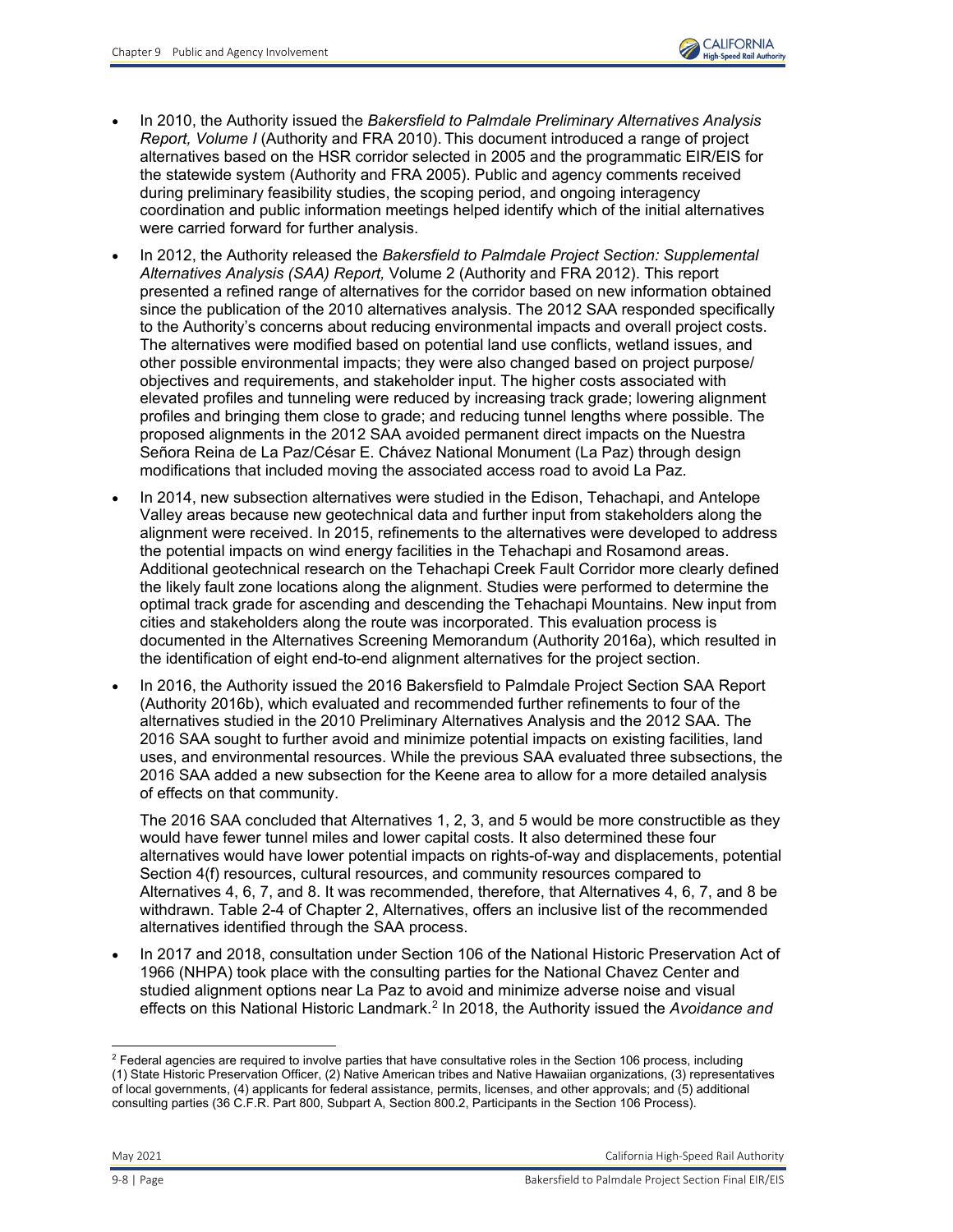

**CALIFORNIA High-Speed Rail Authority** 

In response to concerns expressed by consulting parties between June 2017 and February 2019, the Authority developed additional design options that further avoid or minimize adverse effects to the National Historic Landmark. In 2019, the Authority issued the *Design Options Screening Report for the César E. Chávez/Nuestra Señora Reina de la Paz National Historic Landmark* (Authority 2019a) and the *Addendum to the Design Options Screening Report for the César E. Chávez/Nuestra Señora Reina de la Paz National Historic Landmark* (Authority 2019b), which evaluate 10 potential design options developed to avoid or minimize impacts on La Paz. This process resulted in the Refined CCNM Design Option, a second design alternative that can be applied to any of the B-P Build Alternatives.

#### *Section 106 Consulting Parties*

- Cesar Chavez Foundation\*
- National Park Service\*
- National Parks Conservation Association\*
- California Office of Historic Preservation (State Historic Preservation Officer)
- Los Angeles County Department of Regional Planning
- San Manuel Band of Mission Indians
- Fernandeño Tataviam Band of Mission Indians
- Tejon Indian Tribe
- Kern Valley Indian Council
- Barbareño/Ventureño Band of Mission Indians
- Central Valley Yokuts Coalition
- Advisory Council on Historic Preservation (informal participation)

\*Consulting specifically on impacts on Nuestra Señora Reina de La Paz/César E. Chávez National Monument

This collaborative approach will continue to inform the project planning process, including the identification of a

final preferred alternative, the certification of the environmental document, and final project approval.

#### **9.4.3 Public Information Meetings and Materials during the Alternatives Analysis Process**

The Authority held public information meetings during the alternatives analysis process to gather, confirm, and understand key community concerns and to include them in the development of the B-P Build Alternatives and inform the environmental process for the Bakersfield to Palmdale Project Section. Information was presented in various meeting formats, such as stakeholder working groups (SWG), community open house meetings, and individual and group briefings, where participants had opportunities to express their input and offer alternatives analysis recommendations. The meetings included the following:

- Four SWGs held in September 2015
- Five community open house meetings held in September and October 2015
- More than 150 briefings with community stakeholders, businesses, local agencies, and elected officials

The community open house meetings provided detailed information displays about the alternatives analysis process and updates to the alternatives. Key comments addressed the following topics:

- Aesthetics (including impacts on La Paz)
- Agricultural land
- Alignment proposals
- Business resources
- **Connectivity**
- Consistency with other plans
- Construction issues
- Cultural resources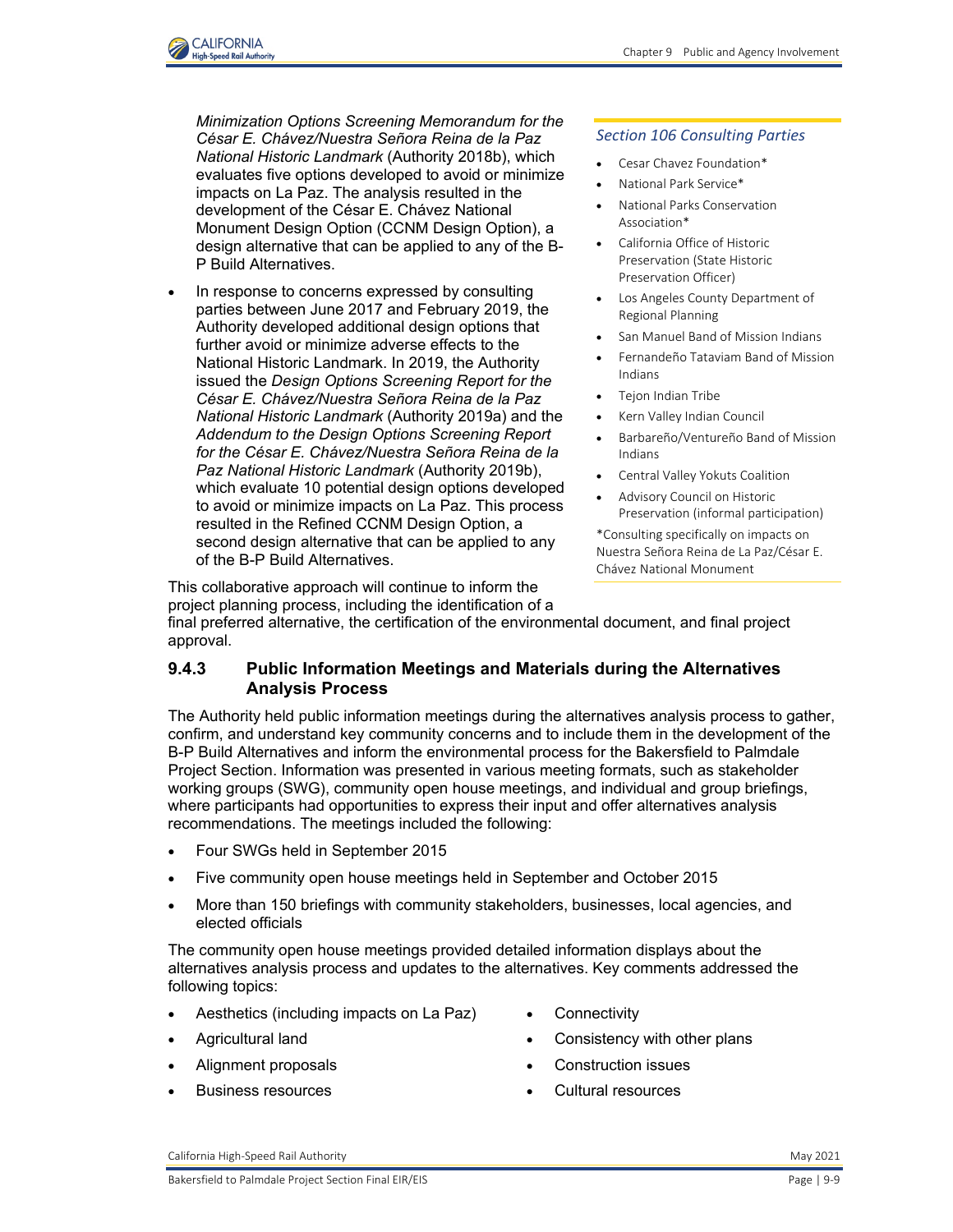

- **Earthquakes**
- Engineering design
- Environmental justice
- Flood zones
- **Funding**
- Future development plans
- Geologic faults
- Grade crossings
- **Groundwater**
- Health
- Historical resources
- Job opportunities
- Land acquisition
- **Mitigation**
- Noise and vibration (including impacts on La Paz)
- Operational issues
- Property values
- Quality of life
- Rights-of-way
- Safety and security
- **Schools**
- Sensitive habitats and species
- **Traffic**
- Water resources
- Wildlife

[Table 9-1,](#page-23-0) provided at the end of this chapter, lists the public outreach meetings associated with ongoing outreach efforts.

## **9.4.4 Stakeholder Working Group Meetings during the Alternatives Analysis Process**

The Authority formed SWGs to engage regional participants on an ongoing basis in a forum for exchanging ideas and integrating local input into the environmental process. SWGs are informal, voluntary groups of stakeholders who represent a broad range of regional and local interests. The groups are composed of leaders from various constituencies close to the B-P Build Alternatives, including those involved in land use, transportation, environmental sustainability, and social issues in the region. Each group is designed to be small enough (approximately 35 members) for constructive collaboration to take place.

Participation in SWG meetings is by invitation through recommendation by regional HSR management or management of the jurisdictions, facilities, institutions, agencies, and organizations represented in the corridor. The SWG participant's role is to represent the interests of a jurisdiction, facility, service, agency, or organization and to serve as a liaison for these interests. The scope and influence of the SWG is locally oriented in relation to a limited part of the corridor. SWGs are not a formal voting body, but they enhance local input for the HSR planning process. [Table 9-1,](#page-23-0) presented at the end of this chapter, lists the SWG meeting dates.

The Authority held meetings with four SWGs on the analysis process for the initial range of alternatives in September 2015. The Authority distributed meeting notices via mail and email, and provided meeting attendees with agendas, statewide HSR program fact sheets, and Bakersfield to Palmdale Project Section fact sheets. The Authority invited an average of 35 stakeholders to participate, with approximately 7 to 15 people in attendance at each of the four meetings. At each meeting, participants received an informational presentation and Authority staff addressed questions regarding the project and the process. The SWG forum provided input on the alternatives and information about city and county land use, transportation, and other planning projects. The meetings were also used to communicate updates to various boards or councils.

After the initial review of preliminary alternatives, the project team continued to meet with the SWGs to refine the potential alternatives and discuss more detailed information about transportation and land use development patterns that could be affected by the alternatives. SWG members offered site-specific information and insights about community resources, features, and values. These insights resulted in adjustments in the position and profile of the alternatives to avoid and minimize impacts on community resources.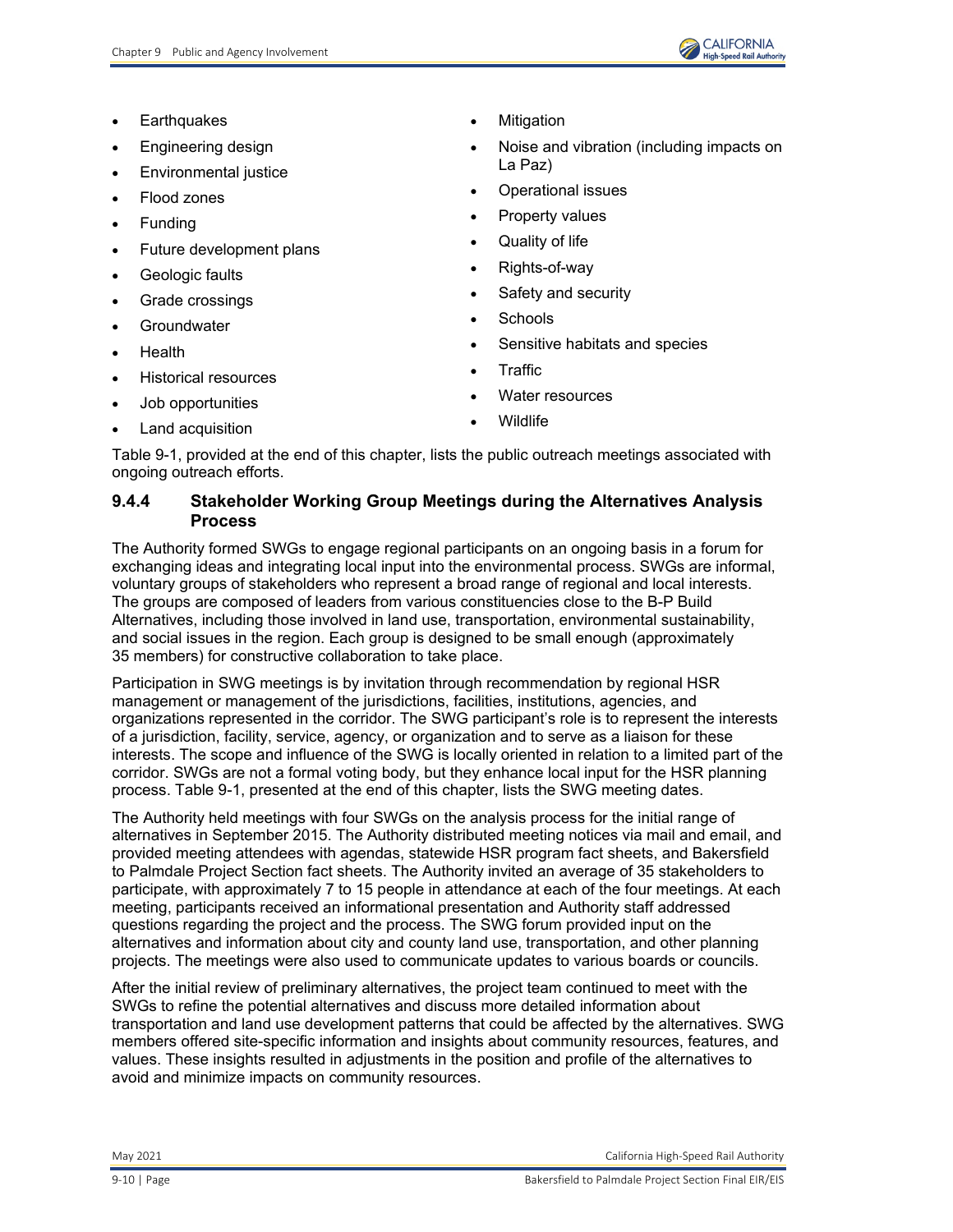

### **9.4.5 Environmental Resource Agency Meetings During the Alternatives Analysis Process**

The Authority and the FRA consulted, and the Authority is consulting with environmental resource and regulatory agencies, including the U.S. Environmental Protection Agency (USEPA), the U.S. Fish and Wildlife Service (USFWS), the U.S. Army Corps of Engineers (USACE), the California Department of Fish and Wildlife (CDFW), the State Water Resources Control Board (SWRCB), and other agencies with jurisdiction over the B-P Build Alternatives. Meetings were held with environmental resource agencies to review the project's purpose and need, provide an overview and review of the alternatives analysis process, and receive comments on the alternatives. The primary feedback included information about the environmental permitting processes and site-specific knowledge the agency representatives possessed. Environmental concerns raised at these meetings included impacts on aquatic resources, threatened or endangered species, and potential historic resources.

The FRA consulted with the USACE regarding the results of the *Bakersfield to Palmdale Project Section Aquatic Resources Delineation Report* (Authority 2016c). The USACE determined that although many features in these areas meet the federal technical criteria that define wetlands and other waters, the waterbodies identified in the *Aquatic Resources Delineation Report* were determined to be isolated. Thus, the USACE will not assert jurisdiction under Section 404 of the Clean Water Act (Section 9.5.7 provides further discussion of this decision).

The Authority engaged in extensive early consultation with the SWRCB, the agency responsible for issuing approvals for proposed discharges of dredged and fill material to waters of the state. The Authority facilitated monthly agency coordination meetings to seek consideration and issuance of a waste discharge permit for discharges of dredged and fill material to waters of the state. The participants included representatives from the SWRCB and other regulatory agencies, including the USACE, USEPA, USFWS, and CDFW. The meetings set the framework for regulatory agency technical reviews, analyses, and comments on administrative, draft, and final CEQA documents and supporting technical reports. In addition to monthly agency coordination meetings and CEQA document review, field tours provided opportunities to review project aquatic features, with specific focus on claypan delineation methodology.

Under the Authority's NHPA Section 106 *Programmatic Agreement among the FRA, the Advisory Council on Historic Preservation, the SHPO, and the Authority Regarding Compliance with Section 106 of the NHPA, as it Pertains to the California High-Speed Rail Project* (Section 106 PA) (Authority 2011a) (Stipulations II.A and VII.B, as discussed in Section 9.5.6), and pursuant to 36 C.F.R. Part 800.10(c), FRA sent correspondence on August 24, 2016 to the National Park Service (NPS), which manages the visitor center and memorial gardens around César Chávez's gravesite at La Paz. The letter notified NPS of consultation involving the National Historic Landmark and included a description of the undertaking and an invitation to consult with the FRA regarding the potential impacts on the historic property. NPS met with FRA and Authority staff on December 7, 2016, and according to a letter dated March 16, 2017, NPS accepted the invitation to be a consulting party for the undertaking. These meetings are summarized in Table 9-1 at the end of this chapter.

## **9.5 Outreach during Development of the Draft EIR/EIS**

With the selection of the B-P Build Alternatives following publication of the 2016 SAA, the Authority began to prepare the Draft EIR/EIS and to identify the preferred alternative for the Bakersfield to Palmdale Project Section. The public and agency outreach associated with this Draft EIR/EIS continues to include public discussion of the preferred alternative. Throughout this process, the Authority continued to hold meetings to update and obtain feedback from the public and meet with federal, state, and local agencies. The following subsections provide details on these activities.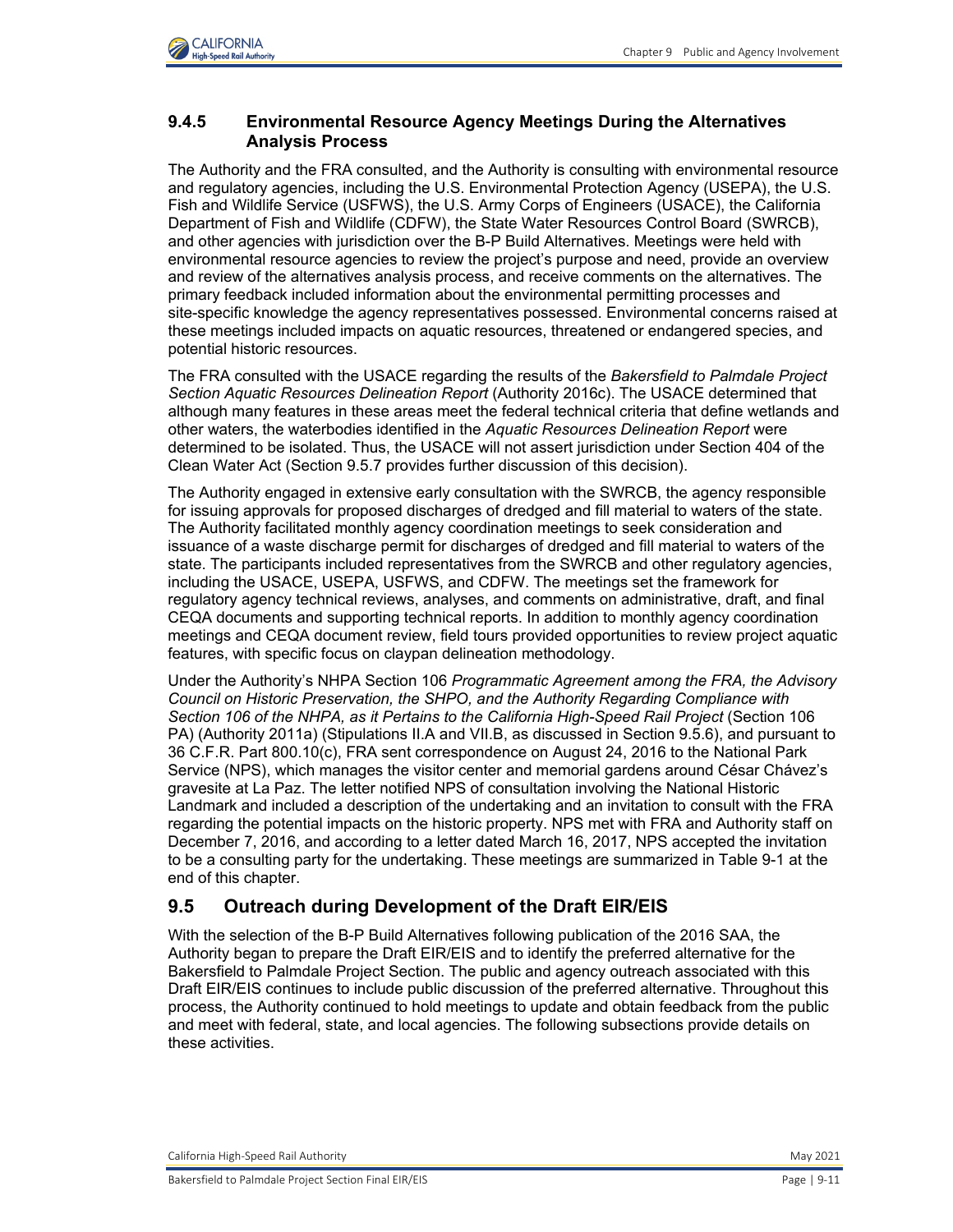

## **9.5.1 Public Information Materials and Meetings**

Public meetings were held during preparation of this Draft EIR/EIS to offer information about the environmental analysis, alternatives refinements, recommendations for the preferred alternative, and the status of the Draft EIR/EIS. These meetings provided information on various HSR project components and served as forums to obtain feedback. The public information meetings included brief presentations and project information materials (on display and in fact sheets), and project staff were available to answer questions. Meetings were announced through direct mail to those who requested involvement in and notification of activities related to the project section. The Authority also published advertisements in local newspapers and posted materials on its website. Public information meetings were held in a community open house format or in a more formal meeting setting (i.e., Authority Board meeting or local transportation committee). [Table 9-1](#page-23-0) lists the public meeting dates and topics.

### **9.5.2 Stakeholder Working Group Meetings**

The SWGs formed during the alternatives analysis process continued to meet regularly during preparation of this Draft EIR/EIS to facilitate information exchange about modifications to alignments selected for analysis. The SWG meetings helped identify concerns and preferences, and relay important project updates. [Table 9-1](#page-23-0) lists these meeting dates.

#### **9.5.3 Agreements and Memoranda of Understanding**

The Authority has several agreements and memoranda of understanding (MOU) in place for the HSR system that are applicable to the Bakersfield to Palmdale Project Section.

The Authority and the FRA prepared an MOU in 2010 with the USEPA and the USACE to integrate NEPA (42 U.S. Code [U.S.C.] § 4321 et seq.], Clean Water Act Section 404 (33 U.S.C. § 1344.), and Rivers and Harbors Act Section 14 (33 U.S.C. § 408) processes for the HSR project. On June 29, 2017, however, the Authority and FRA submitted a Notice of Withdrawal from the MOU for the Bakersfield to Palmdale Project Section due to the lack of federal jurisdiction over the waters in that particular project section. Section 9.5.7 provides further discussion of the process and justification for this determination. No additional NEPA/Section 404 coordination was completed. The USACE's decision to not assert jurisdiction under Section 404 of the Clean Water Act is summarized in Section 9.5.7, and the consultation efforts are discussed in Section 9.4.5.

The 2011 *Memorandum of Understanding (MOU) for Achieving an Environmentally Sustainable High-Speed Train System for California* establishes a framework under which the signatory agencies committed to working together to achieve an environmentally sustainable HSR system (Authority 2011b). Signatories include the Authority, FRA, the U.S. Department of Housing and Urban Development, the Federal Transit Administration, and the USEPA. This MOU defines common goals, identifies key areas for collaboration, and defines expectations and terms for signatory agencies.

Consistent with the MOU, the Authority recognizes the need to build the project using sustainable methods that accomplish the following:

- Promote sustainable housing and development patterns
- Integrate station access and amenities into the fabric of surrounding neighborhoods
- Stimulate multimodal connectivity and increase options for affordable, convenient access to goods, services, and employment
- Reduce passenger transportation emissions across California, thereby reducing associated environmental and health impacts
- Promote energy efficiency and renewable energy
- Encourage best practices for water efficiency and conservation
- Protect ecologically sensitive and agricultural lands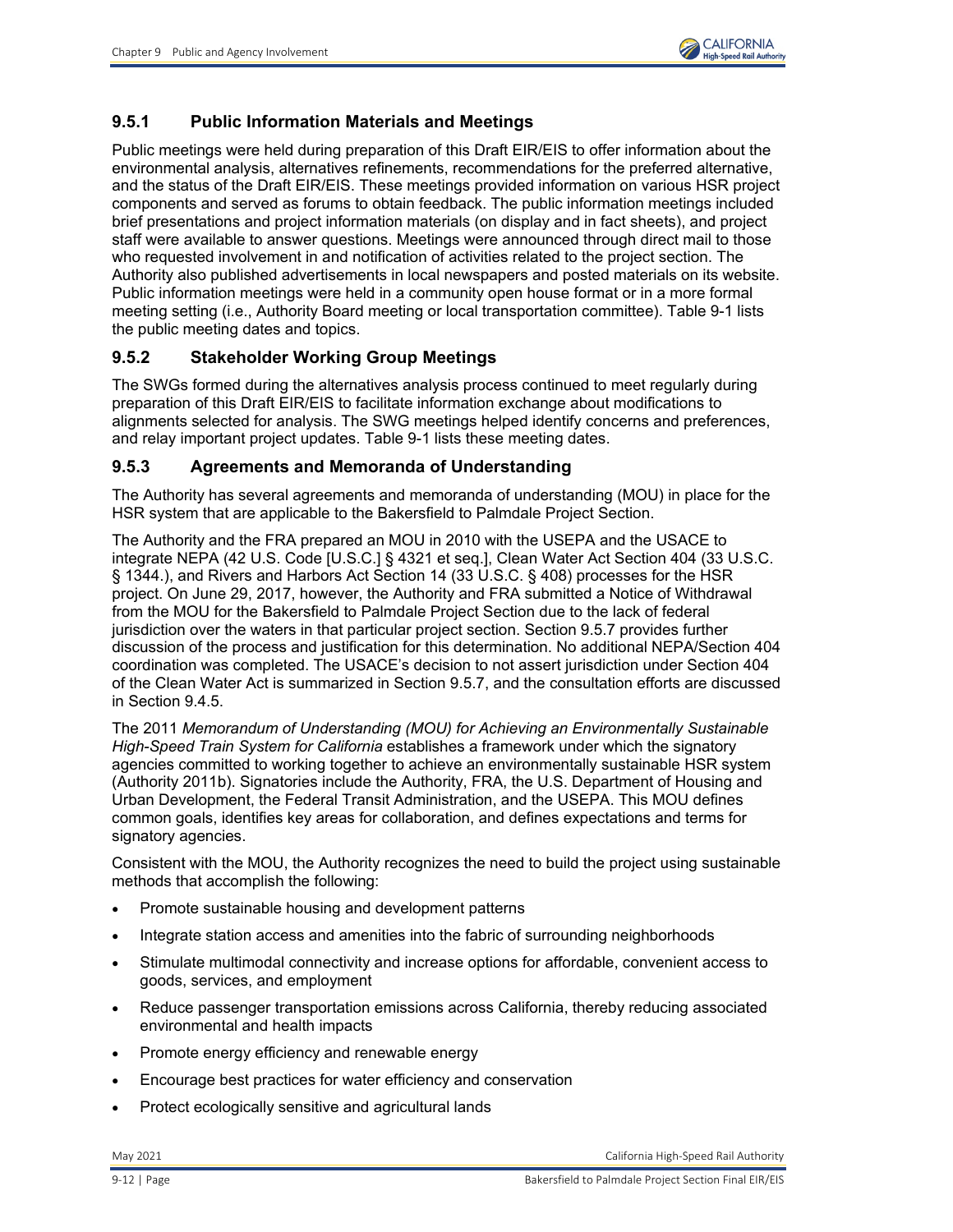

The Authority and the FRA also executed the NHPA Section 106 Programmatic Agreement (PA) in June 2011 (Authority 2011a). The Section 106 PA provides an overall framework for conducting the Section 106 process for this project section and includes interested party and tribal consultations. Agency coordination activities associated with the Section 106 PA and MOU are summarized in Section 9.5.5.

In 2019, the NEPA Assignment MOU between FRA and the State of California, effective July 23, 2019, identified the Authority as the federal lead agency for environmental reviews and approvals for all Authority Phase 1 and Phase 2 California HSR System projects.

### **9.5.4 Tribal Coordination Meetings**

Under NEPA Assignment, the Authority is required to fulfill the requirements of Section 106 (36 C.F.R. Part 800), and pursuant to the Section 106 PA and the NEPA Assignment MOU, FRA is responsible for conducting government-to-government consultation with federally recognized Native American tribes. The Authority's responsibilities under Section 106 include preparing a memorandum of agreement for each project section that adversely affects, or has the potential to adversely affect, historic properties and participating in the resolution of disputes. FRA delegated responsibility to the Authority for implementation of the following provisions of the agreement: consult with non-federally recognized Native American groups, other consulting parties, and the public; conduct Section 106 reviews; and coordinate with Native American groups and other interested parties to participate in each undertaking MOU. For a full list of responsibilities, refer to the Section 106 PA (Authority 2011a).<sup>3</sup>

Tribal entities were notified of the initiation of the HSR program-wide Section 106 process in 2009 and were consulted during the preparation of the PA between 2010 and its execution in 2011. As part of the program-wide cultural resources investigation efforts conducted under Section 106, FRA and the Authority consulted with federally recognized Native American tribes (including the Soboba Band of Luiseño Indians and the Pechanga Band of Luiseño Indians). Both the Soboba Band of Luiseño Indians and the Pechanga Band of Luiseño Indians requested to be concurring parties under the agreement (Authority 2011a). Tribal input was sought early in the project planning process to obtain Native American tribal input on concerns for tribal heritage resources potentially affected by the project. In this way, such concerns were accounted for early in project planning. Outreach and consultation with tribal stakeholders occurred and will continue to occur at key milestones throughout the project delivery process.

For the Bakersfield to Palmdale Project Section, formal consultation between the Authority, FRA, and the local tribes (both federally recognized and non-federally recognized) began in March 2015. The California Native American Heritage Commission was contacted on March 26, 2015, for a search of its Sacred Lands File and to obtain a list of tribes culturally affiliated with the Bakersfield to Palmdale Project Section corridor. The California Native American Heritage Commission is responsible for maintaining a list of all federally recognized tribes and nonfederally recognized tribes that are recognized by the State of California. The Authority relied on the list of tribal governments provided by the California Native American Heritage Commission to determine which tribes to contact for the project. Twelve tribes were invited to participate in the Bakersfield to Palmdale Project Section Tribal Information Meeting after being identified by the California Native American Heritage Commission as potentially having cultural resources concerns regarding the project. The contacts for all 12 identified tribes were sent letters about the proposed project alternatives. The letters also requested information about traditional cultural properties that could be affected by the project. All 12 tribes identified by the California Native American Heritage Commission's contact were invited:

- Fernandeño Tataviam Band of Mission Indians
- Kawaiisu Tribe of Tejon Reservation
- Kern Valley Indian Council

California High-Speed Rail Authority May 2021

<span id="page-12-0"></span><sup>3</sup> Pursuant to the NEPA Assignment MOU between the FRA and the State of California executed on July 23, 2019, the Authority has assumed the FRA's responsibilities for complying with the requirements of Section 106. However, under the NEPA Assignment MOU, the FRA retains the responsibility to conduct formal government-to-government consultations.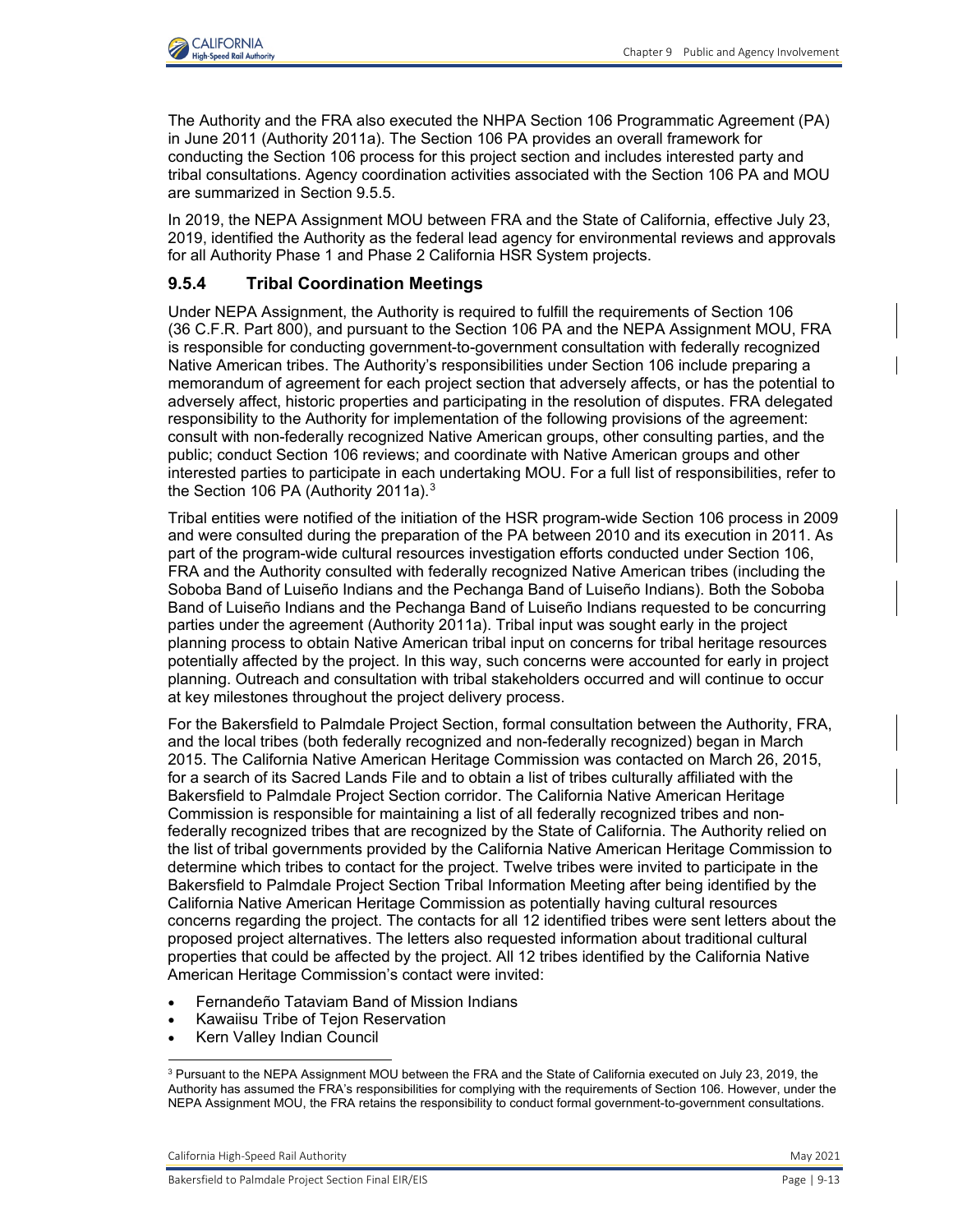

- Kitanemuk and Yowlumne Tejon Indians
- San Fernando Band of Mission Indians
- San Manuel Band of Mission Indians
- Santa Rosa Tachi Tribe
- Santa Ynez Band of Chumash Indians/Santa Ynez Tribal Elders Council
- Soboba Band of Luiseño Indians
- Table Mountain Rancheria
- Tejon Indian Tribe
- Tule River Indian Tribe of California

Of the 12 tribes invited, eight representatives of the following six tribes attended the meetings:

- Kern Valley Indian Council
- Kitanemuk and Yowlumne Tejon Indians
- San Manuel Band of Mission Indians
- Table Mountain Rancheria
- **Tejon Indian Tribe**
- Tule River Indian Tribe of California

The presentation to the tribal participants at the first meeting included an overview of the Bakersfield to Palmdale Project Section, a summary and status of the cultural resources investigation, and an overview of how tribes could participate in the project as consulting parties under Section 106 of the NHPA. After the Tribal Information Meeting, the Authority followed up with a meeting summary to all participants and sent consulting-party invitations to each of the 12 tribes, inviting them to identify tribal monitors to represent their respective tribe for tribal monitoring opportunities on the project.

Ultimately, four tribes elected to participate as Section 106 consulting parties for the Bakersfield to Palmdale Project Section: the San Manuel Band of Mission Indians; the Tejon Indian Tribe; the Kern Valley Indian Council; and the Fernandeño Tataviam Band of Mission Indians. In addition, the Yokuts tribes in the Central Valley (the Table Mountain Rancheria, the Picayune Rancheria of Chukchansi Indians, the Santa Rosa Rancheria Tachi Yokut Tribe, and the Tule River Indian Tribe of California) all expressed interest in consulting on the northern portion of the Bakersfield to Palmdale Project Section that occurs within Yokuts ancestral tribal territory.

As a part of early tribal outreach, a Tribal Coordination Meeting was held Thursday, November 5, 2015, at 11:00 a.m. at the Bakersfield Convention Center/Rabobank Arena. Six tribes attended this meeting: the San Manuel Band of Mission Indians, the Tejon Indian Tribe, the Tule River Tribe of California, the Table Mountain Rancheria, the Kern Valley Indian Council, and the Kitanemuk and Yowlumne Tejon Indians. The meeting facilitated tribal participation by describing the statewide HSR system and providing an overview of the Bakersfield to Palmdale Project Section, with information regarding the planned cultural resources investigations.

The Authority and the FRA engaged and the Authority is engaged in ongoing meetings with the tribal consulting parties. As consulting parties, the tribes are afforded a chance to review and contribute to cultural resources technical reports; participate in tribal monitoring opportunities (including monitoring required during pedestrian archaeological field surveys and grounddisturbing construction activities in culturally sensitive areas); and contribute to the development of treatment and mitigation for potential impacts on significant resources. Meetings with tribal representatives are included in Table 9-1. A more detailed discussion of the tribal outreach and consultation efforts, as well as the findings of the cultural resources investigation for this project section, is provided in Section 3.17, Cultural Resources, of this Final EIR/EIS.

### **9.5.5 Agency Meetings and Consultation**

The Authority and the FRA consulted with cooperating federal agencies under NEPA as well as, state, and local agencies, and with trustee and responsible agencies under CEQA, regarding specific resource areas associated with these agencies. Three cooperating agencies are included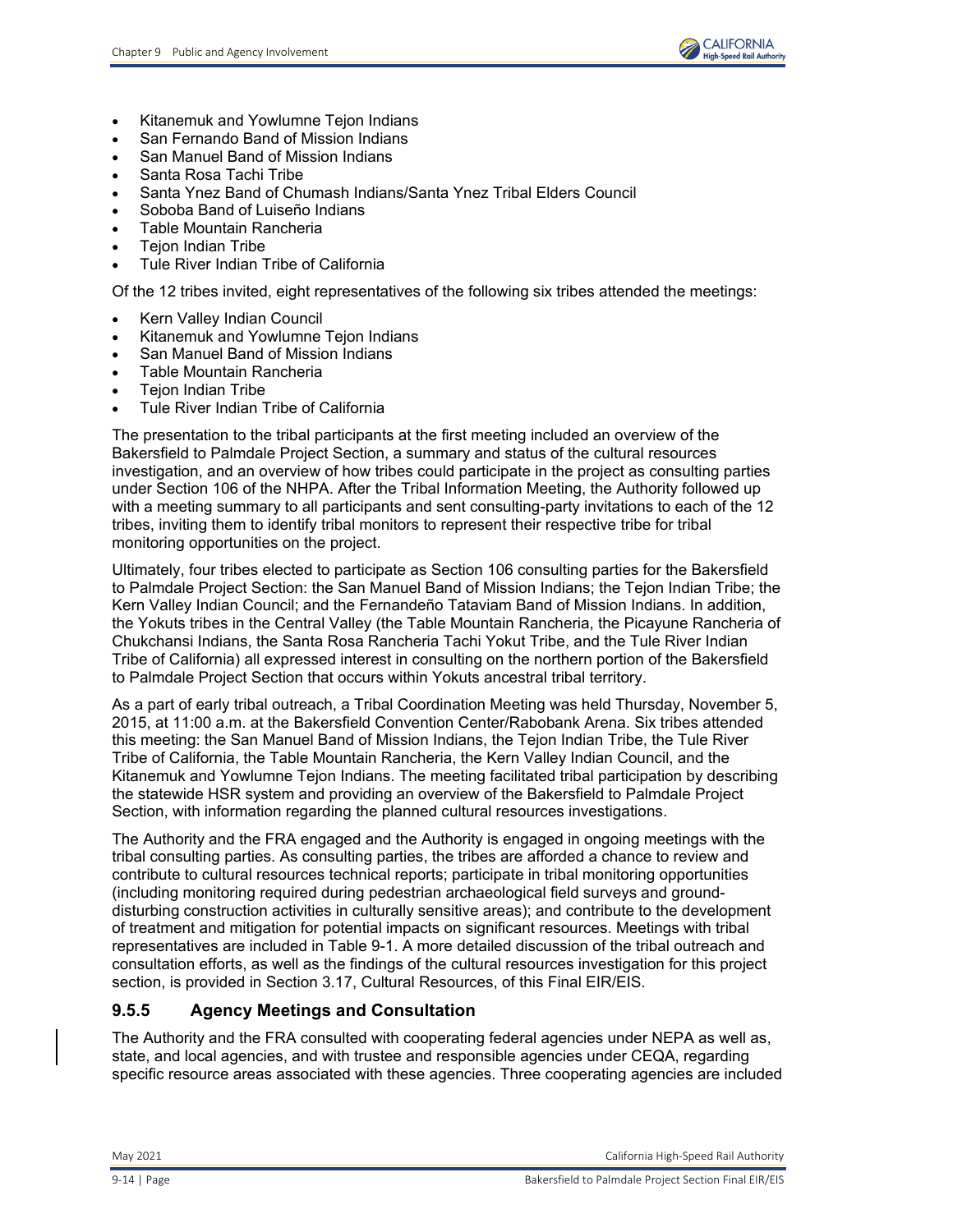

in the NEPA review process for the Bakersfield to Palmdale Project Section: USACE, Bureau of Land Management (BLM), and the Surface Transportation Board.<sup>[4](#page-14-0)</sup>

A number of California agencies (state and regional) serve as CEQA responsible agencies for the Bakersfield to Palmdale Project Section. These include the CDFW, California Department of Transportation (Caltrans), California Public Utilities Commission, California State Lands Commission, Central Valley Water Quality Control Board, Lahontan Regional Water Quality Control Board, San Joaquin Valley Air Pollution Control District, Eastern Kern Air Pollution Control District, Antelope Valley Air Quality Management District, and SWRCB.

Agency coordination is discussed in Section 3.7, Biological and Aquatic Resources; Section 3.8, Hydrology and Water Quality; Section 3.14, Agricultural Farmland and Forest Land; and Section 3.17, Cultural Resources, of this Final EIR/EIS.

Since January 2015, the Authority has organized the Southern California project section regulatory agency meetings to obtain agency input on technical reports. Agencies invited to these meetings include the BLM, the USEPA, USACE, the Surface Transportation Board, the NPS, the National Marine Fisheries Service, the USFWS, the CDFW, the SWRCB, and the U.S Forest Service (USFS). Resource topics of agency concern have been and continue to be presented and discussed monthly in a workshop format to discuss all of the Southern California HSR System project sections, including the Bakersfield to Palmdale Project Section. Technical reports and the upcoming project section schedules are discussed during these meetings.

The Authority consulted with the USFS, the Pacific Crest Trail Association, and the BLM on several occasions to discuss realignment of the Pacific Crest Trail to satisfy the requirements set forth in Section 4(f) of the Department of Transportation Act of 1966. The USFS and the Pacific Crest Trail Association were involved because they have jurisdiction over the Pacific Crest Trail, and the BLM was involved as an interested party.

The Authority consulted with public transit agencies with facilities within one-half mile of the Bakersfield to Palmdale Project Section, including the Antelope Valley Transit Authority. [Table](#page-23-0)  [9-1,](#page-23-0) provided at the end of this chapter, provides a full list of the various agency meetings.

#### **9.5.6 Section 106 Consultation, National Historic Preservation Act**

In compliance with the NHPA, the Authority and FRA invited consulting parties (including other federal, state, regional, or local agencies that may have responsibilities for historic properties) to review project historic resource reports and findings.

A letter regarding the project was sent to parties potentially interested in historic architectural resources on September 11, 2015. (Refer to the list of interested parties contacted by letter in Table 3-1 of the *Bakersfield to Palmdale Project Section, Section 106 Finding of Effect Report* [Authority 2019c]). One response received from the County of Los Angeles Department of Regional Planning stated that it does not maintain a listing of cultural or historic resources within its jurisdiction in the project vicinity. The Department of Regional Planning recommended contacting the regional information center and offered no other comment. Subsequently, the South Central Coastal Information Center was contacted in March 2015 and April 2016. The South Central Coastal Information Center, recommended by the Los Angeles County Department of Regional Planning, has been incorporated into the research and property identification efforts for the Bakersfield to Palmdale Project Section.

The Authority also met with the State Office of Historic Preservation on March 30, 2016, in Sacramento. The purpose of the meeting was to discuss preliminary findings regarding historic

California High-Speed Rail Authority May 2021

<span id="page-14-0"></span><sup>4</sup> The U.S. Army Corps of Engineers agreed by letter, dated December 30, 2009, to be a cooperating agency under NEPA. The Bureau of Land Management agreed by letter, dated September 25, 2013, to be a cooperating agency under NEPA. The Authority sent a letter dated April 8, 2013, to the Department of Defense, representing the U.S. Air Force, to confirm its status as a cooperating agency. A response letter from the Department of Defense was not received and the U.S. Air Force was therefore not included as a cooperating agency. The Administrative Draft EIR/EIS was also provided for U.S. Air Force review but no comments were returned. The Surface Transportation Board, by letter dated May 2, 2013, is a cooperating agency under NEPA.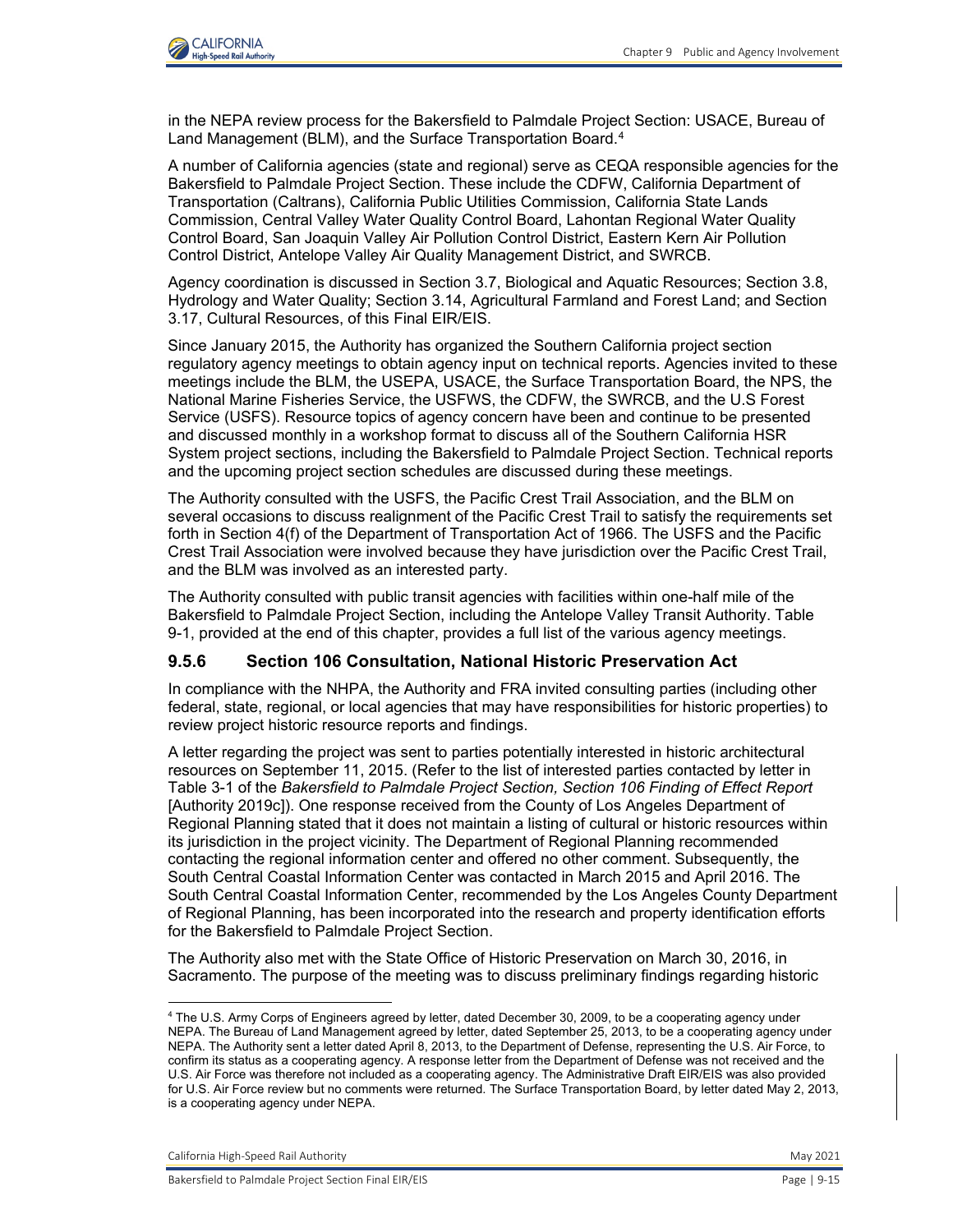properties, including linear resources and La Paz, in the Bakersfield to Palmdale Project Section. Four meetings with representatives of the National Chavez Center took place between March 2013 and March 2017. FRA sent a notification letter to NPS on August 24, 2016, that included a description of the project section undertaking and an invitation to consult with FRA regarding potential impacts on the historic property. Meetings with the National Chavez Center and NPS occurred on December 7 and 16, 2016; March 13, April 18 and 25, and June 5 and 25, 2017; and September 4, 2018. The Authority also held meetings with consulting parties on July 11, August 28, and October 16, 2019 to discuss the Design Options Screening Report and addendum to that report. On March 9, 2020, the Authority met with the consulting parties to discuss comments on the Finding of Effect. A detailed summary of Section 106 consultation is available in Table 3.17-6. Table 9-1 lists meetings that have taken place as part of the Section 106 consultation process.

### **9.5.7 Section 404 Clean Water Act**

In December 2010, the Authority, FRA, USEPA, and USACE signed an MOU to integrate the NEPA (42 U.S.C. § 4321 et seq.), Clean Water Act Section 404 (33 U.S.C. § 1344.), and Rivers and Harbors Act Section 14 (33 U.S.C. § 408) processes for the entire HSR system. The MOU recognized new information and changes in project decisions that must be considered to select alternatives for the project-level EIR/EIS analysis, and it established a system of "checkpoints" to guide the process of selecting and analyzing alternatives.

Pursuant to the MOU, on June 26, 2012, the Authority and FRA submitted a purpose and need statement for the Bakersfield to Palmdale Project Section to the USEPA and USACE (Checkpoint A). The USACE agreed with the purpose and need statement on July 25, 2012, and the USEPA agreed on July 20, 2012.

From 2013 to 2016, the Authority and FRA consulted regularly with the USACE throughout the development of the *Bakersfield to Palmdale Project Section Aquatic Resources Delineation Report* (Authority 2016c) [\(Table 9-1\)](#page-23-0).

Upon completion of the Aquatic Resources Delineation Report, the Authority and FRA requested an Approved Jurisdictional Determination on January 6, 2017, for the Bakersfield to Palmdale Project Section, to formally confirm findings of the delineation report. An Approved Jurisdictional Determination was requested because the USACE had made previous determinations of nonjurisdiction for major receiving waters in the watersheds crossed by the Aquatic Resources Study Area due to the aquatic features being nonnavigable, intrastate isolated waters with no apparent interstate or foreign commerce (33 C.F.R. Part 328.3(a)(3)). The USACE responded on December 11, 2017, with an Approved Jurisdictional Determination confirming the isolation of all waters in the subject study area (Cohen 2017). Because there is no federal jurisdiction over the waters in the Bakersfield to Palmdale Project Section, no additional NEPA/Section 404 coordination was required. Therefore, on June 29, 2017, the Authority and FRA sent the USEPA and USACE a Notice of Withdrawal from the NEPA/Section 404/Section 408 MOU for the Bakersfield to Palmdale Project Section (Authority and FRA 2017b).

[Table 9-1](#page-23-0) provides a list of all meetings held as part of the Authority's Section 404 consultation efforts for the Bakersfield to Palmdale Project Section.

#### **9.5.8 Section 7 Consultation, Federal Endangered Species Act**

When a federal agency takes an action subject to the Federal Endangered Species Act, it must comply with Section 7(a)(2) of that act, which describes two duties for the federal action agency: (1) an independent, substantive duty to ensure its proposed actions would not jeopardize the continued existence of an endangered species, and (2) an independent, substantive duty to ensure its proposed actions would not result in the destruction or adverse modification of critical habitat. To meet these duties, the federal agency taking action must use the best available scientific and commercial data to assess the effects of the proposed action, and it must consult with the USFWS and the National Marine Fisheries Service for assistance. Through these formal consultations, federal agencies determine whether a proposed action is likely to jeopardize the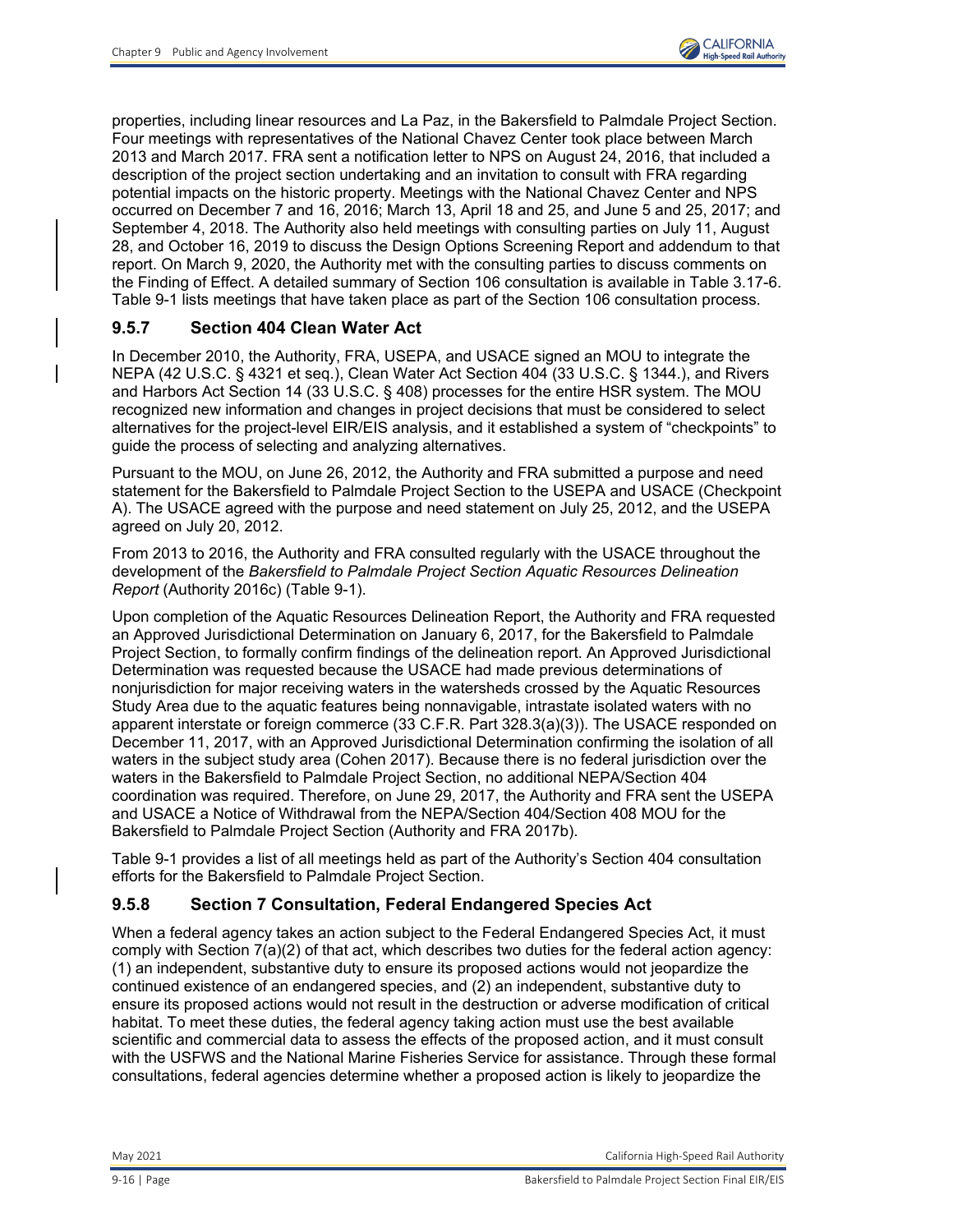

continued existence of a listed species and/or result in the destruction or adverse modification of its critical habitat.

On March 1, 2011, FRA designated the Authority as the nonfederal representative for Section 7 consultation for the HSR program.<sup>[5](#page-16-0)</sup> A Biological Assessment was prepared for the Bakersfield to Palmdale Project Section to initiate formal consultation with USFWS and satisfy all information requirements identified at 50 C.F.R. Part 402.14(c). Consultation with the National Marine Fisheries Service was not initiated because no species or designated or proposed critical habitat under that agency's jurisdiction occurs or has potential to occur in the Bakersfield to Palmdale Project Section.

The Authority informally consulted with the USFWS throughout development of the Biological Assessment and associated technical studies and preparation of the EIR/EIS. Meetings began in April 2015 to discuss the Section 7 consultation approach and project overview, and to determine whether the project may affect listed species or critical habitat. Starting in July 2015, several meetings were held to discuss conservation strategies and the species modeling approach by which impacts on species could be identified and avoided. Discussions included approaches to documenting concurrences during the consultation process for specific species modeling, informal review of species natural history information (listing status, species description, life history attributes, and conservation needs), and No Effect determinations.<sup>[6](#page-16-1)</sup> Review and discussion of species models, conservation targets, No Effect determinations, and Section 7 schedule and timeline continued regularly through 2016.

Starting in November 2016, preliminary species effects assessments (i.e., examination of potential adverse effects of the proposed project on listed species) were presented to the USFWS for review and feedback prior to incorporation into the Biological Assessment. In February 2017, regional mitigation efforts were presented to the USFWS for feedback on mitigation lands acquisition. In June 2017, the Authority presented an overview of the B-P Build Alternatives and their alignments so the agencies could review potential impacts on listed species. In August 2018, the Authority presented Alternative 2 with the CCNM Design Option for the same purpose. In December 2018, the Authority submitted a Draft Biological Assessment to the USFWS for review and input. [Table 9-1](#page-23-0) lists the meetings with USFWS that have occurred as part of the Section 7 consultation process.

### **9.6 Notification and Circulation of the Draft EIR/EIS**

In February 2020, initial public notice regarding the availability and circulation of the Draft EIR/EIS was provided pursuant to CEQA and NEPA requirements, and text of the public notice was prepared in English and Spanish. Notice included publication of an advertisement in newspapers with general circulation in areas potentially affected by the proposed project and a notice in the Federal Register. The Draft EIR/EIS public comment period was advertised in the following newspapers:

- Antelope Valley Press (initial publication February 28, 2020, revised publication April 17, 2020)
- Bakersfield.com (initial publication February 29, 2020, revised publication April 11, 2020)
- The Bakersfield Californian (initial publication February 27, 2020, revised publication April 10, 2020)

California High-Speed Rail Authority **May 2021** 2021

<span id="page-16-0"></span> $^5$  A federal agency can designate a nonfederal representative (a person, agency, or organization) to conduct informal consultation or prepare a Biological Assessment. The nonfederal representative is designated by written notice to the director. If a permit or license applicant is involved and that entity is not the designated nonfederal representative, then the applicant and the federal agency must agree on the choice of the designated nonfederal representative (50 C.F.R. Parts and 402.08). Pursuant to the NEPA Assignment MOU, the Authority has assumed the federal responsibility to conduct formal consultation.

<span id="page-16-1"></span> $^6$  No Effect determinations were made for federally listed, proposed, and candidate species that would not be affected by the proposed project due to a lack of suitable habitat, local or regional extirpations, and/or because the project falls outside the species' known and extant geographic range.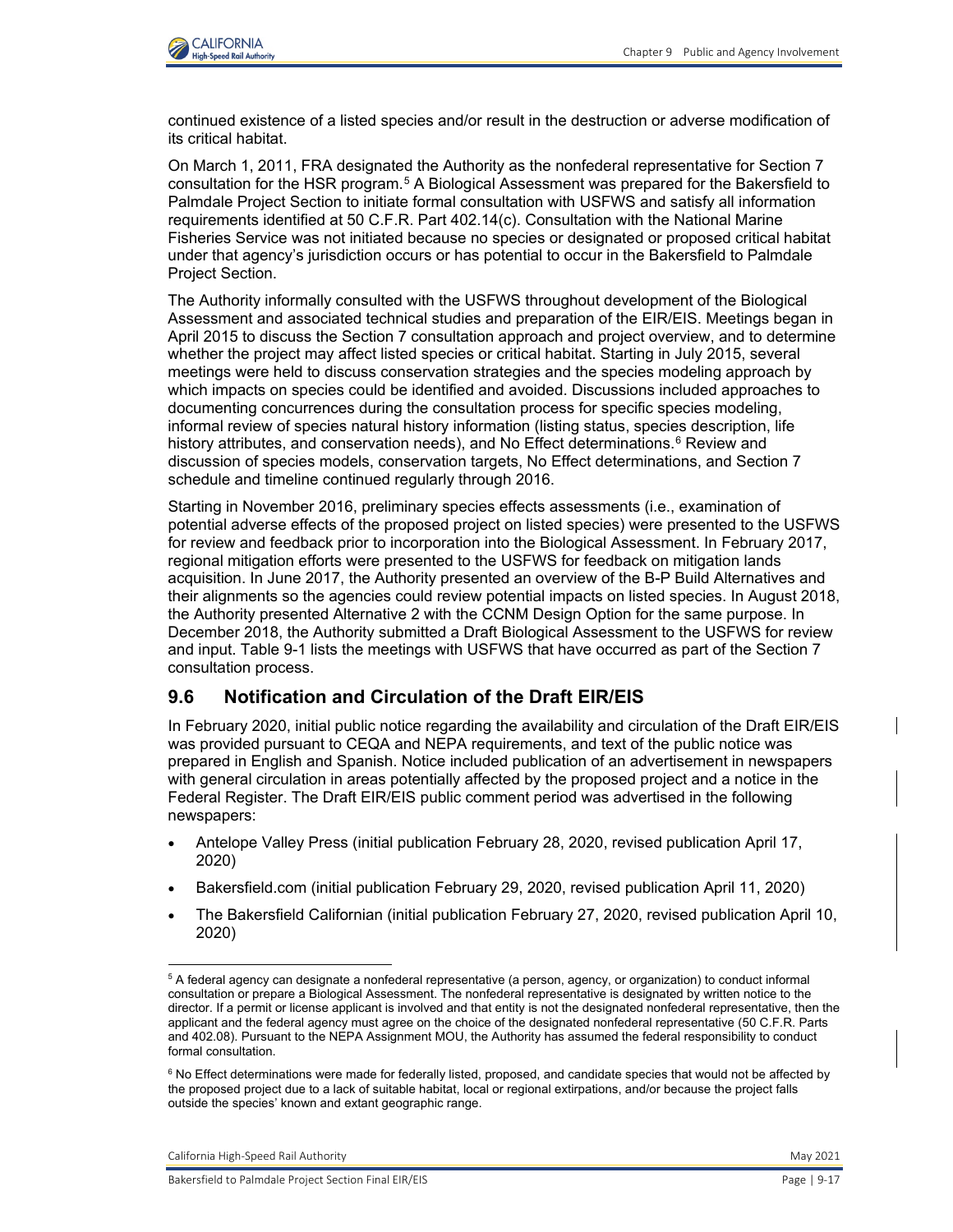- El Popular (Spanish) (initial publication February 21, 2020, revised publication April 10, 2020)
- Tehachapi News (initial publication March 4, 2020, revised publication April 22, 2020)

The advertisement indicated that the Bakersfield to Palmdale Project Section Draft EIR/EIS was available on the Authority's website for review. It also noted the time and location of community open houses and the public hearing, as well as the period during which public comments would be received. A letter, informational brochure, fact sheet, and Notice of Availability were provided in English and Spanish. These were distributed by direct mail to members of the public who subscribed to the project mailing list, had attended project events (scoping, public meetings, etc.), or had sent comments or questions via email or on the Authority's website. In addition, notice was sent to persons who own or live on properties as follows:

- In unincorporated areas, within 1,000 feet of the four B-P Build Alternative footprints and the CCNM Design Option
- In incorporated areas, within 300 feet of the four B-P Build Alternative footprints and F-B LGA footprint between the intersection of 34th Street and L Street and Oswell Street footprints
- Within 1,200 feet of the HSR station footprint(s)

A postcard in English and Spanish was mailed to additional stakeholders who had indicated interest in the project and requested that they be kept informed. A Notice of Completion indicating the availability of the Bakersfield to Palmdale Project Section Draft EIR/EIS was filed with the State Clearinghouse, and copies were sent to state agencies. Several dozen notices were displayed at businesses, public gathering places (e.g., post offices, Amtrak stations, local libraries, and community centers), and the offices of city and county elected officials in the communities surrounding the project section alternative alignments.

Printed or electronic copies of the Bakersfield to Palmdale Project Section Draft EIR/EIS were sent to federal, state, and local agencies; regional transportation agencies; and other organizations and persons who had expressed an interest in the project. The Draft EIR/EIS and appendices were made available on the Authority's website [\(www.hsr.ca.gov/\)](http://www.hsr.ca.gov/). Electronic copies of these documents were available on compact disc upon request at no cost at the Authority's main office (700 L Street, Suite 800, Sacramento, California 95814) and Southern California regional office (355 S Grand Avenue, Suite 2050, Los Angeles, California 90071), by mail, or at: [www.hsr.ca.gov/Programs/Statewide\\_Rail\\_Modernization/Project\\_Sections/](https://www.hsr.ca.gov/Programs/Statewide_Rail_Modernization/Project_Sections/bakersfield_palmdale.html) bakersfield palmdale.html. Printed and electronic copies of the Draft EIR/EIS were available at public libraries, the Authority's offices, and the offices of the Kern and Los Angeles County Clerks. Technical reports were made available by the Authority upon request.

After the first distribution of the Notice of Availability in late February 2020, California Governor Gavin Newsom announced directives to address the need to slow the spread of novel coronavirus (COVID-19) in California (and globally) by prohibiting gatherings of any size. In addition, Governor Newsom issued Executive Order N-33-20, which ordered all individuals living in the state of California to stay home or at their place of residence, until further notice. As such, access to copies of the Draft EIR/EIS was primarily through electronic access on the Authority's website, or via request for an electronic copy from the Authority, due to closure of public libraries and public agency offices. In order to comply with the governor's directives and Executive Order N-33-20, and to protect public health, the traditional in-person format of the public hearing was changed to a "virtual" public hearing held online and via telephone. Notices announcing the change from a formal to virtual public hearing scheduled for April 23, 2020, were sent on April 8, 2020 in English and Spanish. The updated Notice of Availability was sent to all recipients of the first notice and was published on the Authority's website and in the same local newspapers as the first notice listed above as revised publication dates. Chapter 10, EIR/EIS Distribution, provides a full distribution list for the Draft EIR/EIS.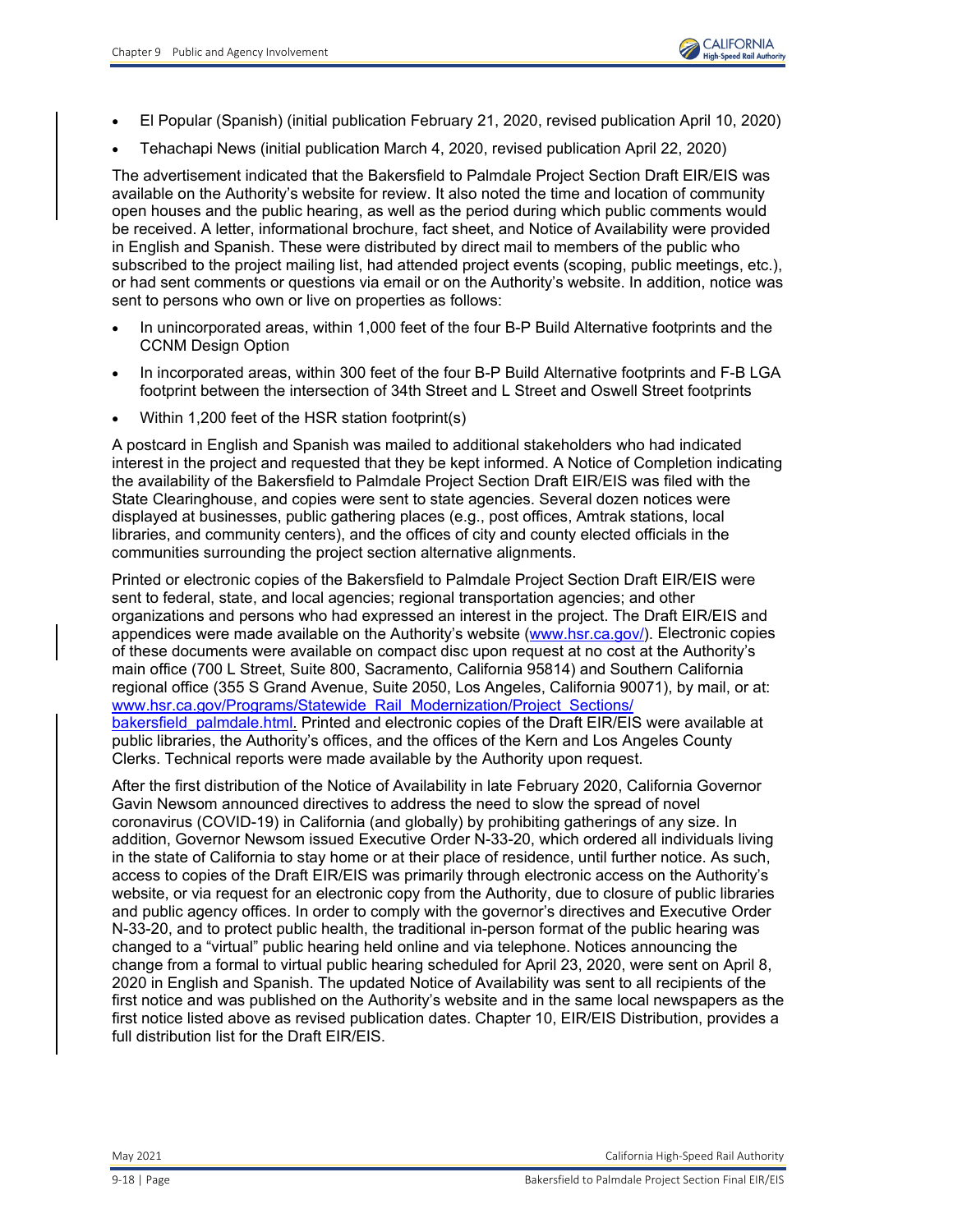

## **9.7 Publication and Review of the Draft EIR/EIS**

The Bakersfield to Palmdale Project Section Draft EIR/EIS was posted on the Authority's website on February 28, 2020 and formally made available to California state agencies by the State Clearinghouse beginning February 28, 2020. The public review and comment period initially went from February 28, 2020, to April 13, 2020, for a total of 45 days after the document was published. However, due to the uncertainty caused by the outbreak of the novel coronavirus (COVID-19), the Authority extended the public review and comment period 15 days to end on April 28, 2020, for a total of 60 days after the document was published. The notifications of this extension are discussed in Section 9.6.

### **9.7.1 Public and Agency Open Houses and Hearings**

To present the Draft EIR/EIS and to give the public an opportunity to ask questions and collect information about the project, the Authority held two in-person community open houses in Lancaster and Bakersfield on March 4, and March 5, 2020, respectively. Five in-person Stakeholder Working Group Meetings were held: in Edison on February 3, 2020; in Palmdale, Lancaster and Rosamond, and Tehachapi on February 5, 2020; and in Rosamond on February 27, 2020. In addition, an advertised virtual public hearing was held on April 23, 2020. As discussed in Section 9.6, notices announcing the change from a formal to virtual public hearing scheduled for April 23, 2020, were sent on April 8, 2020, in English and Spanish. The updated Notice of Availability was sent to all recipients of the first notice and was published on the Authority's website and in the same local newspapers as the first notice listed above as revised publication dates. The hearing included a webcast and moderated call-in number for the public to submit verbal comments. Written and verbal comments on the Draft EIR/EIS were accepted through a project hotline. A total of 12 comments were provided and recorded by an official court reporter. Spanish interpretation was available; however, the Authority did not receive comments in Spanish.

#### **9.7.2 Comments on the Draft EIR/EIS**

The public was given the opportunity to comment on the Draft EIR/EIS in several ways during the comment period. Comments could be submitted to the Authority by card or letter (including cards and letters submitted at the community open houses), verbally at the public hearing or through the project hotline, and by e-mail. During the review period, there were 122 comment submittals on the Bakersfield to Palmdale Project Section Draft EIR/EIS. The Authority also considered nine comment submittals on the Draft EIR/EIS received after the close of the comment period on April 28, 2020. These 131 comment submittals contained 745 individual comments. Many comments expressed support to the project or a specific alternative, along with comments on the Draft EIR/EIS analysis.

The Authority assessed and considered all substantive comments received on the Draft EIR/EIS, and revised document text where appropriate. Responses to comments are available in Volume 4 of this Final EIR/EIS. A summary of comments received is provided below.

The Authority received comment submissions from 8 federal agencies, 8 state agencies, 26 local agencies, and 29 businesses and organizations. The remaining 56 comment submissions were submitted by individuals or were oral comments provided at the April 23, 2020, public hearing. Key comments addressed the following topics:

- Alternatives: consideration of alternatives that would avoid or further minimize impacts on La Paz, on wildlife movement corridors, and in the City of Bakersfield
- Consistency with other plans: comments questioned the project's consistency with local agency plans and policies and recommended consistency analyses for additional plans
- Engineering design: comments suggested design refinements to avoid or minimize impact and/or improve traffic circulation
- Funding: comments addressed funding sources for completion of the section

California High-Speed Rail Authority **May 2021** 2021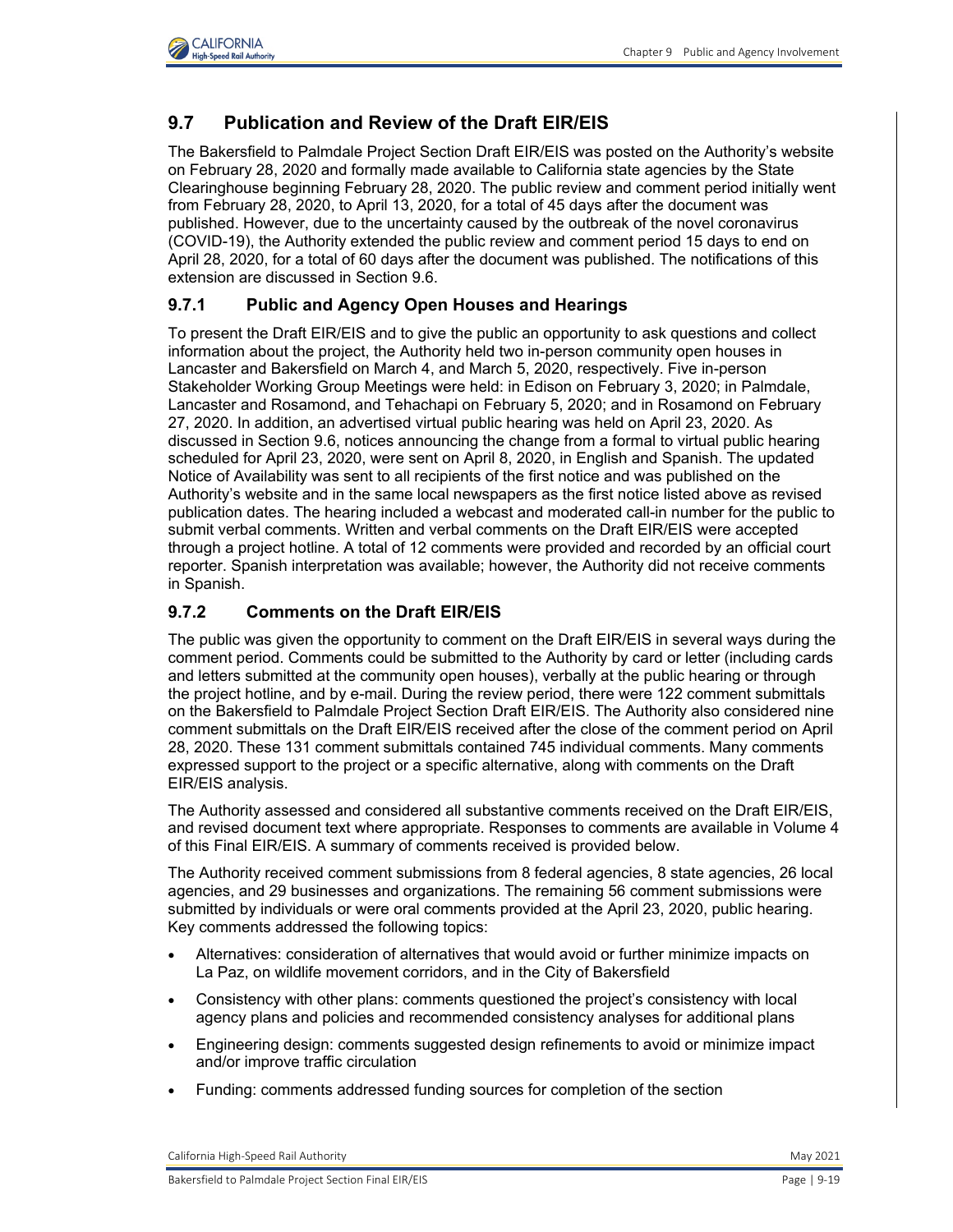- Mitigation: comments suggested new or revised mitigation measures for impacts related to transportation; noise and vibration; biological and aquatic resources; socioeconomics and communities; stations planning, land use, and development; and parks, recreation, and open space
- Mineral resources: consideration of CalPortland Cement Company's existing and future operations and impacts on mineral resources
- Noise and vibration: comments suggested acquisition of property affected by noise impacts and raised questions on sound barriers
- Rights-of-way: consideration of property acquisitions and relocation impacts
- Sensitive habitats and species: comments suggested alternate mitigation ratios for impacts on sensitive habitats and species
- Section 4(f): comments focused on impacts on La Paz and the Pacific Crest Trail
- Wildlife crossings: consideration of protection of mountain lion populations and comments on the use of the permeability model for the EIR/EIS analysis

### **9.7.3 Responses to Comments on the Draft EIR/EIS**

This section explains the method used for responding to comments, as well as the organization of the responses to comments on the Final EIR/EIS. Written responses to the comments received are provided in Volume 4 of this EIR/EIS.

The Authority reviewed the comment transmittals and their attachments, identifying individual issues to which the comments pertained. After identifying the individual comments within the cards, letters, verbal transcripts, and e-mails, the Authority grouped individual comments by resource issue and assigned each set of comments to technical experts in the appropriate disciplines to prepare a response. After reading through their assigned comments, the technical experts grouped the individual comments by resource topic and prepared draft responses. Before completion of the Final EIR/EIS, senior-level experts then reviewed each response to ensure technical and scientific accuracy, clarity, and consistency and to ensure that the response addressed the comment.

Where multiple commenters submitted essentially the same comment, the Final EIR/EIS grouped those comments and provided a single standard response. Chapter 16 of Volume 4 provides a summary of the comment themes and the standard responses, as well as a list of the comment numbers that the responses are intended to address. When reading the comments submitted, a reference to find the standard response is provided. In other cases, a custom response is provided in the comment submittals. The standard responses shown in Chapter 17 of Volume 4 are organized first by general themes and then by EIR/EIS section (purpose/need, alternatives, environmental resource, etc.).

Where appropriate and consistent with CEQA and NEPA, the Final EIR/EIS responds to the significant environmental issues that have been raised by commenters without necessarily responding to each individual comment. As required under CEQA and NEPA, the comments received are included and the commenters identified in Volume 4 of this EIR/EIS.

California Public Resources Code Section 21091(d)(1) and (d)(2) provides the basis for this approach under CEQA:

(d) (1) The lead agency shall consider comments it receives on a draft environmental impact report, proposed negative declaration, or proposed mitigated negative declaration if those comments are received within the public review period.

(2) (A) With respect to the consideration of comments received on a draft environmental impact report, the lead agency shall evaluate comments on environmental issues that are received from persons who have reviewed the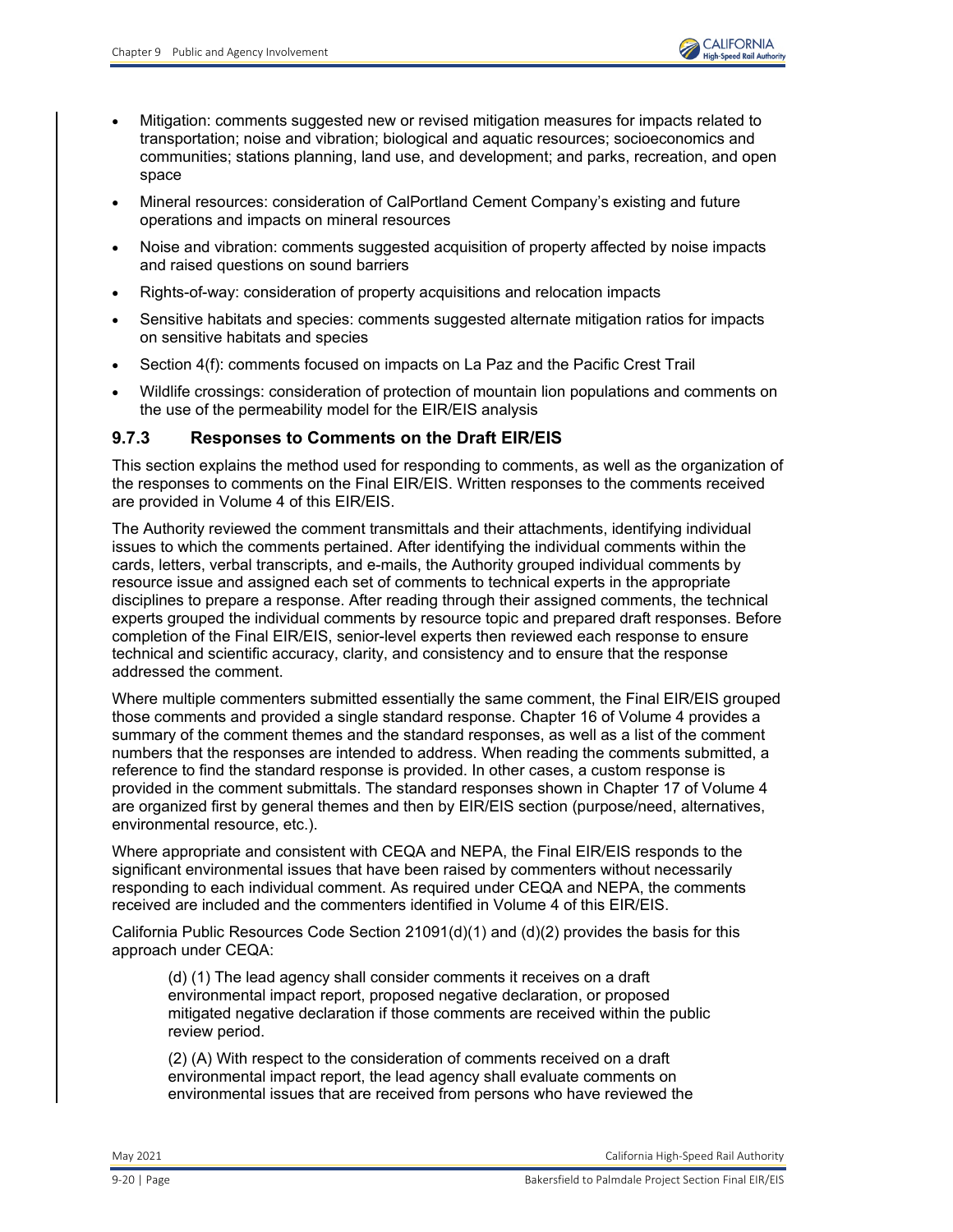

draft and shall prepare a written response pursuant to subparagraph (B). The lead agency may also respond to comments that are received after the close of the public review period.

(B) The written response shall describe the disposition of each significant environmental issue that is raised by commenters. The responses shall be prepared consistent with California Code of Regulations, Title 14, Section 15088 as those regulations existed on June 1, 1993.

Section 14(s) of the FRA's Procedures for Considering Environmental Impacts (64 Fed. Reg. 28545) validates this approach under NEPA.

(s) In a final EIS, a compilation of all responsible comments received on the draft EIS, whether made in writing or at a public hearing, and responses to each comment. Comments may be collected and summarized except for comments by Federal agencies and where otherwise required by Federal law or regulation. Every effort should be made to resolve significant issues before the EIS is put into final form. The final EIS should reflect such issues, consultation and efforts to resolve such issues, including an explanation of why any remaining issues have not been resolved.

#### **9.7.4 Engineering and Design Refinements after Publication of the Draft EIR/EIS**

Since the close of the public comment period on the Draft EIR/EIS on April 28, 2020, the Authority has reviewed the public comments. The Authority has continued to consult with local jurisdictions and property owners along the alignment alternatives. This coordination has resulted in project refinements, minor changes to the impacts analysis, and refinement of mitigation measures. The engineering and design refinements include minor footprint modifications to accommodate rock slope protection, roadway crossings and modifications, utility relocations, and traction power facility design changes. These engineering and design refinements are detailed in the Preface and Chapter 2, Alternatives.

### **9.7.5 Ongoing Outreach Leading Up to Publication of the Final EIR/EIS**

Ongoing outreach efforts following the close of the Draft EIR/EIS public comment period on April 28, 2020, included one-on-one briefings with affected property owners, businesses, and organizations, as well as city and public agency representatives throughout the Bakersfield to Palmdale Project Section. [Table 9-1](#page-23-0) provides a log of public and agency outreach meetings for the Bakersfield to Palmdale Project Section, including those that have occurred since publication of the Draft EIR/EIS.

### **9.8 Publication and Review of the Revised Draft EIR/Supplemental Draft EIS**

Following the Authority's publication of the Draft EIR/EIS in February 2020, the Authority learned that the California Fish and Game Commission advanced the Southern California and Central Coast mountain lion (*Puma concolor*) populations to candidacy for listing under the California Endangered Species Act. The Authority also learned that the U.S. Fish and Wildlife Service (USFWS) determined that listing the monarch butterfly (*Danaus plexippus*) under the federal Endangered Species Act is warranted, but that listing is precluded by other priorities; therefore, the monarch butterfly is now a candidate species under the Endangered Species Act. The U.S. Fish and Wildlife Service will review the species' status annually until a listing decision is made.

Both CEQA and NEPA provide guidance on the recirculation and supplementation of published environmental documents. Pursuant to pertinent requirements of both laws, the Authority, as lead CEQA and NEPA agency for the Bakersfield to Palmdale Project Section, issued a Revised Draft EIR/Supplemental Draft EIS which was limited to the portions of the Draft EIR/EIS that require revision based on the new information about the mountain lion and the monarch butterfly. New

California High-Speed Rail Authority **May 2021** 2021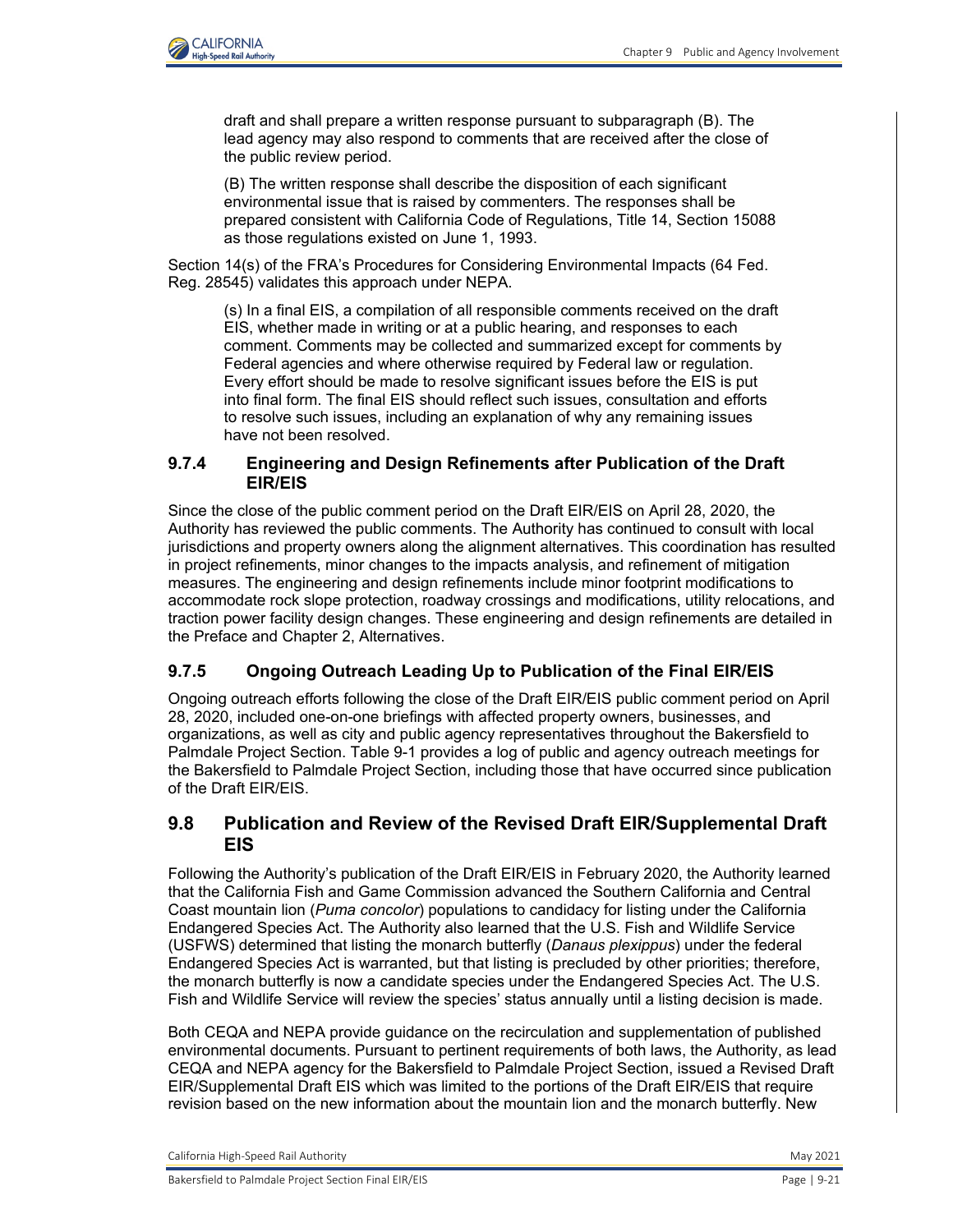information includes background information, impact analysis, and mitigation measures. In addition to providing new information about the mountain lion and monarch butterfly, the Authority has identified two new mitigation measures to address impacts to wildlife resulting from lighting during construction and project operation.

#### **9.8.1 Notification and Circulation of the Revised Draft EIR/Supplemental Draft EIS**

The Bakersfield to Palmdale Project Section Revised Draft EIR/Supplemental Draft EIS was posted on the Authority's website on February 26, 2021 and formally made available to California state agencies by the State Clearinghouse beginning February 26, 2021. The public review and comment period went from February 26, 2021, to April 12, 2021, for a total of 45 days after the document was published.

The public notice regarding the availability and circulation of the Revised Draft EIR/Supplemental Draft EIS was provided pursuant to CEQA and NEPA requirements, and text of the public notice was prepared in English and Spanish. A Notice of Completion indicating the availability of the Bakersfield to Palmdale Project Section Revised Draft EIR/Supplemental Draft EIS was filed with the State Clearinghouse, and copies were sent to state agencies.

Notice included publication of an advertisement in newspapers with general circulation in areas potentially affected by the proposed project and a notice in the Federal Register. The Revised Draft EIR/Supplemental Draft EIS public comment period was advertised in the following newspapers:

- Antelope Valley Press (published February 26, 2021)
- Bakersfield.com (published February 24, 2021)
- The Bakersfield Californian (published March 12, 2021)
- El Popular (Spanish) (published February 26, 2021)
- Tehachapi News (published February 24, 2021)

The Notice of Availability was distributed by direct mail to members of the public who subscribed to the project mailing list, had attended project events (scoping, public meetings, etc.), or had sent comments or questions via email or on the Authority's website. In addition, notice was sent to persons who own or live on properties as follows:

- In unincorporated areas, within 1,000 feet of the four B-P Build Alternative footprints and the CCNM Design Option
- In incorporated areas, within 300 feet of the four B-P Build Alternative footprints and F-B LGA footprint between the intersection of 34th Street and L Street and Oswell Street footprints
- Within 1,200 feet of the HSR station footprint(s)

Printed or electronic copies of the Revised Draft EIR/Supplemental Draft EIS were sent to federal, state, and local agencies; regional transportation agencies; and other organizations and persons who had expressed an interest in the project.

The Revised Draft EIR/Supplemental Draft EIS and the previously published Draft EIR/EIS were made available on the Authority's website [\(www.hsr.ca.gov/\)](http://www.hsr.ca.gov/). Printed and electronic copies of these documents and associated technical reports were available upon request by mail and were available for review at the Authority's main office (700 L Street, Suite 800, Sacramento, California 95814) and Southern California regional office (355 S Grand Avenue, Suite 2050, Los Angeles, California 90071). Printed and electronic copies of the Revised Draft EIR/Supplemental Draft EIS were also available at public libraries.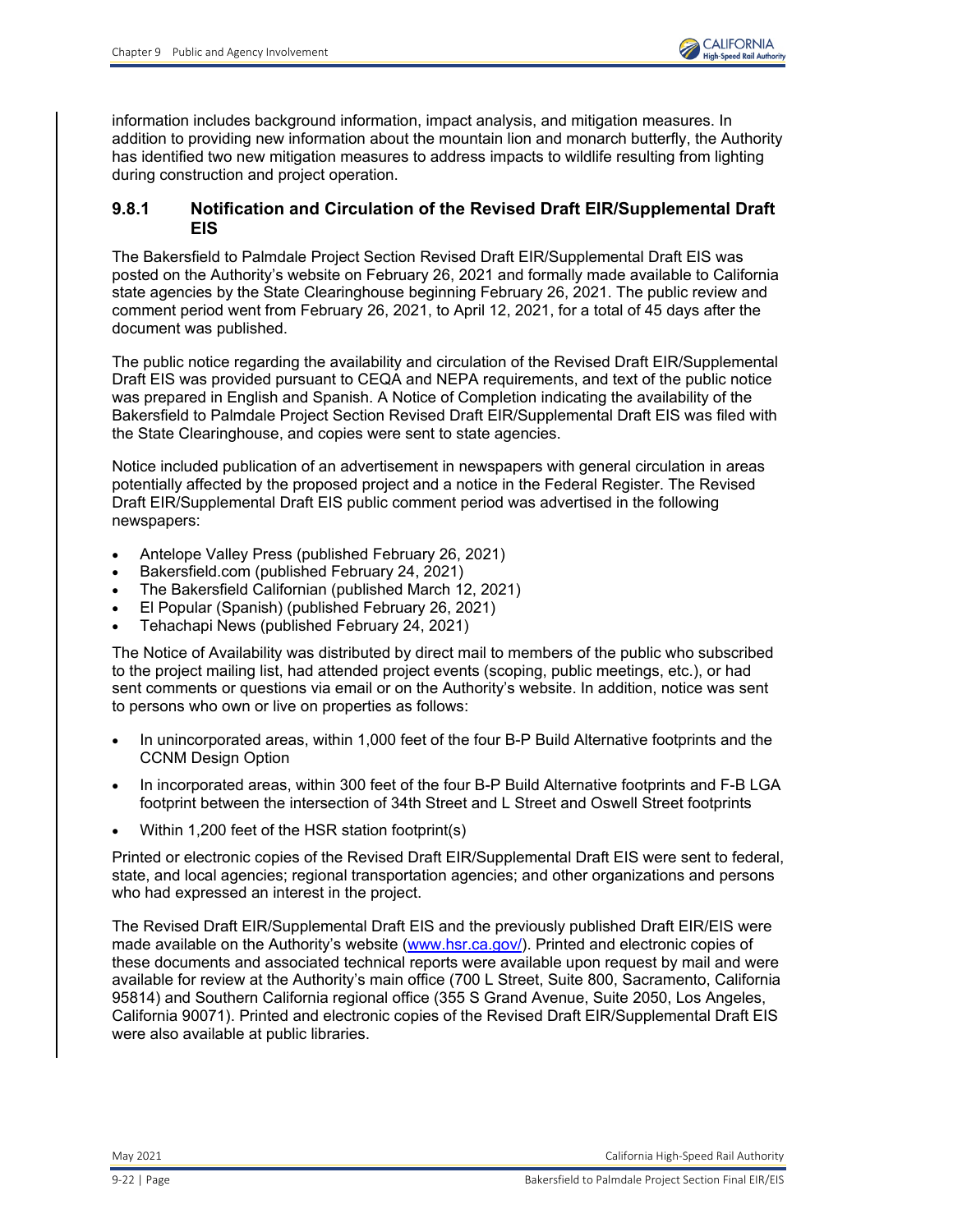

### **9.8.2 Comments on the Revised Draft EIR/Supplemental Draft EIS**

The public was given the opportunity to comment on the Revised Draft EIR/Supplemental Draft EIS in several ways during the comment period. Comments could be submitted to the Authority by mail, verbally through the project hotline, through the Authority's website, and by e-mail. During the review period, there were 122 comment submittals on the Revised Draft EIR/Supplemental Draft EIS. Many comments addressed impacts to the City of Tehachapi and its residents, along with comments on the Revised Draft EIR/Supplemental Draft EIS analysis.

The Authority received 1 federal agency comment submission, 7 state agency comment submissions, 7 local agency comment submissions, 16 businesses and organizations comment submissions, and 91 individual comment submissions. Key comments addressed the following topics:

- Impacts to the City of Tehachapi: noise, visual, property values, residential and business displacements, and wildlife impacts
- Impacts to Wildlife and Habitat: mountain lion, monarch butterfly, other listed species and mitigation to reduce impacts
- Wildlife crossings: consideration of protection of mountain lion populations and comments on the use of the permeability model for the EIR/EIS analysis

#### **9.8.3 Responses to Comments on the Revised Draft EIR/Supplemental Draft EIS**

Using the same methodology as described in Section 9.7.3, the Authority assessed and considered all substantive comments received on the Revised Draft EIR/Supplemental Draft EIS, and revised document text where appropriate. Responses to comments are available in Volume 4 of this Final EIR/EIS.

#### **9.9 Preferred Alternative and Authority Decision-Making Process**

In its role as CEQA lead agency, the Authority Board will consider whether to certify the Final EIR/EIS for compliance with CEQA. Once the Authority Board certifies the Final EIR/EIS, it can consider approving the Preferred Alternative and making related CEQA decisions (findings, mitigation plan, and potential statement of overriding considerations).

Pursuant to NEPA and the NEPA Assignment MOU (FRA and State of California 2019), the Authority serves as NEPA lead agency and is empowered to complete the NEPA environmental process with publication of a Record of Decision. The Record of Decision will describe the project and alternatives considered, describe the selected alternative, and identify the environmentally preferable alternative; make environmental findings and determinations with regard to, the Endangered Species Act, Section 106, Section 4(f), and environmental justice; identify any required mitigation measures; and describe the FRA's determinations on air quality conformity.

## **[9.10](#page-23-0) Log of Public and Agency Outreach Meetings**

Table 9-1 provides a log of public and agency outreach meetings for the Bakersfield to Palmdale Project Section.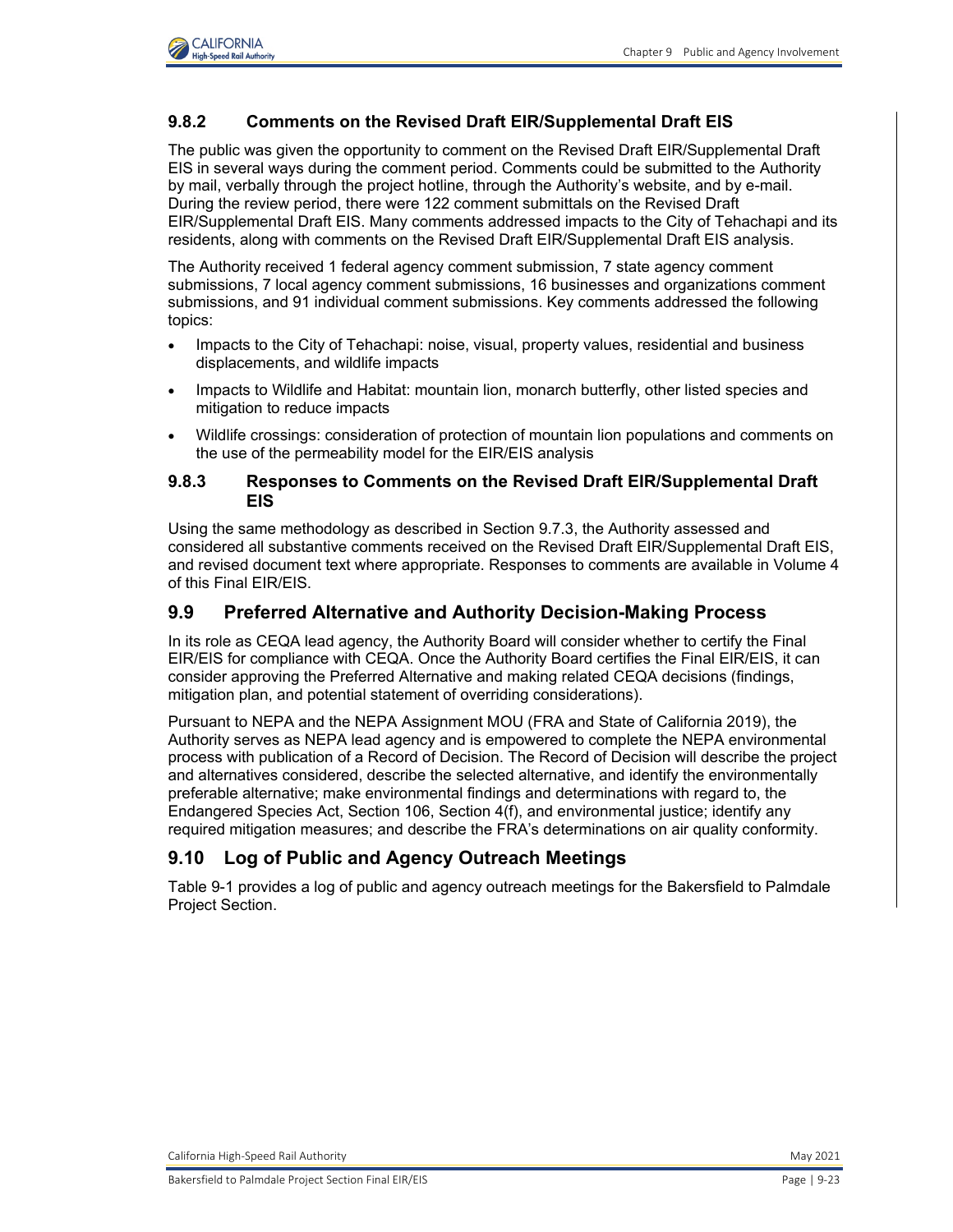

## <span id="page-23-0"></span>**Table 9-1 Summary of Bakersfield to Palmdale Project Section Key Stakeholder Outreach Meetings**

| <b>Date</b>    | <b>Meetings Held from April 2009 to</b><br><b>March 2021</b>                                           | <b>Topic</b>                                                                                     | Category <sup>1</sup> |
|----------------|--------------------------------------------------------------------------------------------------------|--------------------------------------------------------------------------------------------------|-----------------------|
| April 22, 2009 | California Transportation<br>Commission Town Hall Meeting,<br>Bakersfield                              | Proposed Bakersfield to Palmdale Project Section<br>alignment alternatives and project updates   | B                     |
| May 6-7, 2009  | <b>Great Valley Center Conference</b>                                                                  | Proposed Bakersfield to Palmdale Project Section<br>alignment alternatives (activity center)     | P                     |
| May 14, 2009   | <b>Bakersfield Technical Advisory</b><br>Group                                                         | Proposed Bakersfield to Palmdale Project Section<br>alignment alternatives                       | <b>TAG</b>            |
| May 20, 2009   | <b>Tulare Rotary Club Breakfast</b><br>Meeting                                                         | Proposed Bakersfield to Palmdale Project Section<br>alignment alternatives                       | S                     |
| May 21, 2009   | Caltrans Central Region, Fresno                                                                        | Proposed Bakersfield to Palmdale Project Section<br>alignment alternatives                       | AS                    |
| May 26, 2009   | North County Transportation<br>Coalition, Palmdale                                                     | Proposed Bakersfield to Palmdale Project Section<br>alignment alternatives                       | B                     |
| May 26, 2009   | On-Air Interview with Time Warner<br>for SoCal News Evening Broadcast,<br>Time Warner Studio, Palmdale | Proposed Bakersfield to Palmdale Project Section<br>alignment alternatives                       | P                     |
| May 26, 2009   | Antelope Valley Board of Trade                                                                         | Proposed Bakersfield to Palmdale Project Section<br>alignment alternatives and potential impacts | S                     |
| May 26, 2009   | Antelope Valley News Press<br>Interview                                                                | Proposed Bakersfield to Palmdale Project Section<br>alignment alternatives and potential impacts | P                     |
| May 26, 2009   | Antelope Valley Board of Trade,<br><b>Transportation Committee</b>                                     | Proposed Bakersfield to Palmdale Project Section<br>alignment alternatives and potential impacts | S                     |
| May 27, 2009   | <b>Caltrans Environmental Planning</b><br>Summit, Fresno                                               | Proposed Bakersfield to Palmdale Project Section<br>alignment alternatives and potential impacts | AS                    |
| June 4, 2009   | Lancaster Sunrise Rotary Club<br>Meeting                                                               | Proposed Bakersfield to Palmdale Project Section<br>alignment alternatives and potential impacts | P                     |
| June 5, 2009   | <b>IDEAL Seminar on Transportation,</b><br>Los Angeles County/Kern County                              | Proposed Bakersfield to Palmdale Project Section<br>alignment alternatives (activity center)     | P                     |
| June 8, 2009   | Bakersfield-Kern County<br><b>Alternatives Review</b>                                                  | Proposed Bakersfield to Palmdale Project Section<br>alignment alternatives                       | AS                    |
| June 13, 2009  | PBS Interview with Gene Tackett                                                                        | Proposed Bakersfield to Palmdale Project Section<br>alignment alternatives                       | P                     |
| June 16, 2009  | <b>Bakersfield Technical Advisory</b><br>Group                                                         | Proposed Bakersfield to Palmdale Project Section<br>alignment alternatives                       | <b>TAG</b>            |
| June 24, 2009  | Fresno Mayor Ashley Swearengin                                                                         | Bakersfield to Palmdale Project Section updates                                                  | B                     |
| June 26, 2009  | San Joaquin Valley Regional Policy<br>Council                                                          | Bakersfield to Palmdale Project Section updates                                                  | S                     |
| July 1, 2009   | Fresno-Bakersfield Technical<br><b>Advisory Group</b>                                                  | Bakersfield to Palmdale Project Section updates                                                  | <b>TAG</b>            |
| July 24, 2009  | Tehachapi Scoping Call (email and<br>phone call)                                                       | Bakersfield to Palmdale Project Section updates<br>and work in Tehachapi                         | AS                    |
| July 16, 2009  | <b>Bakersfield Technical Advisory</b><br>Group                                                         | Bakersfield to Palmdale Project Section updates<br>and potential impacts in Bakersfield          | <b>TAG</b>            |

May 2021 **California High-Speed Rail Authority** California High-Speed Rail Authority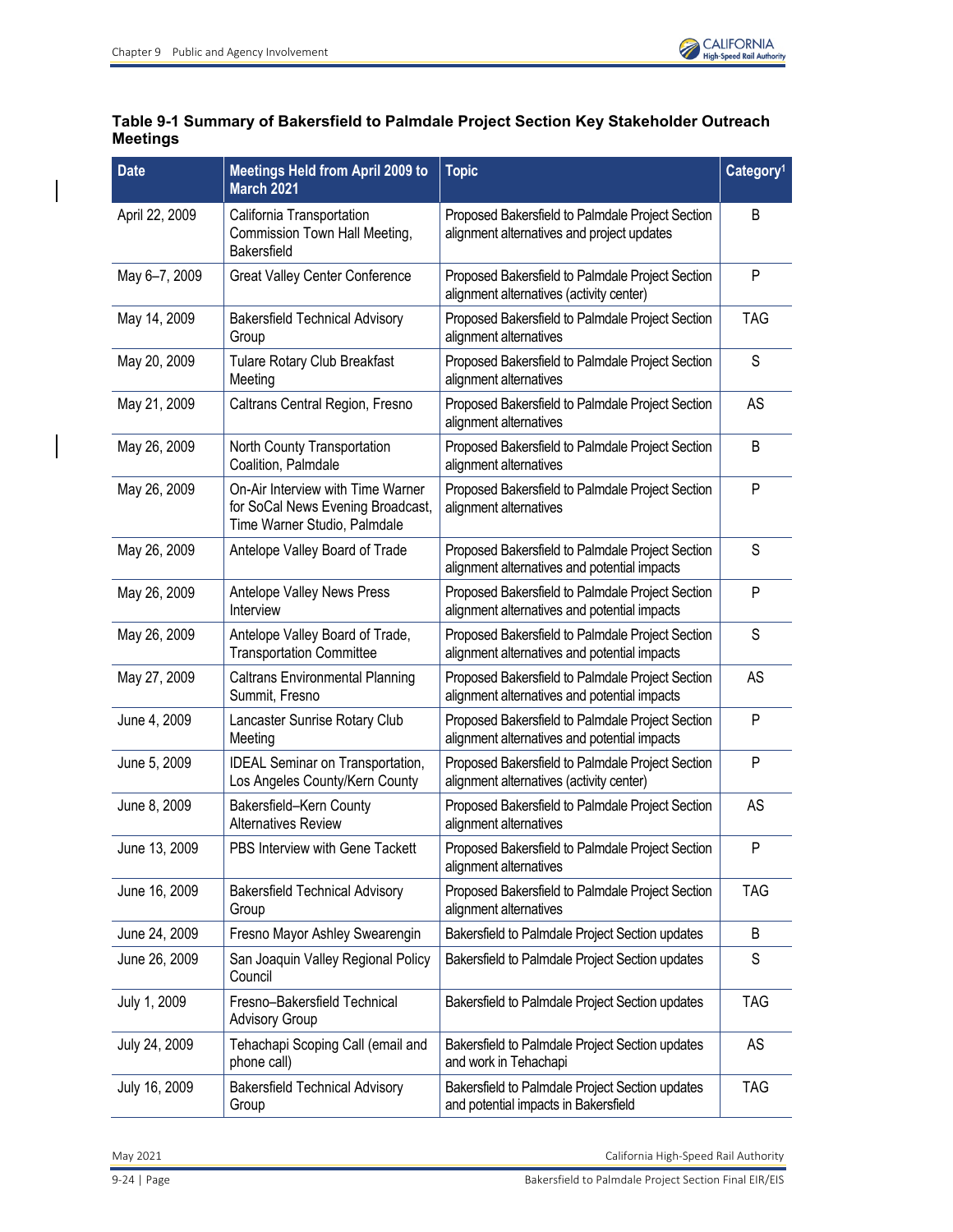

| <b>Date</b>                  | <b>Meetings Held from April 2009 to</b><br><b>March 2021</b>                                           | <b>Topic</b>                                                                                                                | Category <sup>1</sup> |
|------------------------------|--------------------------------------------------------------------------------------------------------|-----------------------------------------------------------------------------------------------------------------------------|-----------------------|
| July 28, 2009                | Fresno Mayor Ashley Swearengin                                                                         | Bakersfield to Palmdale Project Section updates                                                                             | B                     |
| July 29, 2009                | <b>Statewide Agency Group Meeting</b>                                                                  | Statewide HSR Project                                                                                                       | AS                    |
| July 30, 2009                | Office of State Senator George<br>Runner                                                               | Bakersfield to Palmdale Project Section updates                                                                             | B                     |
| August 4, 2009               | Office of Assemblyman Steve<br>Knight                                                                  | Bakersfield to Palmdale Project Section updates                                                                             | B                     |
| August 10, 2009              | Palmdale Mayor Jim Ledford                                                                             | Bakersfield to Palmdale Project Section updates                                                                             | B                     |
| August 12, 2009              | The Nature Conservancy                                                                                 | Bakersfield to Palmdale Project Section updates                                                                             | S                     |
| August 18, 2009              | Kern County Supervisor John<br>McQuiston                                                               | Bakersfield to Palmdale Project Section updates                                                                             | B                     |
| August 18, 2009              | Bakersfield Mayor Harvey Hall                                                                          | Bakersfield to Palmdale Project Section updates<br>and potential impacts in Bakersfield                                     | B                     |
| August 19, 2009              | Kern High School District<br>Superintendent Don Carter and<br>Associate Superintendent Dennis<br>Scott | Bakersfield to Palmdale Project Section updates<br>and potential impacts on Kern County school<br>districts                 | B                     |
| August 19, 2009              | Kern County Supervisor Mike<br>Maggard                                                                 | Bakersfield to Palmdale Project Section updates<br>and potential impacts on the supervisor's district                       | B                     |
| August 19, 2009              | <b>Bakersfield City Councilmember</b><br>Harold Hanson                                                 | Bakersfield to Palmdale Project Section updates<br>and potential impacts on the councilmember's<br>district                 | B                     |
| August 19, 2009              | Kern County Supervisor Ray<br>Watson                                                                   | Bakersfield to Palmdale Project Section updates<br>and potential impacts on the supervisor's district                       | B                     |
| August 19, 2009              | Bakersfield Vice Mayor and<br>Councilmember Zack Scrivner                                              | Bakersfield to Palmdale Project Section updates<br>and potential impacts in Bakersfield and to the<br>supervisor's district | B                     |
| August 19, 2009              | Bakersfield Councilmember David<br>Couch                                                               | Bakersfield to Palmdale Project Section updates<br>and potential impacts on the councilmember's<br>district                 | B                     |
| August 19, 2009              | Bakersfield Councilmember Irma<br>Carson                                                               | Bakersfield to Palmdale Project Section updates<br>and potential impacts on the councilmember's<br>district                 | B                     |
| August 19, 2009              | Kern County Supervisor Don<br>Maben                                                                    | Bakersfield to Palmdale Project Section updates<br>and potential impacts on the supervisor's district                       | $\mathsf{P}$          |
| August 20, 2009              | Corcoran Rotary Club                                                                                   | Bakersfield to Palmdale Project Section updates                                                                             | P                     |
| August 31, 2009 <sup>2</sup> | Mexican American Political<br>Association                                                              | Bakersfield to Palmdale Project Section updates                                                                             | S                     |
| September 3,<br>2009         | Leaders of the Hill (meeting of<br>Tehachapi-area leaders)                                             | Bakersfield to Palmdale Project Section updates<br>and potential impacts in Tehachapi                                       | S                     |
| September 3,<br>2009         | <b>Lockheed Martin Aeronautics</b><br>Corporation                                                      | Bakersfield to Palmdale Project Section updates                                                                             | S                     |
| September 3,<br>2009         | U.S. Air Force Plant 42                                                                                | Bakersfield to Palmdale Project Section updates                                                                             | <b>AS</b>             |
| September 8,<br>2009         | Lancaster Mayor R. Rex Parris and<br>City Manager Mark Bozigian                                        | Bakersfield to Palmdale Project Section updates<br>and potential impacts in Lancaster                                       | B                     |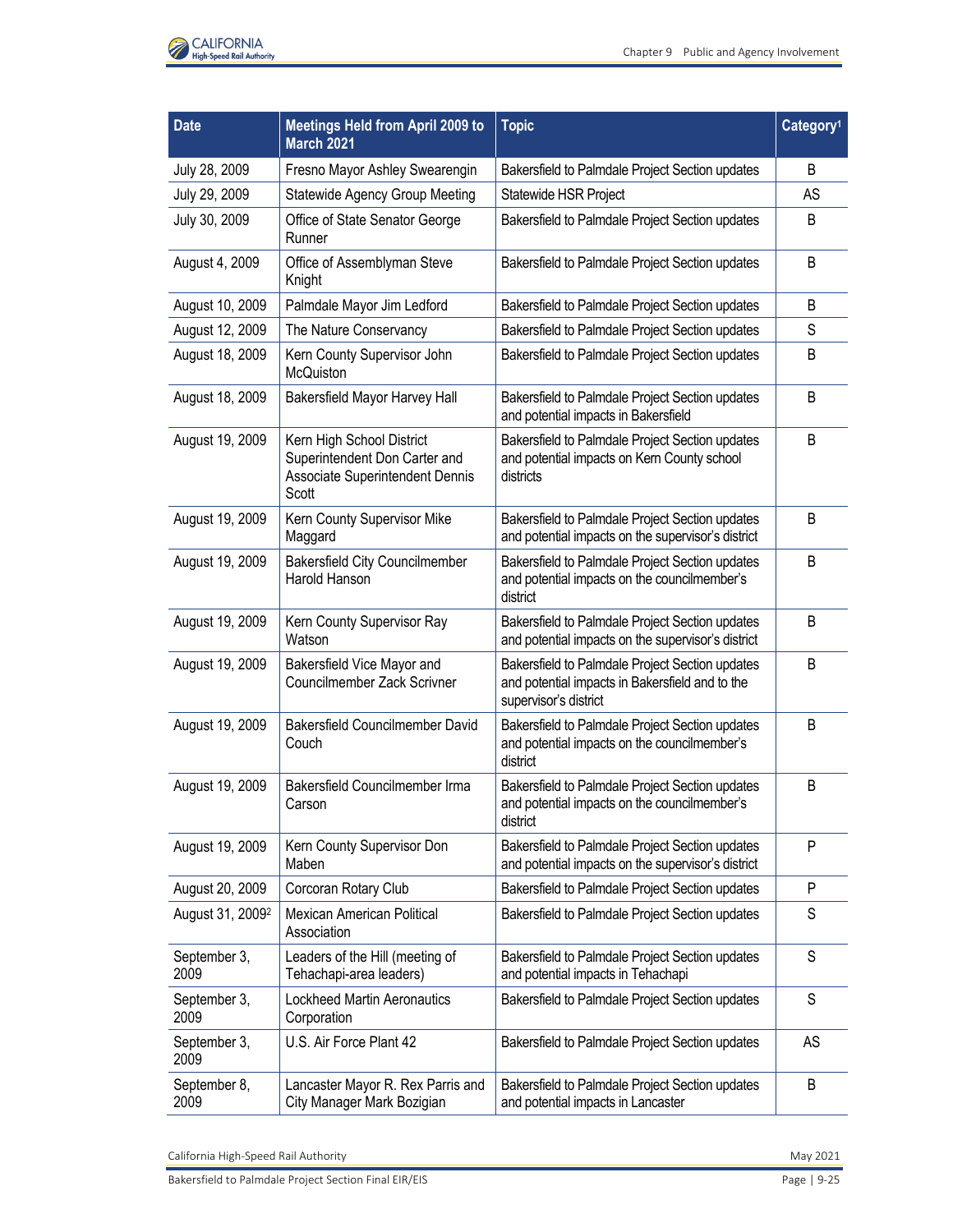

| <b>Date</b>               | <b>Meetings Held from April 2009 to</b><br><b>March 2021</b>                | <b>Topic</b>                                                                                       | Category <sup>1</sup> |
|---------------------------|-----------------------------------------------------------------------------|----------------------------------------------------------------------------------------------------|-----------------------|
| September 8,<br>2009      | Lancaster Vice Mayor Ron Smith                                              | Bakersfield to Palmdale Project Section updates<br>and potential impacts in Lancaster              | B                     |
| September 8,<br>2009      | Lancaster Councilmember Sherry<br>Marquez and City Manager Mark<br>Bozigian | Bakersfield to Palmdale Project Section updates<br>and potential impacts in Lancaster              | B                     |
| September 9,<br>2009      | Palmdale Mayor Jim Ledford                                                  | Bakersfield to Palmdale Project Section updates<br>and potential impacts in Palmdale               | B                     |
| September 9,<br>2009      | Lancaster Councilmember Ken<br>Mann                                         | Bakersfield to Palmdale Project Section updates<br>and potential impacts in Lancaster              | B                     |
| September 9,<br>2009      | <b>Time Warner Television Broadcast</b>                                     | Bakersfield to Palmdale Project Section updates                                                    | P                     |
| September 10,<br>2009     | Community of Rosamond                                                       | Bakersfield to Palmdale Project Section updates<br>and potential impacts in Rosamond               | AS                    |
| September 11,<br>2009     | <b>Edwards Air Force Base</b><br><b>Community Council Meeting</b>           | Bakersfield to Palmdale Project Section updates                                                    | S                     |
| September 15,<br>2009     | Air and Waste Management<br><b>Association Luncheon</b>                     | Bakersfield to Palmdale Project Section updates                                                    | S                     |
| September 15,<br>2009     | Scoping Meeting in Bakersfield                                              | Bakersfield to Palmdale Project Section scoping<br>meeting                                         | <b>SM</b>             |
| September 16,<br>2009     | Scoping Meeting in Tehachapi                                                | Bakersfield to Palmdale Project Section scoping<br>meeting                                         | <b>SM</b>             |
| September 17,<br>2009     | Scoping Meeting in Palmdale                                                 | Bakersfield to Palmdale Project Section scoping<br>meeting                                         | <b>SM</b>             |
| September 30,<br>2009     | Antelope Valley Transportation<br><b>Summit Meeting</b>                     | Bakersfield to Palmdale Project Section updates                                                    | S                     |
| November 3,<br>2009       | Lancaster City Council Meeting                                              | Bakersfield to Palmdale Project Section updates                                                    | B                     |
| December 9,<br>2009       | Tehachapi SWG                                                               | Bakersfield to Palmdale Project Section updates<br>and potential impacts on Tehachapi              | S                     |
| December 10,<br>2009      | Lancaster SWG                                                               | Bakersfield to Palmdale Project Section updates<br>and potential impacts on Lancaster              | S                     |
| January 6, 2010           | Caltrans                                                                    | Bakersfield to Palmdale Project Section updates                                                    | AS                    |
| February 16,<br>2010      | Antelope Valley Republican Women                                            | Bakersfield to Palmdale Project Section updates                                                    | B                     |
| February 24,<br>2010      | <b>Rosamond Community Services</b><br><b>District</b>                       | Bakersfield to Palmdale Project Section updates<br>and potential impacts in Rosamond               | AS                    |
| February 24,<br>2010      | City of Lancaster                                                           | Bakersfield to Palmdale Project Section updates<br>and potential impacts in Lancaster              | AS                    |
| April 15, 2010            | <b>Edison School District</b><br><b>Superintendent Meeting</b>              | Bakersfield to Palmdale Project Section updates<br>and potential impacts in Edison School District | B                     |
| April 29, 2010            | City of Lancaster                                                           | Bakersfield to Palmdale Project Section updates<br>and potential impacts in Lancaster              | AS                    |
| June 1, 2010 <sup>2</sup> | <b>Antelope Valley University</b>                                           | Bakersfield to Palmdale Project Section updates                                                    | B                     |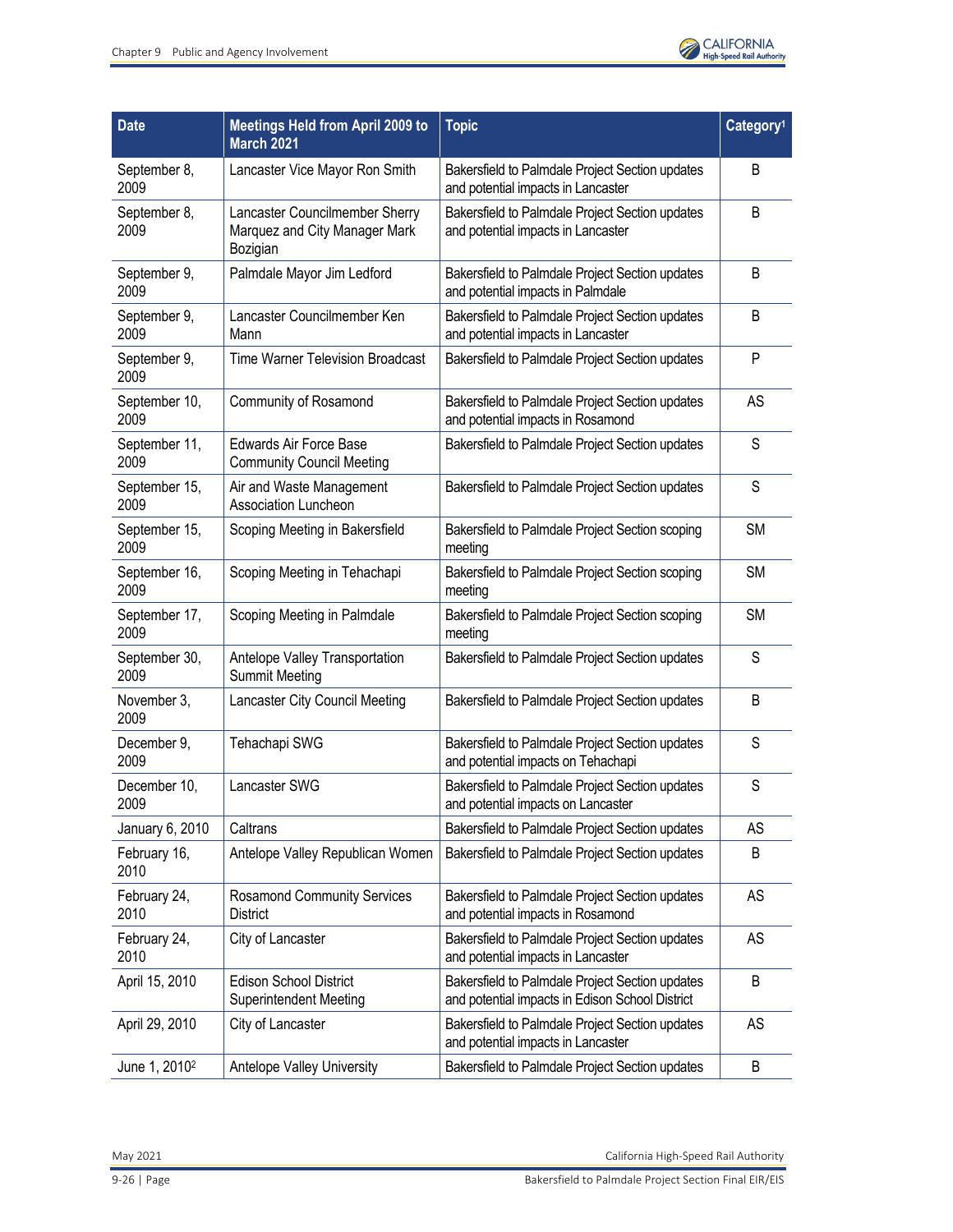

| <b>Date</b>          | <b>Meetings Held from April 2009 to</b><br><b>March 2021</b>             | <b>Topic</b>                                                                                          | Category <sup>1</sup> |
|----------------------|--------------------------------------------------------------------------|-------------------------------------------------------------------------------------------------------|-----------------------|
| June 1, 2010         | Antelope Valley Hispanic Chamber<br>of Commerce                          | Bakersfield to Palmdale Project Section updates                                                       | S                     |
| June 2, 2010         | Sempra, East Kern County Airport<br>District, and Mojave Airport Meeting | Bakersfield to Palmdale Project Section updates                                                       | B                     |
| September 2,<br>2010 | <b>Authority Board Meeting</b>                                           | Bakersfield to Palmdale Project Section updates                                                       | P                     |
| October 27, 2010     | Bureau of Land Management                                                | Bakersfield to Palmdale Project Section updates                                                       | AS                    |
| December 13,<br>2010 | <b>Statewide Regulatory Agency</b><br>Meeting                            | Bakersfield to Palmdale Project Section updates                                                       | AS                    |
| March 3, 2011        | City of Tehachapi                                                        | Bakersfield to Palmdale Project Section updates<br>and potential impacts in Tehachapi                 | AS                    |
| March 3, 2011        | Tejon Ranch/The Nature<br>Conservancy                                    | Bakersfield to Palmdale Project Section updates                                                       | S                     |
| March 3, 2011        | Loop Ranch                                                               | Bakersfield to Palmdale Project Section updates<br>and potential impacts on Loop Ranch                | B                     |
| April 13, 2011       | City of Tehachapi                                                        | Bakersfield to Palmdale Project Section updates<br>and potential impacts in Tehachapi                 | AS                    |
| April 13, 2011       | Edison Agriculture/Water<br>Stakeholders                                 | Bakersfield to Palmdale Project Section updates<br>and potential impacts in Edison                    | B                     |
| April 14, 2011       | Kern County Planning Department                                          | Bakersfield to Palmdale Project Section updates<br>and potential impacts in Kern County               | AS                    |
| April 14, 2011       | <b>Edison School District</b>                                            | Bakersfield to Palmdale Project Section updates<br>and potential impacts on Edison School District    | AS                    |
| April 26, 2011       | City of Lancaster                                                        | Bakersfield to Palmdale Project Section updates<br>and potential impacts in Lancaster                 | AS                    |
| April 26, 2011       | <b>Bureau of Land Management</b>                                         | Bakersfield to Palmdale Project Section updates                                                       | AS                    |
| April 27, 2011       | <b>Rosamond Community Services</b><br><b>District</b>                    | Bakersfield to Palmdale Project Section updates<br>and potential impacts in Rosamond                  | AS                    |
| April 27, 2011       | Los Angeles County Supervisor<br>Michael Antonovich                      | Bakersfield to Palmdale Project Section updates<br>and potential impacts in the supervisor's district | B                     |
| April 28, 2011       | City of Palmdale Meeting                                                 | Bakersfield to Palmdale Project Section updates<br>and potential impacts in Palmdale                  | AS                    |
| April 28, 2011       | U.S. Air Force Plant 42                                                  | Bakersfield to Palmdale Project Section updates                                                       | AS                    |
| May 11, 2011         | North County Transportation<br>Commission                                | Proposed Bakersfield to Palmdale Project Section<br>alignment alternatives                            | S                     |
| May 18, 2011         | Los Angeles County Supervisor<br>Michael Antonovich                      | Bakersfield to Palmdale Project Section updates<br>and potential impacts in the supervisor's district | B                     |
| June 14, 2011        | Los Angeles County Supervisor<br>Michael Antonovich                      | Bakersfield to Palmdale Project Section updates<br>and potential impacts in the supervisor's district | B                     |
| June 22, 2011        | Democratic Club of the Antelope<br>Valley                                | Bakersfield to Palmdale Project Section updates                                                       | B                     |
| August 9, 2011       | Mojave Air and Space Port                                                | Bakersfield to Palmdale Project Section updates<br>and potential impacts in Mojave                    | B                     |

California High-Speed Rail Authority **May 2021**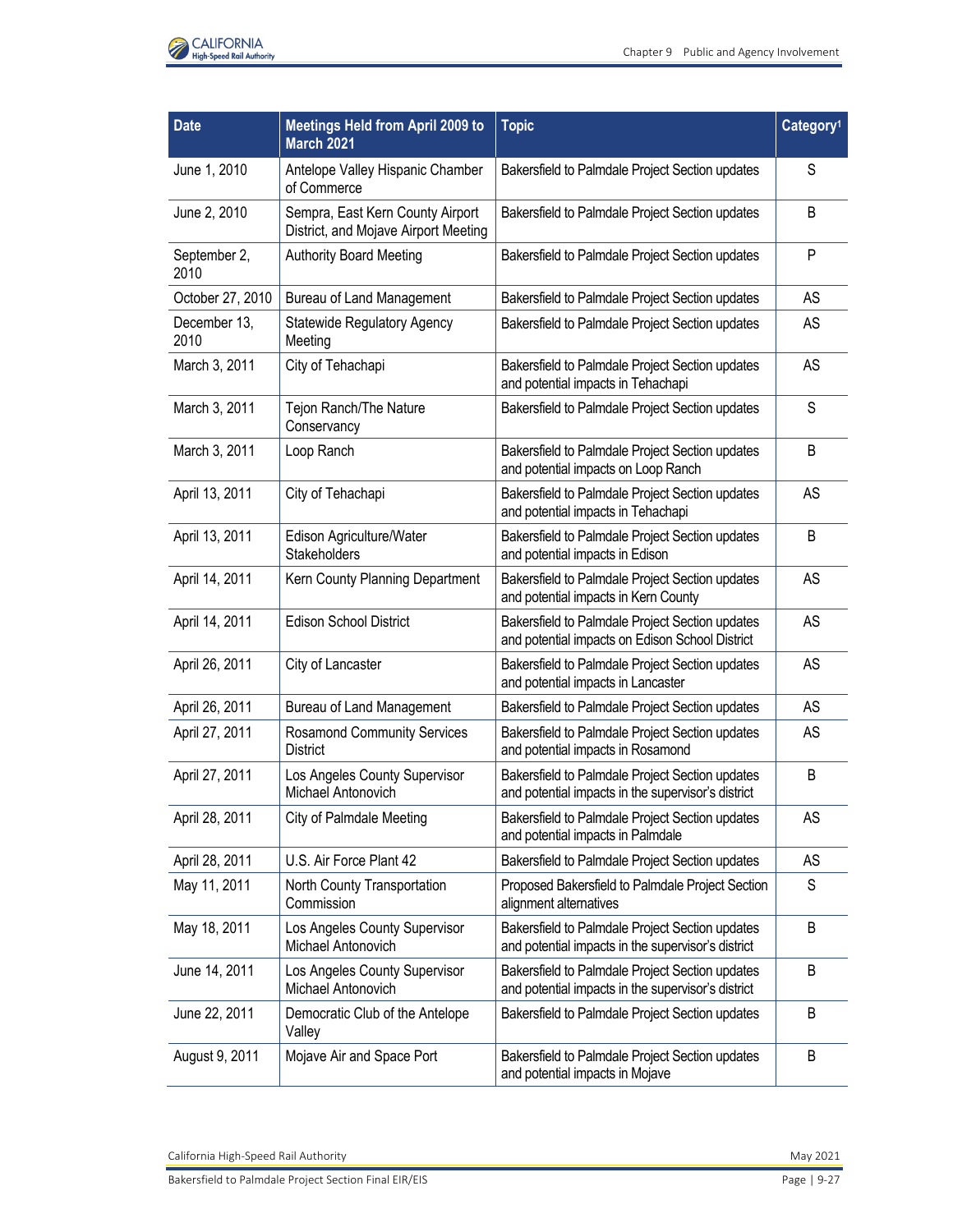

| <b>Date</b>      | <b>Meetings Held from April 2009 to</b><br><b>March 2021</b>              | <b>Topic</b>                                                                                                     | Category <sup>1</sup> |
|------------------|---------------------------------------------------------------------------|------------------------------------------------------------------------------------------------------------------|-----------------------|
| August 10, 2011  | City of Palmdale                                                          | Bakersfield to Palmdale Project Section updates<br>and potential impacts in Palmdale                             | <b>AS</b>             |
| August 10, 2011  | Los Angeles County Supervisor<br>Michael Antonovich                       | Bakersfield to Palmdale Project Section updates<br>and potential impacts in the supervisor's district            | B                     |
| August 11, 2011  | <b>Rosamond Community Services</b><br><b>District</b>                     | Bakersfield to Palmdale Project Section updates<br>and potential impacts in Rosamond                             | AS                    |
| August 11, 2011  | City of Lancaster                                                         | Bakersfield to Palmdale Project Section updates<br>and potential impacts in Lancaster                            | AS                    |
| August 23, 2011  | Kern County Planning Department                                           | Bakersfield to Palmdale Project Section updates<br>and potential impacts in Kern                                 | AS                    |
| August 24, 2011  | City of Tehachapi                                                         | Bakersfield to Palmdale Project Section updates<br>and potential impacts in Tehachapi                            | AS                    |
| October 11, 2011 | Los Angeles Department of Water<br>and Power                              | Bakersfield to Palmdale Project Section updates                                                                  | <b>AS</b>             |
| October 11, 2011 | University of Antelope Valley                                             | Bakersfield to Palmdale Project Section updates                                                                  | B                     |
| October 12, 2011 | Sempra Energy                                                             | Bakersfield to Palmdale Project Section updates                                                                  | B                     |
| October 12, 2011 | Southern California Edison                                                | Bakersfield to Palmdale Project Section updates                                                                  | B                     |
| October 12, 2011 | U.S. Air Force Plant 42                                                   | Bakersfield to Palmdale Project Section updates                                                                  | AS                    |
| January 5, 2012  | Tehachapi Mountain Democratic<br>Club                                     | Bakersfield to Palmdale Project Section updates                                                                  | B                     |
| February 2, 2012 | <b>Authority Board Meeting</b>                                            | Bakersfield to Palmdale Project Section updates                                                                  | P                     |
| March 21, 2012   | <b>Rosamond Community Services</b><br><b>District</b>                     | Bakersfield to Palmdale Project Section updates<br>and potential impacts in Rosamond                             | <b>AS</b>             |
| March 22, 2012   | City of Lancaster                                                         | Bakersfield to Palmdale Project Section updates<br>and potential impacts in Lancaster                            | AS                    |
| March 22, 2012   | U.S. Air Force Plant 42                                                   | Bakersfield to Palmdale Project Section updates                                                                  | <b>AS</b>             |
| April 19, 2012   | Greater Antelope Valley Economic<br>Alliance                              | Bakersfield to Palmdale Project Section updates                                                                  | S                     |
| May 9, 2012      | <b>Greater Antelope Valley Association</b><br>of Realtors                 | Bakersfield to Palmdale Project Section updates                                                                  | S                     |
| May 15, 2012     | Kern County Farm Bureau                                                   | Bakersfield to Palmdale Project Section updates<br>and potential impacts on agricultural lands in Kern<br>County | S                     |
| May 16, 2012     | City of Tehachapi                                                         | Bakersfield to Palmdale Project Section updates<br>and potential impacts in Lancaster                            | AS                    |
| June 19, 2012    | Metrolink                                                                 | Bakersfield to Palmdale Project Section updates                                                                  | AS                    |
| June 26, 2012    | Sempra                                                                    | Bakersfield to Palmdale Project Section updates                                                                  | S                     |
| June 26, 2012    | U.S. Air Force Plant 42                                                   | Bakersfield to Palmdale Project Section updates                                                                  | AS                    |
| June 27, 2012    | Southern California Edison                                                | Bakersfield to Palmdale Project Section updates                                                                  | S                     |
| June 28, 2012    | Los Angeles Department of Water<br>and Power                              | Bakersfield to Palmdale Project Section updates                                                                  | S                     |
| August 23, 2012  | <b>Rosamond Community Services</b><br>District/Municipal Advisory Council | Bakersfield to Palmdale Project Section updates<br>and potential impacts in Rosamond                             | S                     |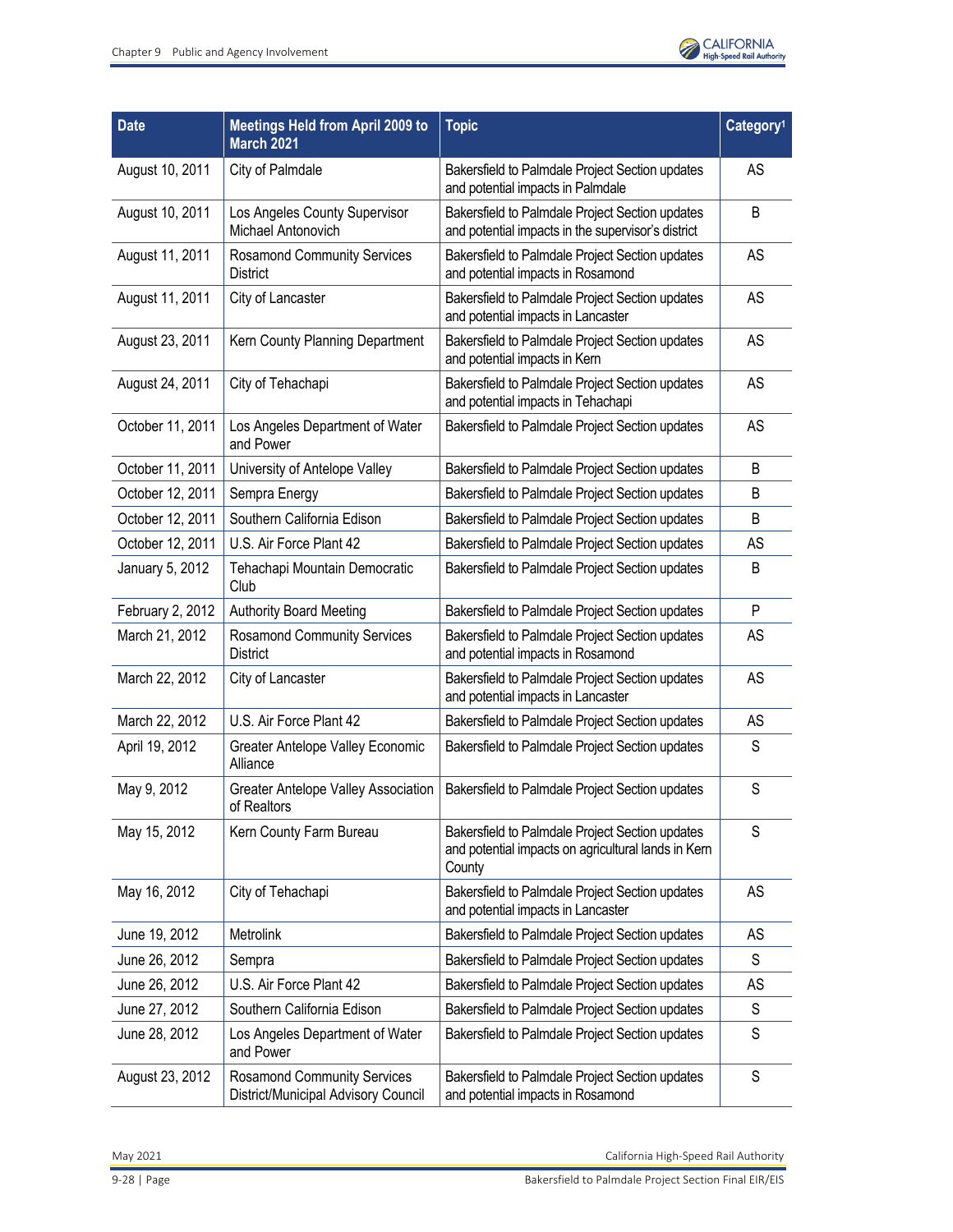

| <b>Date</b>          | <b>Meetings Held from April 2009 to</b><br><b>March 2021</b> | <b>Topic</b>                                                                                                     | Category <sup>1</sup> |
|----------------------|--------------------------------------------------------------|------------------------------------------------------------------------------------------------------------------|-----------------------|
| August 23, 2012      | Kern Wind Energy Association                                 | Bakersfield to Palmdale Project Section updates                                                                  | S                     |
| August 23, 2012      | City of Lancaster                                            | Bakersfield to Palmdale Project Section updates<br>and potential impacts in Lancaster                            | AS                    |
| August 28, 2012      | Los Angeles County Supervisor<br>Mike Antonovich             | Bakersfield to Palmdale Project Section updates<br>and potential impacts in the supervisor's district            | B                     |
| August 28, 2012      | Los Angeles County Sanitation<br><b>Districts</b>            | Bakersfield to Palmdale Project Section updates                                                                  | AS                    |
| October 9, 2012      | U.S. Air Force Plant 42                                      | Bakersfield to Palmdale Project Section updates                                                                  | AS                    |
| October 10, 2012     | <b>Rosamond Community Services</b><br><b>District</b>        | Bakersfield to Palmdale Project Section updates<br>and potential impacts in Rosamond                             | AS                    |
| October 10, 2012     | City of Lancaster                                            | Bakersfield to Palmdale Project Section updates<br>and potential impacts in Lancaster                            | AS                    |
| October 11, 2012     | City of Palmdale                                             | Bakersfield to Palmdale Project Section updates<br>and potential impacts in Palmdale                             | AS                    |
| January 8, 2013      | City of Palmdale                                             | Bakersfield to Palmdale Project Section updates<br>and potential impacts in Palmdale                             | AS                    |
| January 9, 2013      | Antelope Valley Transportation<br>Summit                     | Bakersfield to Palmdale Project Section updates                                                                  | P                     |
| January 14, 2013     | Los Angeles County Supervisor<br>Mike Antonovich             | Bakersfield to Palmdale Project Section updates<br>and potential impacts in the supervisor's district            | B                     |
| January 15, 2013     | City of Lancaster                                            | Bakersfield to Palmdale Project Section updates<br>and potential impacts in Lancaster                            | AS                    |
| January 15, 2013     | City of Palmdale                                             | Bakersfield to Palmdale Project Section updates<br>and potential impacts in Palmdale                             | AS                    |
| January 30, 2013     | Kern County Planning Department                              | Bakersfield to Palmdale Project Section updates<br>and potential impacts in Kern County                          | AS                    |
| January 30, 2013     | Kern County Roads Department                                 | Bakersfield to Palmdale Project Section updates<br>and potential impacts in Kern County                          | AS                    |
| January 30, 2013     | Kern County Farm Bureau                                      | Bakersfield to Palmdale Project Section updates<br>and potential impacts on agricultural lands in Kern<br>County | S                     |
| January 31, 2013     | City of Tehachapi                                            | Bakersfield to Palmdale Project Section updates<br>and potential impacts in Tehachapi                            | AS                    |
| January 31, 2013     | Lehigh Southwest Cement Plant                                | Bakersfield to Palmdale Project Section updates<br>and potential impacts on the cement plant                     | B                     |
| February 6, 2013     | University of Antelope Valley                                | Bakersfield to Palmdale Project Section updates<br>and potential impacts on the University of<br>Antelope Valley | B                     |
| February 6, 2013     | U.S. Air Force Plant 42                                      | Bakersfield to Palmdale Project Section updates                                                                  | AS                    |
| February 19,<br>2013 | <b>USACE</b>                                                 | Bakersfield to Palmdale Project Section updates                                                                  | AS                    |
| March 6, 2013        | National Chavez Center                                       | Bakersfield to Palmdale Project Section updates                                                                  | AS                    |
| March 6, 2013        | Loop Ranch                                                   | Bakersfield to Palmdale Project Section updates<br>and potential impacts on Loop Ranch                           | S                     |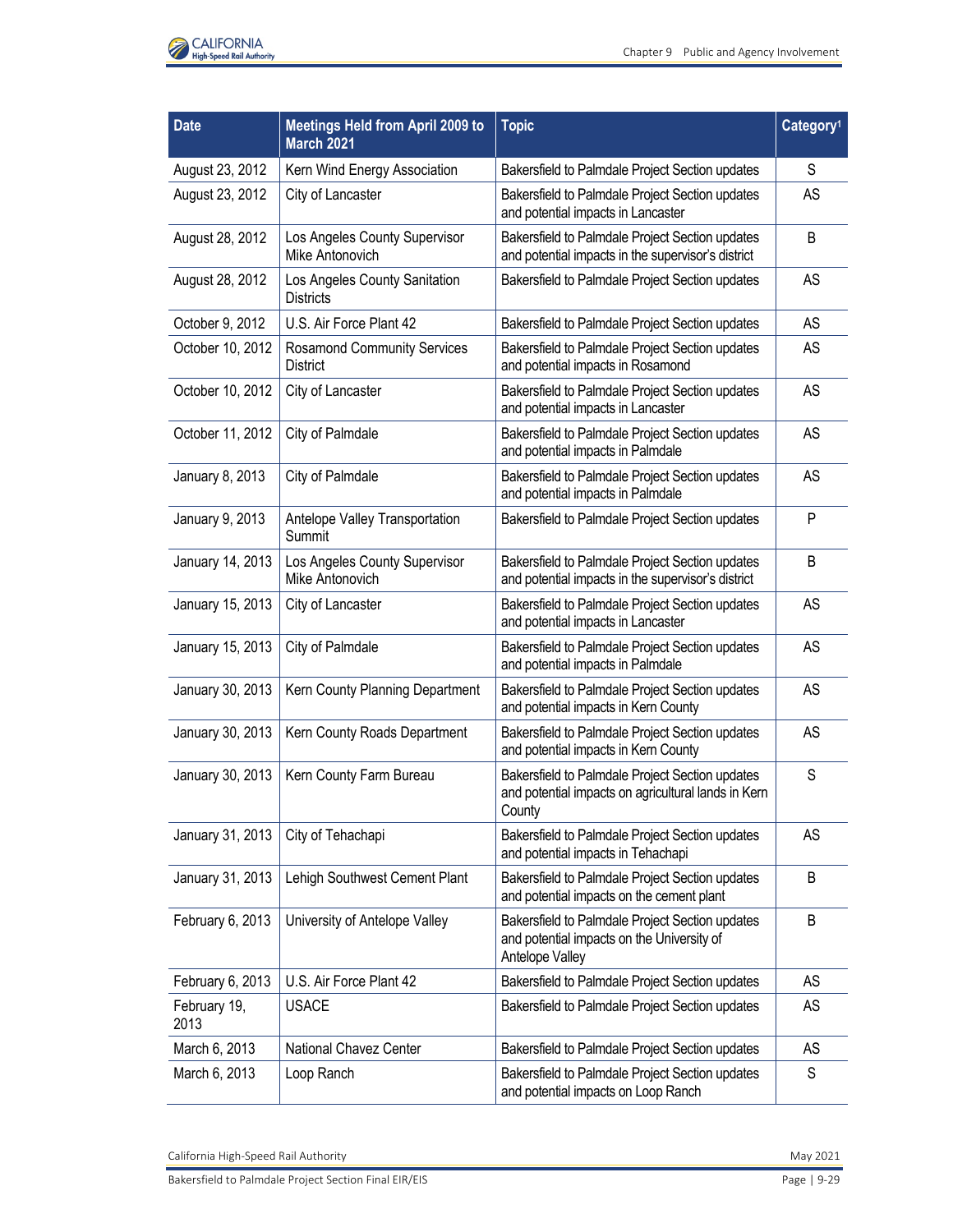

| <b>Date</b>           | <b>Meetings Held from April 2009 to</b><br><b>March 2021</b>              | <b>Topic</b>                                                                                          | Category <sup>1</sup> |
|-----------------------|---------------------------------------------------------------------------|-------------------------------------------------------------------------------------------------------|-----------------------|
| March 6, 2013         | Tejon Ranch                                                               | Bakersfield to Palmdale Project Section updates<br>and potential impacts on Tejon Ranch               | S                     |
| March 7, 2013         | <b>Edison Agricultural Businesses</b>                                     | Bakersfield to Palmdale Project Section updates                                                       | S                     |
| March 7, 2013         | Edison Middle School                                                      | Bakersfield to Palmdale Project Section updates<br>and potential impacts in Edison                    | S                     |
| March 14, 2013        | Kern County Planning and<br><b>Community Development</b>                  | Bakersfield to Palmdale Project Section updates                                                       | AS                    |
| March 14, 2013        | City of Tehachapi                                                         | Bakersfield to Palmdale Project Section updates<br>and potential impacts in Tehachapi                 | AS                    |
| April 10, 2013        | <b>Willow Springs Raceway</b>                                             | Bakersfield to Palmdale Project Section updates<br>and potential impacts on the raceway               | B                     |
| April 10, 2013        | <b>Bureau of Land Management</b>                                          | Bakersfield to Palmdale Project Section updates                                                       | AS                    |
| April 11, 2013        | Community of Rosamond<br><b>Community Services District</b>               | Bakersfield to Palmdale Project Section updates<br>and potential impacts in Rosamond                  | AS                    |
| April 11, 2013        | <b>Cummings Ranch</b>                                                     | Bakersfield to Palmdale Project Section updates<br>and potential impacts on Cummings Ranch            | B                     |
| April 17, 2013        | Antelope Valley Transportation<br>Summit                                  | Bakersfield to Palmdale Project Section updates                                                       | P                     |
| May 6, 2013           | <b>Union Pacific Railroad</b>                                             | Bakersfield to Palmdale Project Section updates                                                       | S                     |
| May 14, 2013          | City of Lancaster                                                         | Bakersfield to Palmdale Project Section updates<br>and potential impacts in Lancaster                 | AS                    |
| May 14, 2013          | Los Angeles Supervisor Michael<br>Antonovich (Norm Hickling)              | Bakersfield to Palmdale Project Section updates<br>and potential impacts in the supervisor's district | B                     |
| August 21, 2013       | Los Angeles County Sanitation<br><b>Districts</b>                         | Bakersfield to Palmdale Project Section updates                                                       | AS                    |
| September 11,<br>2013 | <b>Palmdale Water District</b>                                            | Bakersfield to Palmdale Project Section updates<br>and potential impacts in Palmdale                  | AS                    |
| September 24,<br>2013 | Antelope Valley Board of Trade<br>Monthly Luncheon                        | Bakersfield to Palmdale Project Section updates                                                       | S                     |
| October 2, 2013       | Antelope Valley Transportation<br>Summit                                  | Bakersfield to Palmdale Project Section updates                                                       | P                     |
| October 2, 2013       | Caltrans District 6                                                       | Bakersfield to Palmdale Project Section updates                                                       | <b>AS</b>             |
| October 17, 2013      | Kern County Fire Department                                               | Bakersfield to Palmdale Project Section updates<br>and potential impacts in Kern County               | AS                    |
| November 3,<br>2015   | <b>CDFW</b>                                                               | Bakersfield to Palmdale Project Section updates                                                       | AS                    |
| November 14,<br>2013  | Antelope Valley Board of Trade<br><b>Transportation Committee Meeting</b> | Bakersfield to Palmdale Project Section updates                                                       | S                     |
| November 19,<br>2013  | American Public Works Association,<br>Antelope Valley Chapter             | Bakersfield to Palmdale Project Section updates                                                       | S                     |
| January 13, 2014      | City of Lancaster                                                         | Bakersfield to Palmdale Project Section updates<br>and potential impacts in Lancaster                 | AS                    |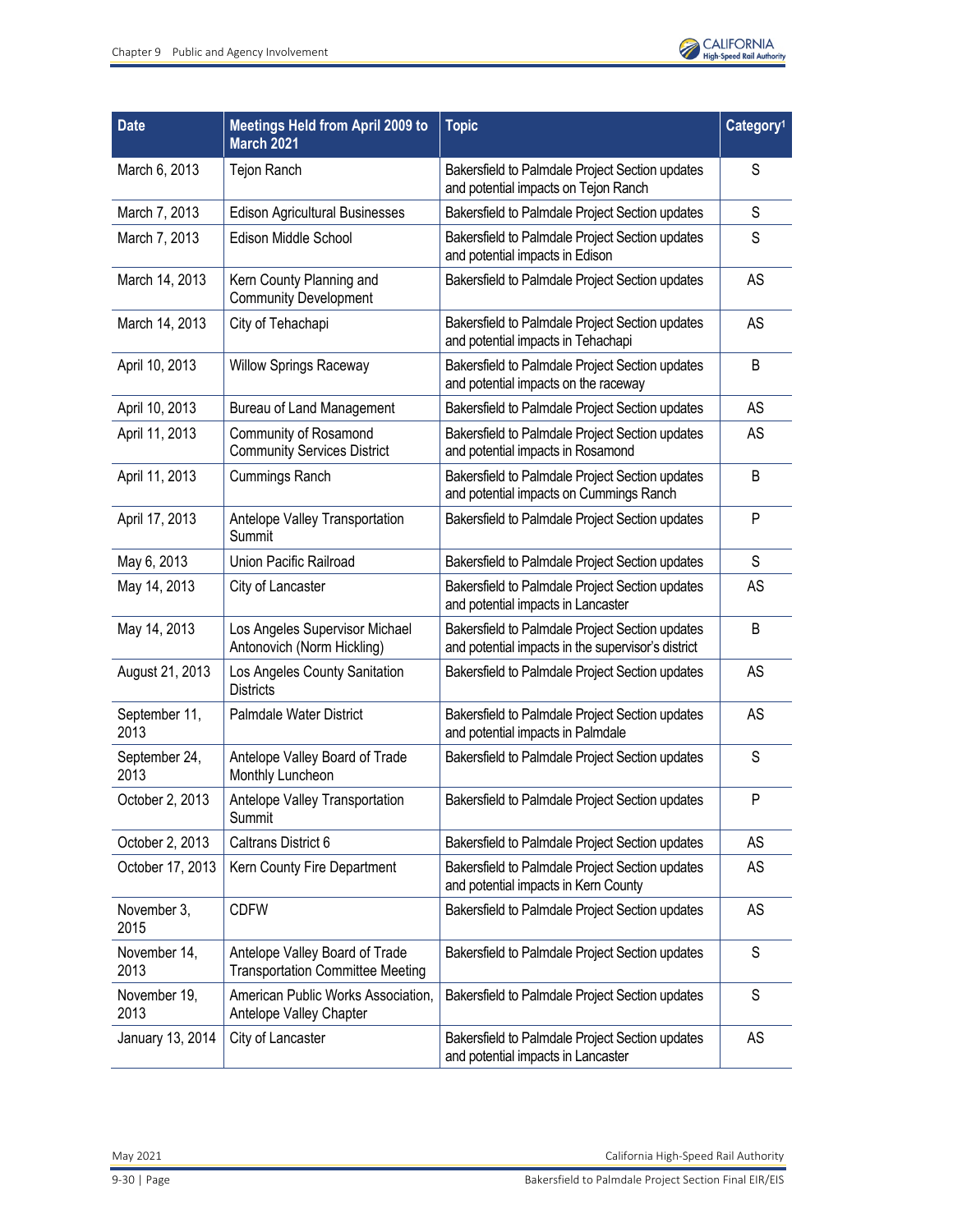

| <b>Date</b>      | <b>Meetings Held from April 2009 to</b><br><b>March 2021</b>                     | <b>Topic</b>                                                                                                  | Category <sup>1</sup> |
|------------------|----------------------------------------------------------------------------------|---------------------------------------------------------------------------------------------------------------|-----------------------|
| January 22, 2014 | North County Transportation<br>Commission                                        | Bakersfield to Palmdale Project Section updates<br>and potential impacts in north Los Angeles<br>County       | B                     |
| January 29, 2014 | City of Lancaster                                                                | Bakersfield to Palmdale Project Section updates<br>and potential impacts in Lancaster                         | AS                    |
| January 29, 2014 | City of Palmdale                                                                 | Bakersfield to Palmdale Project Section updates<br>and potential impacts in Palmdale                          | AS                    |
| April 16, 2014   | City of Palmdale                                                                 | Bakersfield to Palmdale Project Section updates<br>and potential impacts in Palmdale                          | AS                    |
| April 16, 2014   | City of Lancaster                                                                | Bakersfield to Palmdale Project Section updates<br>and potential impacts in Lancaster                         | AS                    |
| April 16, 2014   | Office of Assemblymember Steve<br>Fox Briefing                                   | Bakersfield to Palmdale Project Section updates<br>and potential impacts in the assembly member's<br>district | B                     |
| April 23, 2014   | Antelope Valley Transportation<br>Summit                                         | Bakersfield to Palmdale Project Section updates                                                               | P                     |
| April 23, 2014   | <b>High Desert</b><br>Corridor/Xwest/Antelope Valley<br><b>Transit Authority</b> | Bakersfield to Palmdale Project Section updates                                                               | AS                    |
| May 27, 2014     | Steve Perez, Rosamond<br><b>Community Services District</b>                      | Bakersfield to Palmdale Project Section updates<br>and potential impacts in Rosamond                          | AS                    |
| May 27, 2014     | Antelope Valley Board of Trade<br><b>Transportation Committee</b>                | Bakersfield to Palmdale Project Section updates                                                               | S                     |
| May 29, 2014     | U.S. Air Force Plant 42                                                          | Bakersfield to Palmdale Project Section updates                                                               | AS                    |
| June 19, 2014    | California Public Agencies<br><b>Procurement Summit</b>                          | Bakersfield to Palmdale Project Section updates                                                               | P                     |
| July 9, 2014     | Antelope Valley Transportation<br>Summit                                         | Bakersfield to Palmdale Project Section updates                                                               | P                     |
| July 9, 2014     | Office of Senator Steve Knight                                                   | Bakersfield to Palmdale Project Section updates<br>and potential impacts in north Los Angeles<br>County       | B                     |
| July 14, 2014    | City of Palmdale                                                                 | Bakersfield to Palmdale Project Section updates<br>and potential impacts in Palmdale                          | AS                    |
| July 23, 2014    | Antelope Valley Democratic Club                                                  | Bakersfield to Palmdale Project Section updates                                                               | S                     |
| July 28, 2014    | Kern County Farm Bureau                                                          | Discussion on HSR project section updates and<br>potential impacts on agricultural lands in Kern<br>County    | S                     |
| July 28, 2014    | Kern County Separation Grade<br>District/Kern Council of<br>Governments          | Bakersfield to Palmdale Project Section updates                                                               | AS                    |
| July 28, 2014    | Kern Transportation Foundation                                                   | Bakersfield to Palmdale Project Section updates                                                               | S                     |
| July 28, 2014    | Office of Kern County Supervisor<br>Zack Scrivner                                | Bakersfield to Palmdale Project Section updates<br>and potential impacts on the supervisor's district         | B                     |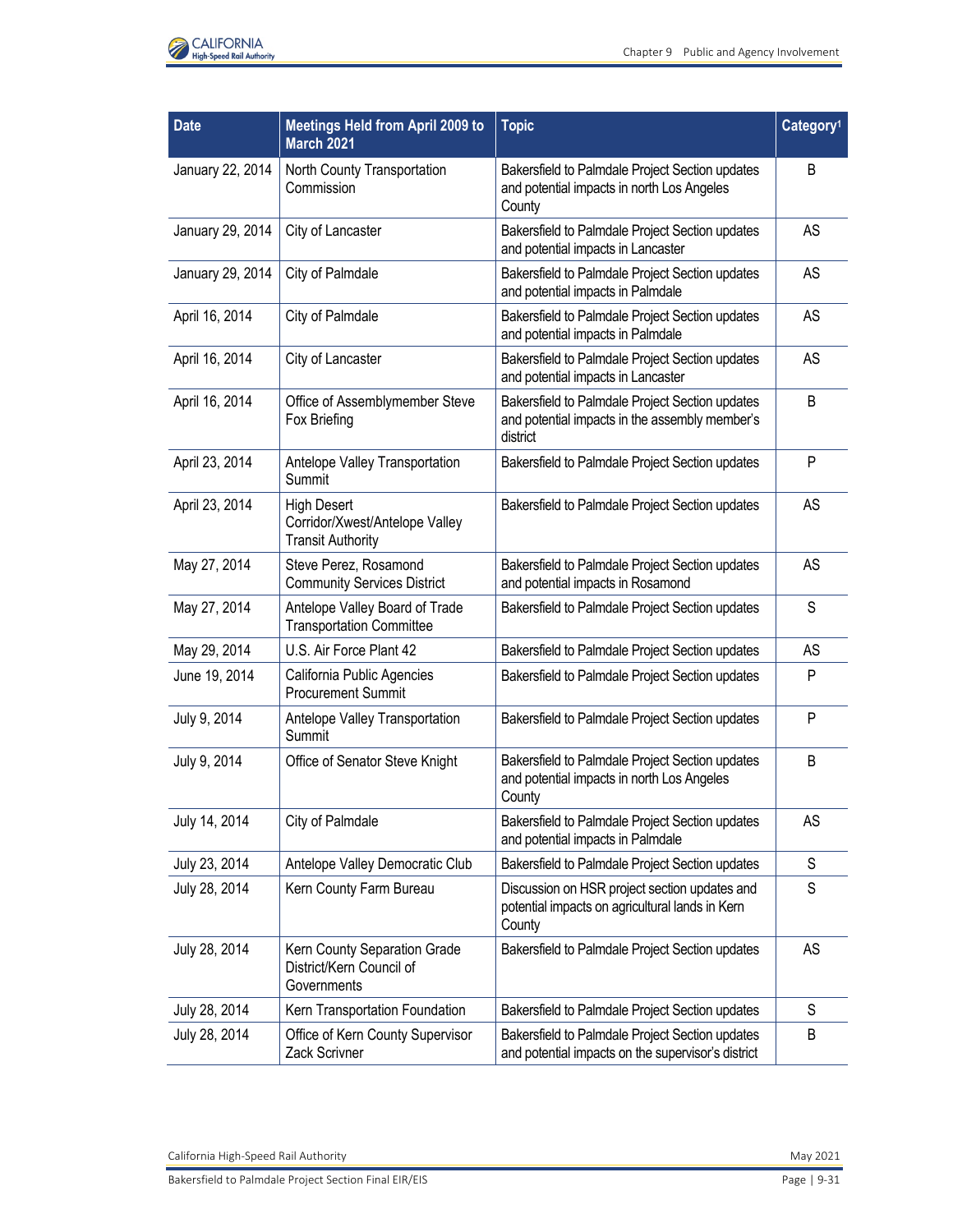$\begin{array}{c} \hline \end{array}$ 



| <b>Date</b>                  | <b>Meetings Held from April 2009 to</b><br><b>March 2021</b>                                           | <b>Topic</b>                                                                                            | Category <sup>1</sup> |
|------------------------------|--------------------------------------------------------------------------------------------------------|---------------------------------------------------------------------------------------------------------|-----------------------|
| July 28, 2014                | Kern County Planning and<br><b>Community Development</b><br>Department                                 | Bakersfield to Palmdale Project Section updates                                                         | AS                    |
| August 22, 2014 <sup>2</sup> | California Black Chamber of<br><b>Commerce Business and Economic</b><br>Summit                         | Bakersfield to Palmdale Project Section updates                                                         | S                     |
| August 27, 2014              | North County Transportation<br>Coalition                                                               | Bakersfield to Palmdale Project Section updates<br>and potential impacts in north Los Angeles<br>County | B                     |
| August 28, 2014              | Office of Kern County Supervisor<br>Leticia Perez                                                      | Bakersfield to Palmdale Project Section updates<br>and potential impacts on the supervisor's district   | B                     |
| September 5,<br>2014         | Mobility 21 Summit                                                                                     | Bakersfield to Palmdale Project Section updates                                                         | P                     |
| September 16,<br>2014        | <b>Authority Board Meeting</b>                                                                         | Bakersfield to Palmdale Project Section updates                                                         | P                     |
| September 17,<br>2014        | Los Angeles County Economic<br>Development Corporation SoCal<br>Jobs Defense Council                   | Bakersfield to Palmdale Project Section updates                                                         | S                     |
| October 3, 2014 <sup>2</sup> | Regional Hispanic Chamber of<br>Commerce-Southern California<br><b>Business Development Conference</b> | Bakersfield to Palmdale Project Section updates                                                         | S                     |
| October 6-7,<br>2014         | Los Angeles Cleantech Incubator<br>Cleantech Global Showcase 2014                                      | Bakersfield to Palmdale Project Section updates                                                         | S                     |
| October 9, 2014              | The Women's and Girls' Fund<br>Reception                                                               | Bakersfield to Palmdale Project Section updates                                                         | S                     |
| October 10, 2014             | Greater Bakersfield Chamber of<br>Commerce                                                             | Bakersfield to Palmdale Project Section updates                                                         | S                     |
| October 10, 2014             | California State University,<br><b>Bakersfield</b>                                                     | Bakersfield to Palmdale Project Section updates                                                         | S                     |
| October 10, 2014             | Office of Kern County Supervisor<br>Mike Maggard                                                       | Bakersfield to Palmdale Project Section updates<br>and potential impacts in the supervisor's district   | B                     |
| October 11, 2014             | Neighborhood Sustainability<br>Symposium                                                               | Bakersfield to Palmdale Project Section updates                                                         | P                     |
| October 15, 2014             | City of Palmdale                                                                                       | Bakersfield to Palmdale Project Section updates<br>and potential impacts in Palmdale                    | AS                    |
| October 15, 2014             | City of Lancaster                                                                                      | Bakersfield to Palmdale Project Section updates<br>and potential impacts in Lancaster                   | AS                    |
| October 23, 2014             | Successful Women in Business<br>Leadership and Procurement<br>Conference                               | Bakersfield to Palmdale Project Section updates                                                         | B                     |
| October 23, 2014             | Orange County Transportation<br>Authority Business Expo                                                | Bakersfield to Palmdale Project Section updates<br>(activity center)                                    | S                     |
| October 29, 2014             | Antelope Valley Transportation<br>Summit                                                               | Bakersfield to Palmdale Project Section updates                                                         | P                     |
| December 2,<br>2014          | High-Speed Rail Conference                                                                             | Bakersfield to Palmdale Project Section updates                                                         | P                     |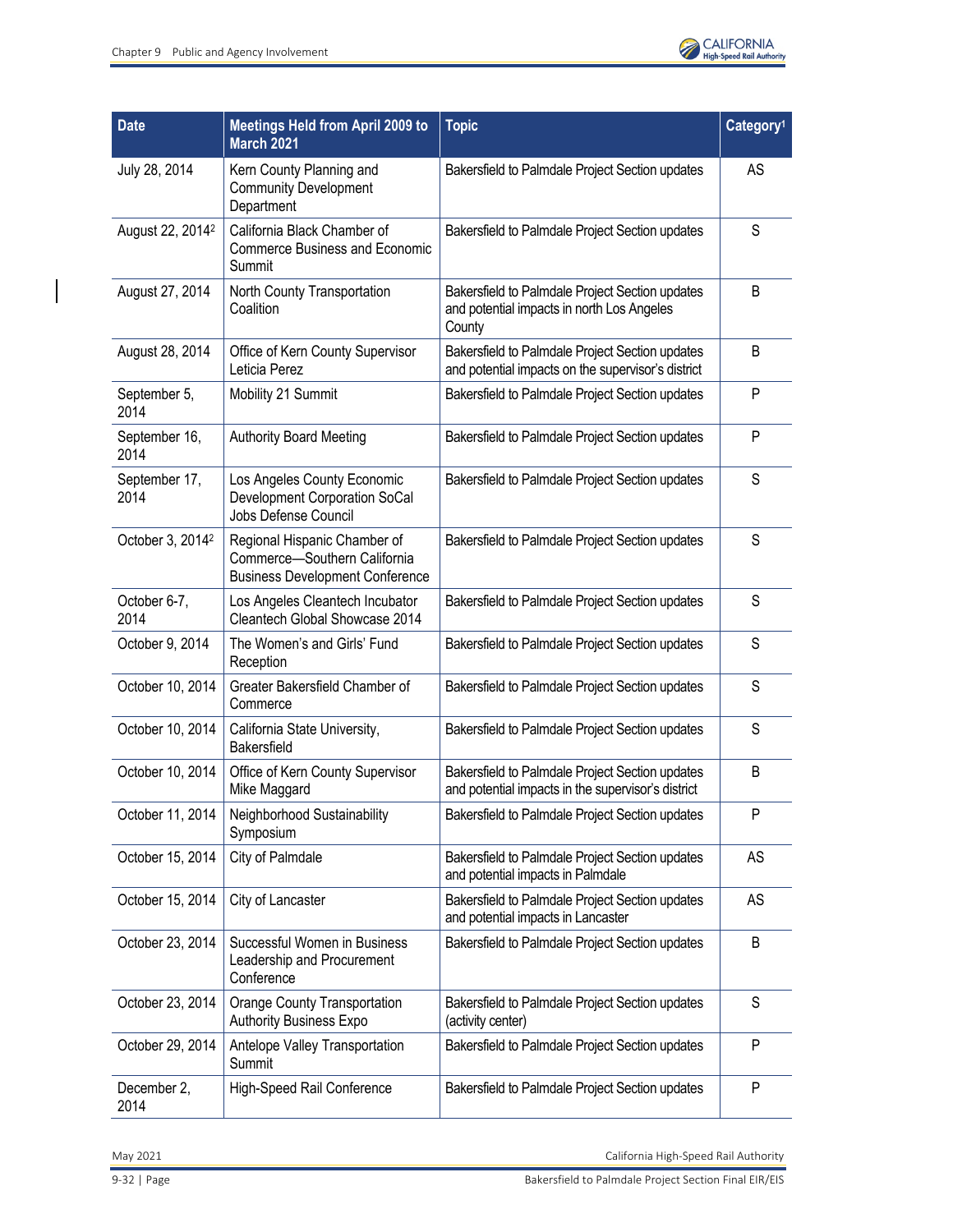

| <b>Date</b>                | <b>Meetings Held from April 2009 to</b><br><b>March 2021</b>                  | <b>Topic</b>                                                                                                     | Category <sup>1</sup> |
|----------------------------|-------------------------------------------------------------------------------|------------------------------------------------------------------------------------------------------------------|-----------------------|
| December 12,<br>20142      | Antelope Valley African American<br><b>Chamber of Commerce</b>                | Bakersfield to Palmdale Project Section updates                                                                  | S                     |
| December 13,<br>2014       | Anaheim Regional Transportation<br>Intermodal Center Station Grand<br>Opening | Bakersfield to Palmdale Project Section updates<br>(activity center)                                             | S                     |
| January 14, 2015           | Antelope Valley Transportation<br>Summit                                      | Bakersfield to Palmdale Project Section updates                                                                  | P                     |
| February 24,<br>2015       | CalPortland Company                                                           | Bakersfield to Palmdale Project Section updates<br>and potential impacts on CalPortland property                 | S                     |
| February 27,<br>2015       | Antelope Valley 2015 Business<br><b>Outlook Conference</b>                    | Bakersfield to Palmdale Project Section updates                                                                  | $\mathsf{P}$          |
| March 4, 2015              | Greater Tehachapi Economic<br>Development Council                             | Bakersfield to Palmdale Project Section updates                                                                  | S                     |
| March 4, 2015              | City of Tehachapi                                                             | Bakersfield to Palmdale Project Section updates<br>and potential impacts in Tehachapi                            | <b>AS</b>             |
| March 4, 2015              | <b>Cummings Ranch</b>                                                         | Bakersfield to Palmdale Project Section updates<br>and potential impacts on Cummings Ranch                       | S                     |
| March 5, 2015              | National Chavez Center                                                        | Bakersfield to Palmdale Project Section updates<br>and potential impacts on La Paz                               | S                     |
| March 12, 2015             | Tejon Ranch                                                                   | Bakersfield to Palmdale Project Section updates<br>and potential impacts on Tejon Ranch                          | S                     |
| March 12, 2015             | Kern County Farm Bureau                                                       | Bakersfield to Palmdale Project Section updates<br>and potential impacts on agricultural lands in Kern<br>County | $\mathsf S$           |
| March 12, 2015             | <b>Edison Elementary School District</b>                                      | Bakersfield to Palmdale Project Section updates                                                                  | S                     |
| March 12, 2015             | Kern County Planning and<br><b>Community Development</b>                      | Bakersfield to Palmdale Project Section updates<br>and potential impacts in Kern County                          | AS                    |
| April 7, 2015 <sup>2</sup> | Building Ladders of Opportunity-A<br>Pathway to Transportation                | Bakersfield to Palmdale Project Section updates                                                                  | P                     |
| April 13, 2015             | <b>Rosamond Community Services</b><br>District                                | Bakersfield to Palmdale Project Section updates<br>and potential impacts in Rosamond                             | <b>AS</b>             |
| April 18-19, 2015          | California Poppy Festival                                                     | Bakersfield to Palmdale Project Section updates<br>(activity center)                                             | P                     |
| April 22, 2015             | City of Tehachapi                                                             | Bakersfield to Palmdale Project Section updates<br>and potential impacts in Tehachapi                            | AS                    |
| April 28, 2015             | <b>USFWS and Strategic Growth</b><br>Council                                  | Regional Section 7 consultation approach                                                                         | AS                    |
| May 1-3, 2015              | Women Building the Nation<br>Conference                                       | Bakersfield to Palmdale Project Section updates<br>(information booth)                                           | P                     |
| May 4, 2015                | City of Tehachapi                                                             | Bakersfield to Palmdale Project Section updates<br>and potential impacts in Tehachapi                            | AS                    |
| May 6, 2015                | Antelope Valley Transportation<br>Summit                                      | Bakersfield to Palmdale Project Section updates<br>(information booth)                                           | P                     |

California High-Speed Rail Authority **May 2021**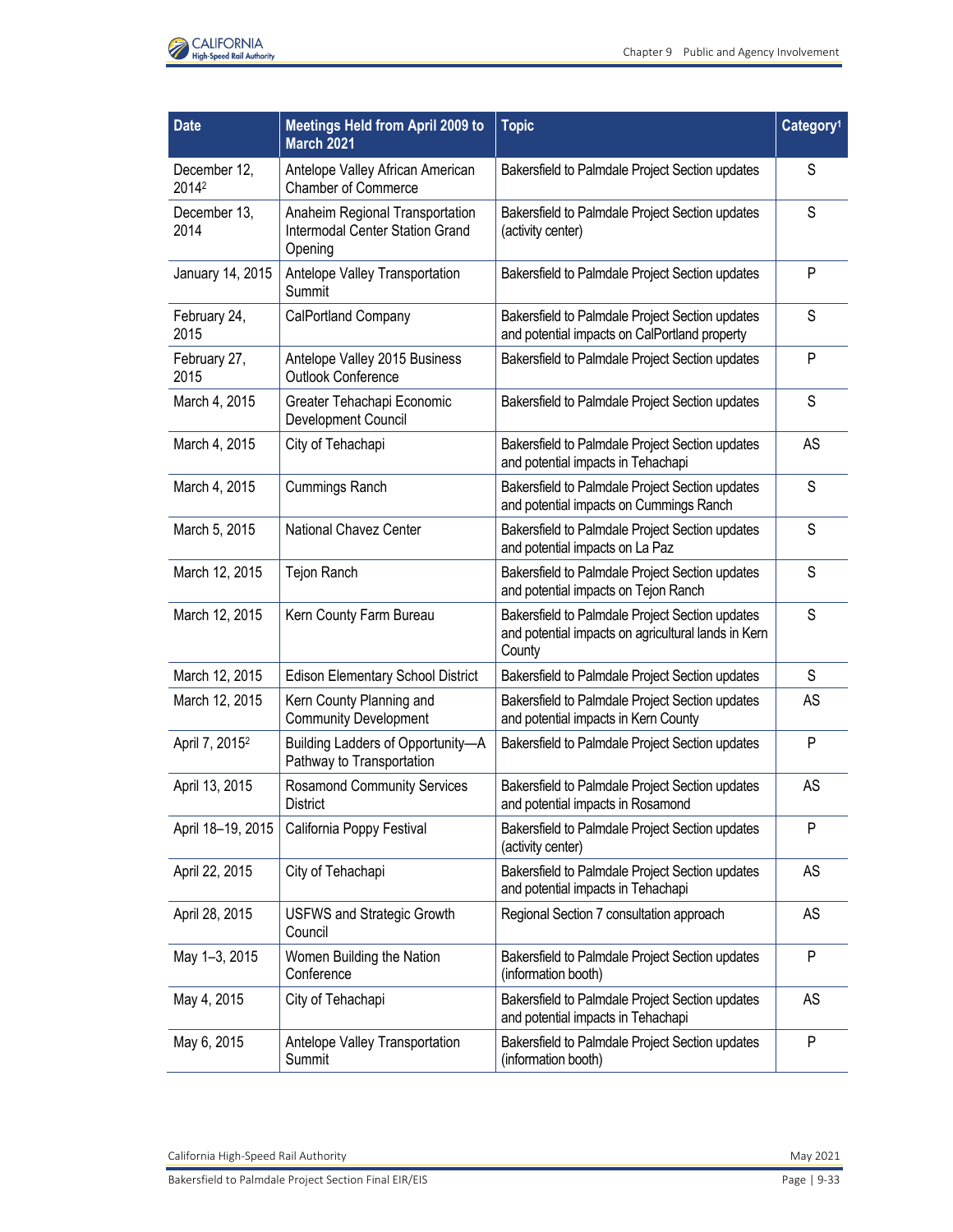

| Date            | <b>Meetings Held from April 2009 to</b><br><b>March 2021</b>           | <b>Topic</b>                                                                                                     | Category <sup>1</sup> |
|-----------------|------------------------------------------------------------------------|------------------------------------------------------------------------------------------------------------------|-----------------------|
| May 6, 2015     | University of Antelope Valley                                          | Bakersfield to Palmdale Project Section updates<br>and potential impacts on the University of<br>Antelope Valley | S                     |
| May 6, 2015     | City of Lancaster                                                      | Bakersfield to Palmdale Project Section updates<br>and potential impacts in Lancaster                            | AS                    |
| May 21, 2015    | Women Can Build!                                                       | Bakersfield to Palmdale Project Section updates                                                                  | S                     |
| May 26, 2015    | Antelope Valley Board of Trade<br>Monthly Business Luncheon            | Bakersfield to Palmdale Project Section updates                                                                  | S                     |
| May 26, 2015    | Rosamond Municipal Advisory<br>Council                                 | Bakersfield to Palmdale Project Section updates<br>and potential impacts in Rosamond (meet and<br>greet)         | B                     |
| May 27-30, 2015 | Sustainatopia                                                          | Bakersfield to Palmdale Project Section updates<br>(information booth)                                           | P                     |
| May 28, 2015    | Mojave Chamber of Commerce                                             | Bakersfield to Palmdale Project Section updates                                                                  | S                     |
| June 2, 2015    | CalPortland Company                                                    | Bakersfield to Palmdale Project Section updates<br>and potential impacts on CalPortland property                 | S                     |
| June 2, 2015    | 2015 Small Business Awards                                             | Bakersfield to Palmdale Project Section updates<br>(information booth)                                           | P                     |
| June 16, 2015   | Greater Tehachapi Chamber of<br>Commerce                               | Bakersfield to Palmdale Project Section updates                                                                  | S                     |
| June 22, 2015   | City of Lancaster                                                      | Bakersfield to Palmdale Project Section updates<br>and potential impacts in Lancaster                            | AS                    |
| June 24, 2015   | University of Antelope Valley                                          | Bakersfield to Palmdale Project Section updates<br>and potential impacts on University of Antelope<br>Valley     | S                     |
| June 24, 2015   | City of Lancaster                                                      | Bakersfield to Palmdale Project Section updates<br>and potential impacts in Lancaster                            | AS                    |
| June 24, 2015   | <b>CDFW</b>                                                            | Bakersfield to Palmdale Project Section updates                                                                  | AS                    |
| July 2, 2015    | Tehachapi Area Association of<br>Realtors                              | Bakersfield to Palmdale Project Section updates                                                                  | S                     |
| July 8, 2015    | <b>USFWS</b>                                                           | Section 7 consultation approach                                                                                  | AS                    |
| July 16, 2015   | Rosamond Municipal Advisory<br>Council/Rosamond Chamber of<br>Commerce | Bakersfield to Palmdale Project Section updates<br>and potential impacts in Rosamond                             | S                     |
| July 25, 2015   | <b>USFWS</b>                                                           | Section 7 consultation approach and project<br>overview                                                          | AS                    |
| July 29, 2015   | <b>USFWS</b>                                                           | Draft species list and updated species modeling<br>approach                                                      | AS                    |
| July 30, 2015   | California SWRCB                                                       | Bakersfield to Palmdale Project Section updates                                                                  | AS                    |
| July 30, 2015   | Kern Wind Energy Association                                           | Bakersfield to Palmdale Project Section updates                                                                  | S                     |
| August 4, 2015  | <b>CalPortland Company</b>                                             | Bakersfield to Palmdale Project Section updates<br>and potential impacts on CalPortland                          | S                     |
| August 5, 2015  | Antelope Valley Transportation<br>Summit                               | Bakersfield to Palmdale Project Section updates                                                                  | P                     |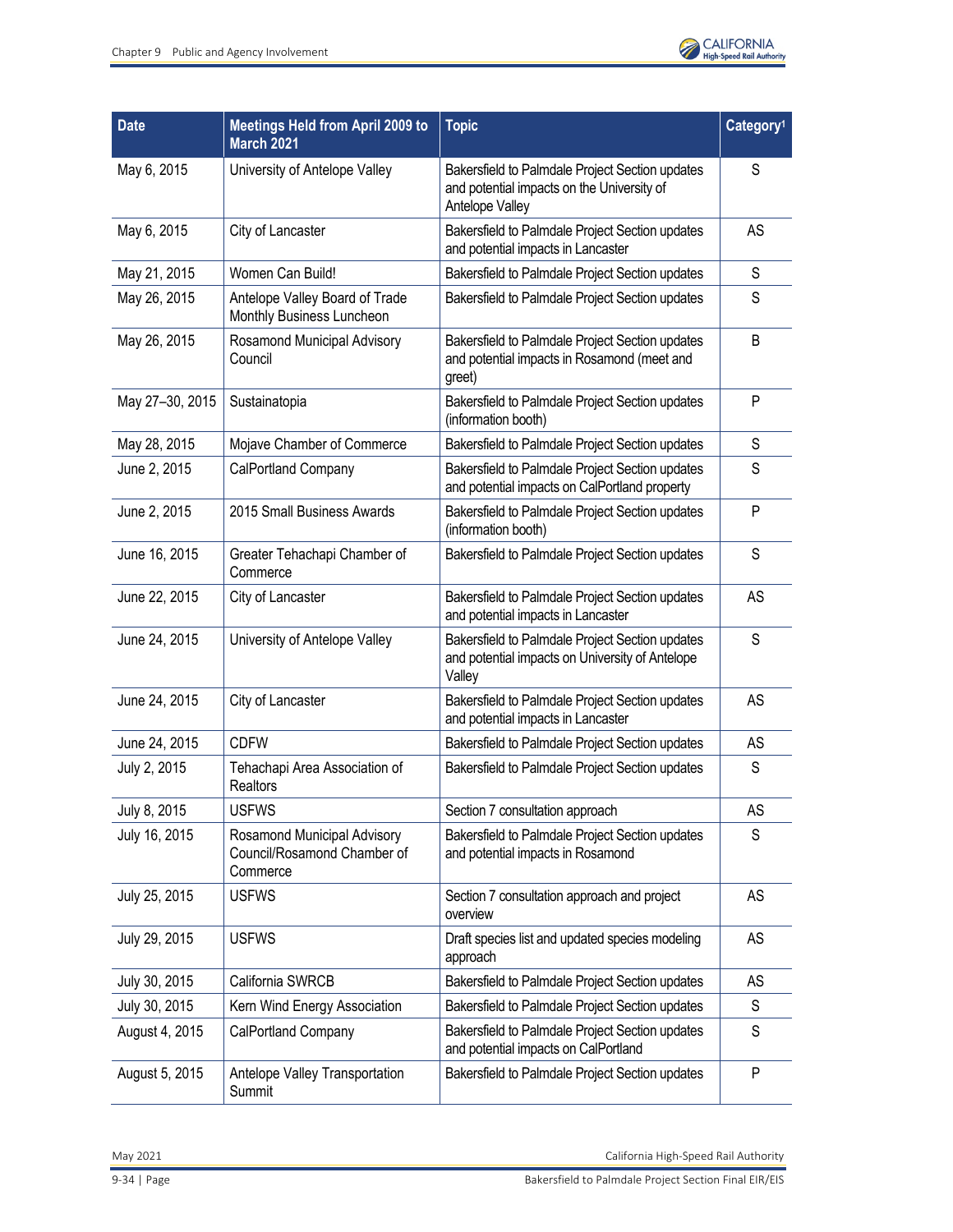

| <b>Date</b>               | <b>Meetings Held from April 2009 to</b><br><b>March 2021</b>                                    | <b>Topic</b>                                                                          | Category <sup>1</sup> |
|---------------------------|-------------------------------------------------------------------------------------------------|---------------------------------------------------------------------------------------|-----------------------|
| August 20, 2015           | <b>USFWS and Strategic Growth</b><br>Council                                                    | General modeling approach and regional<br>conservation strategies                     | AS                    |
| September 8,<br>2015      | City of Lancaster Mayor R. Rex<br>Parris                                                        | Bakersfield to Palmdale Project Section updates<br>and potential impacts in Lancaster | B                     |
| September 9,<br>2015      | <b>USFWS and Strategic Growth</b><br>Council                                                    | Project description, species list, and modeling<br>approach                           | AS                    |
| September 15,<br>2015     | Tehachapi SWG Meeting                                                                           | Bakersfield to Palmdale Project Section updates<br>and potential impacts in Tehachapi | S                     |
| September 15,<br>2015     | <b>Edison SWG Meeting</b>                                                                       | Bakersfield to Palmdale Project Section updates<br>and potential impacts in Edison    | S                     |
| September 16,<br>2015     | Rosamond SWG Meeting                                                                            | Bakersfield to Palmdale Project Section updates<br>and potential impacts in Rosamond  | S                     |
| September 17,<br>2015     | Lancaster SWG Meeting                                                                           | Species modeling coordination                                                         | S                     |
| September 26-<br>27, 2015 | <b>Streets of Lancaster</b>                                                                     | Bakersfield to Palmdale Project Section updates<br>(information booth)                | P                     |
| September 30,<br>2015     | <b>Edison Community Open House</b>                                                              | Bakersfield to Palmdale Project Section<br>presentation (open house)                  | P                     |
| September 30,<br>2015     | <b>USFWS and Strategic Growth</b><br>Council                                                    | Sample models and regional mitigation planning<br>efforts                             | AS                    |
| October 1, 2015           | Tehachapi Community Open House                                                                  | Bakersfield to Palmdale Project Section<br>presentation (open house)                  | P                     |
| October 5, 2015           | Mojave Community Open House                                                                     | Bakersfield to Palmdale Project Section<br>presentation (open house)                  | P                     |
| October 6, 2015           | <b>Brookfield Renewable Energy</b>                                                              | Bakersfield to Palmdale Project Section updates                                       | S                     |
| October 6, 2015           | Rosamond Community Open<br>House                                                                | Bakersfield to Palmdale Project Section<br>presentation (open house)                  | P                     |
| October 7, 2015           | Lancaster Community Open House                                                                  | Bakersfield to Palmdale Project Section<br>presentation (open house)                  | P                     |
| October 20, 2015          | <b>USFWS</b>                                                                                    | Discuss regional consultation process and<br>updated species list                     | AS                    |
| November 2,<br>2015       | Presentation to Lancaster High<br>School Science, Technology,<br>Engineering, and Math Students | Bakersfield to Palmdale Project Section updates                                       | P                     |
| November 3,<br>2015       | Windland, Inc.                                                                                  | Bakersfield to Palmdale Project Section updates                                       | S                     |
| November 3,<br>2015       | <b>USEPA</b>                                                                                    | Bakersfield to Palmdale Project Section updates                                       | AS                    |
| November 3,<br>2015       | <b>CDFW</b>                                                                                     | Bakersfield to Palmdale Project Section updates                                       | AS                    |
| November 4,<br>2015       | Antelope Valley Transportation<br>Summit                                                        | Information booth on HSR project section updates                                      | P                     |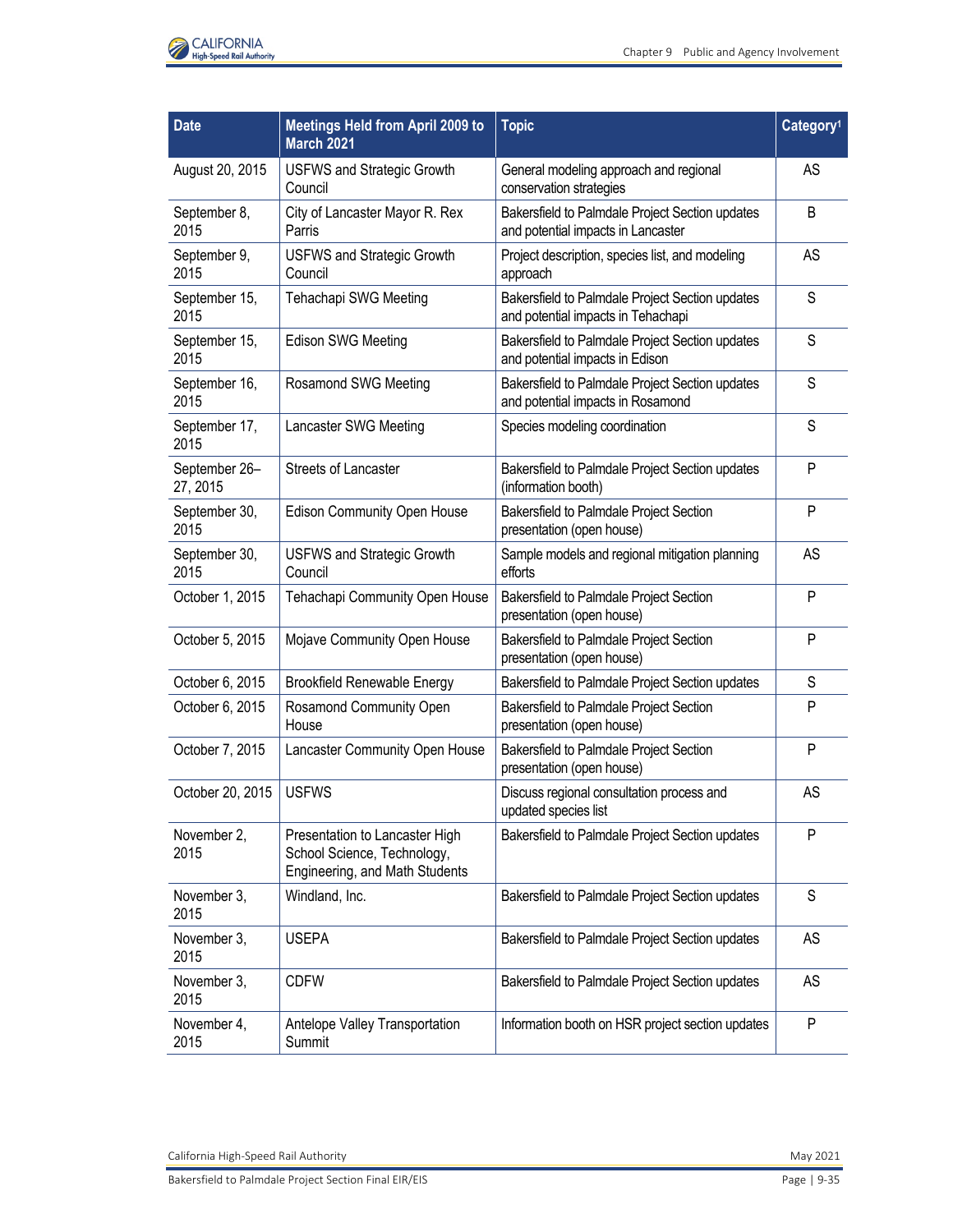

| <b>Date</b>          | <b>Meetings Held from April 2009 to</b><br><b>March 2021</b>                                                                                                                                                                                       | <b>Topic</b>                                                                                                                      | Category <sup>1</sup> |
|----------------------|----------------------------------------------------------------------------------------------------------------------------------------------------------------------------------------------------------------------------------------------------|-----------------------------------------------------------------------------------------------------------------------------------|-----------------------|
| November 5,<br>2015  | <b>Tribal Information Meeting attended</b><br>by San Manuel Band of Mission<br>Indians, Tejon Indian Tribe, Tule<br>River Tribe of California, Table<br>Mountain Rancheria, Kern Valley<br>Indian Council, Kitanemuk and<br>Yowlumne Tejon Indians | Bakersfield to Palmdale Project Section updates                                                                                   | S                     |
| November 10,<br>2015 | <b>USFWS and CDFW</b>                                                                                                                                                                                                                              | Discuss species list                                                                                                              | AS                    |
| November 10,<br>2015 | USFWS, USFS, and CDFW                                                                                                                                                                                                                              | Discuss species modeling approach                                                                                                 | AS                    |
| November 10,<br>2015 | City of Tehachapi Traffic Analysis<br>Kickoff Conference Call                                                                                                                                                                                      | Bakersfield to Palmdale Project Section updates<br>and potential impacts in Tehachapi                                             | AS                    |
| November 10,<br>2015 | Kern County Traffic Analysis Kickoff<br>Conference Call                                                                                                                                                                                            | Bakersfield to Palmdale Project Section updates<br>and potential impacts in Kern County                                           | AS                    |
| November 10,<br>2015 | City of Bakersfield Traffic Analysis<br>Kickoff Conference Call                                                                                                                                                                                    | Bakersfield to Palmdale Project Section updates<br>and potential impacts in Bakersfield                                           | AS                    |
| November 12,<br>2015 | City of Lancaster Traffic Analysis<br>Kickoff Conference Call                                                                                                                                                                                      | Bakersfield to Palmdale Project Section updates<br>and potential impacts in Lancaster                                             | AS                    |
| November 17,<br>2015 | USFWS, USFS, and CDFW                                                                                                                                                                                                                              | Demonstration of Data Basin software and<br>discussion of draft maps and models for species                                       | AS                    |
| November 18,<br>2015 | <b>Caltrans Native American Advisory</b><br>Committee                                                                                                                                                                                              | HSR project status updates                                                                                                        | S                     |
| November 24,<br>2015 | NRG Renew, LLC                                                                                                                                                                                                                                     | Bakersfield to Palmdale Project Section updates                                                                                   | S                     |
| December 3,<br>2015  | Valley Small Business and<br><b>Construction Report Business,</b><br><b>Transportation and Construction</b><br>Expo                                                                                                                                | Information booth on HSR project section updates                                                                                  | P                     |
| December 4,<br>2015  | <b>USFWS and CDFW</b>                                                                                                                                                                                                                              | Discuss draft maps and models for species                                                                                         | AS                    |
| December 9.<br>2015  | Smart Growth-Tehachapi Valley                                                                                                                                                                                                                      | Discussion on HSR project section updates                                                                                         | S                     |
| December 10,<br>2015 | <b>USFWS and Strategic Growth</b><br>Council                                                                                                                                                                                                       | Discuss status of consultation process                                                                                            | AS                    |
| December 15,<br>2015 | USFWS, CDFW, and USFS                                                                                                                                                                                                                              | Discuss draft maps and models for species                                                                                         | AS                    |
| January 12, 2016     | Back Country Horsemen, Antelope<br>Valley Chapter                                                                                                                                                                                                  | Bakersfield to Palmdale Project Section updates                                                                                   | B                     |
| January 13, 2016     | USFWS, CDFW, and USFS                                                                                                                                                                                                                              | Discuss draft maps and models for species                                                                                         | AS                    |
| January 21, 2016     | USFWS, Federal Railroad<br>Administration, and Strategic<br><b>Growth Council</b>                                                                                                                                                                  | Discuss species modeling effort and regional<br>mitigation approach, and draft proposed Southern<br>California Section 7 timeline | AS                    |
| January 27, 2016     | USFWS, CDFW, and USFS                                                                                                                                                                                                                              | Discuss draft maps and models for species                                                                                         | AS                    |
| February 10,<br>2016 | USFWS, CDFW, and USFS                                                                                                                                                                                                                              | Review revised species models                                                                                                     | AS                    |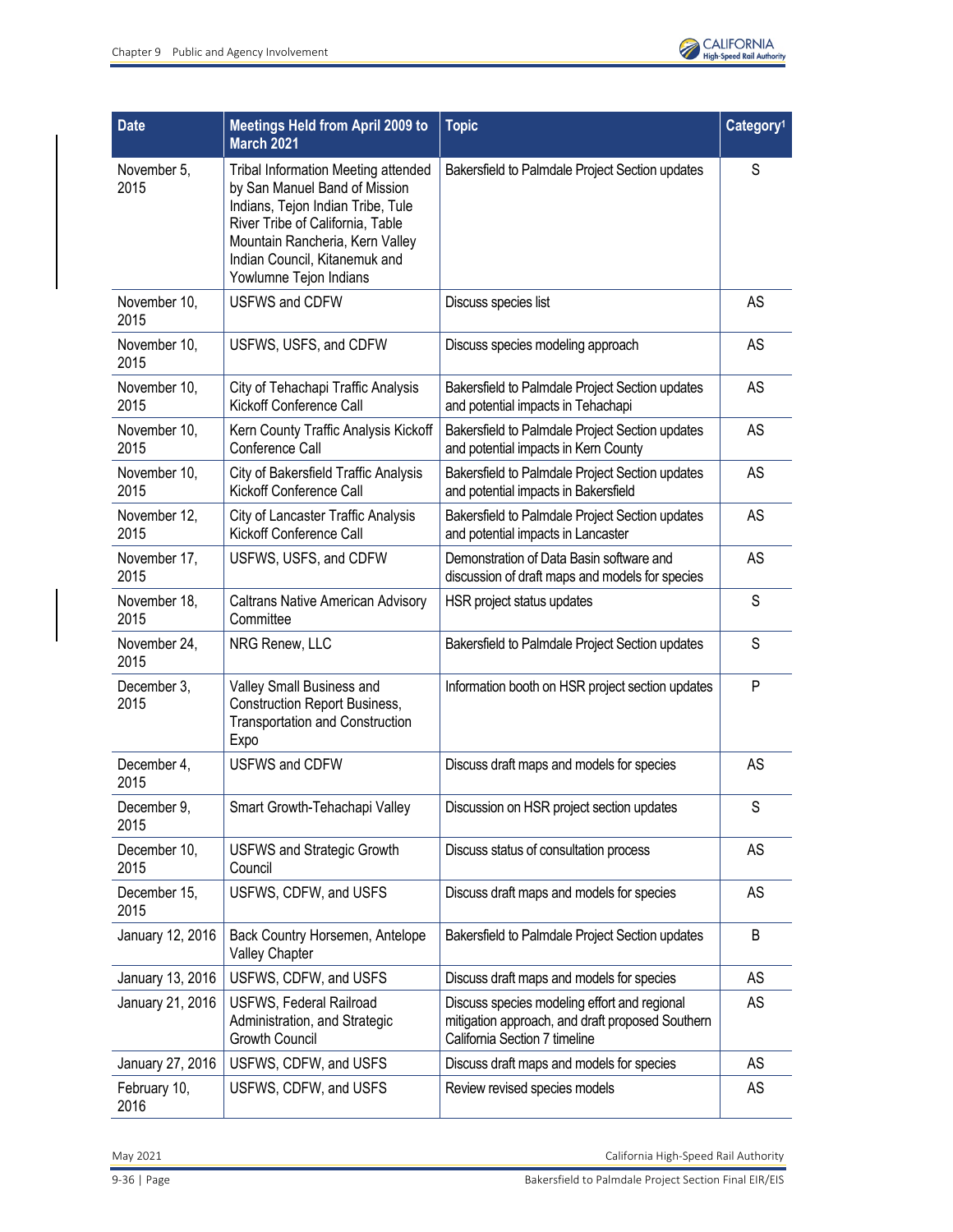

| <b>Date</b>          | <b>Meetings Held from April 2009 to</b><br><b>March 2021</b>      | <b>Topic</b>                                                                                                                                              | Category <sup>1</sup> |
|----------------------|-------------------------------------------------------------------|-----------------------------------------------------------------------------------------------------------------------------------------------------------|-----------------------|
| February 11,<br>2016 | USFWS, CDFW, and USFS                                             | Review of species modeling effort and project<br>description                                                                                              | AS                    |
| February 12,<br>2016 | Tejon Indian Tribe and Tule River<br>Tribe of California          | Bakersfield to Palmdale Project Section updates,<br>the treatment of important cultural resources, and<br>tribal participation process                    | S                     |
| February 13,<br>2016 | Kern Valley Indian Community                                      | Project delivery process, the cultural resources<br>investigation, and tribal participation in the<br>project.                                            | S                     |
| February 23,<br>2016 | Kern County Farm Bureau                                           | Bakersfield to Palmdale Project Section updates<br>and potential impacts on agricultural lands in Kern<br>County                                          | S                     |
| February 23,<br>2016 | Tejon Ranch and Tejon Ranch<br>Conservancy                        | Bakersfield to Palmdale Project Section updates<br>and potential impacts on Tejon Ranch property                                                          | S                     |
| February 23,<br>2016 | City of Tehachapi                                                 | Bakersfield to Palmdale Project Section updates<br>and potential impacts on Tehachapi                                                                     | AS                    |
| February 24,<br>2016 | Fernandeño Tataviam Band of<br><b>Mission Indians</b>             | Bakersfield to Palmdale Project Section                                                                                                                   | S                     |
| February 26,<br>2016 | 44th Annual Antelope Valley<br><b>Business Outlook Conference</b> | Information booth for Bakersfield to Palmdale<br>Project Section updates                                                                                  | P                     |
| March 3, 2016        | <b>USFWS</b>                                                      | Review draft detailed Section 7 schedule and<br>discuss plant species models and limited plant<br>surveys                                                 | AS                    |
| March 8, 2016        | Lancaster Vice Mayor Marvin Crist                                 | Bakersfield to Palmdale Project Section updates<br>and potential impacts in Lancaster                                                                     | B                     |
| March 9, 2016        | USFWS, CDFW, and USFS                                             | Discussion on species models                                                                                                                              | AS                    |
| March 9, 2016        | <b>Caltrans Native American Advisory</b><br>Committee             | HSR program and section updates                                                                                                                           | S                     |
| March 15, 2016       | Stakeholder Meeting with Property<br>Owner Jenny Hannah           | Bakersfield to Palmdale Project Section updates<br>and potential impacts on stakeholder                                                                   | S                     |
| March 22, 2016       | Office of Kern County Supervisor<br>Zack Scrivner                 | Bakersfield to Palmdale Project Section updates<br>and potential impacts on the supervisor's district                                                     | B                     |
| March 22, 2016       | Office of Kern County Supervisor<br>Leticia Perez                 | Bakersfield to Palmdale Project Section updates<br>and potential impacts on the supervisor's district                                                     | B                     |
| March 22, 2016       | <b>Edison SWG Meeting</b>                                         | Bakersfield to Palmdale Project Section updates                                                                                                           | S                     |
| March 22, 2016       | Crossing (Tehachapi) SWG<br>Meeting                               | Bakersfield to Palmdale Project Section updates                                                                                                           | S                     |
| March 23, 2016       | USFWS, CDFW, and USFS                                             | Revised species models and revised Bakersfield<br>to Palmdale Project Section alignment<br>alternatives                                                   | <b>AS</b>             |
| March 24, 2016       | <b>USFWS</b>                                                      | Bakersfield to Palmdale Project Section alignment<br>alternatives, plant and vernal pool surveys, and<br>species modeling and regional mitigation efforts | <b>AS</b>             |
| March 24, 2016       | North Antelope Valley (Rosamond)<br><b>SWG Meeting</b>            | Bakersfield to Palmdale Project Section updates                                                                                                           | S                     |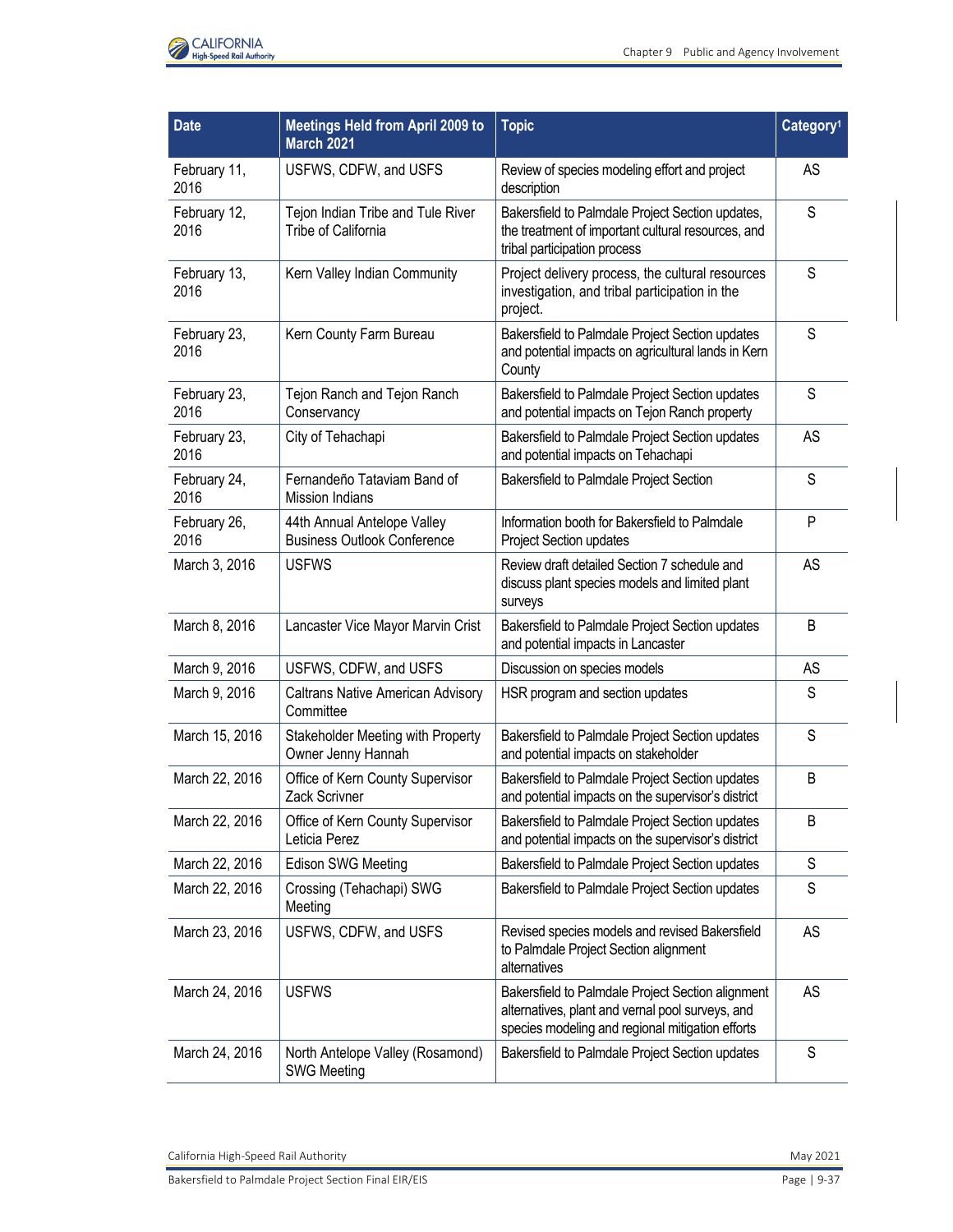

| <b>Date</b>           | Meetings Held from April 2009 to<br><b>March 2021</b>                                                                                                               | <b>Topic</b>                                                                                                                                         | Category <sup>1</sup> |
|-----------------------|---------------------------------------------------------------------------------------------------------------------------------------------------------------------|------------------------------------------------------------------------------------------------------------------------------------------------------|-----------------------|
| March 24, 2016        | Lancaster SWG Meeting                                                                                                                                               | Bakersfield to Palmdale Project Section updates<br>and potential impacts in Lancaster                                                                | S                     |
| March 30, 2016        | State Office of Historic Preservation                                                                                                                               | Bakersfield to Palmdale Project Section updates                                                                                                      | AS                    |
| April 6, 2016         | USFWS, CDFW, and USFS                                                                                                                                               | Model for California red-legged frog                                                                                                                 | AS                    |
| April 12, 2016        | <b>Authority Board Meeting</b>                                                                                                                                      | Bakersfield to Palmdale Project Section updates                                                                                                      | P                     |
| April 14, 2016        | <b>USFWS</b>                                                                                                                                                        | Section 7 revised draft detailed schedule and<br>species modeling process                                                                            | <b>AS</b>             |
| April 18, 2016        | <b>CDFW</b>                                                                                                                                                         | Bakersfield to Palmdale Project Section updates                                                                                                      | <b>AS</b>             |
| April 16-17,<br>20162 | California Poppy Festival                                                                                                                                           | Bakersfield to Palmdale Project Section updates                                                                                                      | P                     |
| April 21, 2016        | <b>USFWS</b>                                                                                                                                                        | Species modeling approach and review of<br>species models                                                                                            | AS                    |
| April 25, 2016        | <b>USFWS</b>                                                                                                                                                        | Bakersfield to Palmdale Project Section and<br>species modeling approach, review of species<br>models                                                | AS                    |
| April 26, 2016        | <b>USFWS and USFS</b>                                                                                                                                               | Species modeling approach and review of<br>species models                                                                                            | AS                    |
| May 3, 2016           | Stakeholder Meeting with Property<br>Owner Jenny Hannah                                                                                                             | Bakersfield to Palmdale Project Section updates<br>and potential impacts on stakeholder                                                              | S                     |
| May 3, 2016           | Giumarra Vineyards Corporation                                                                                                                                      | Bakersfield to Palmdale Project Section updates<br>and potential impacts on Giumarra property                                                        | S                     |
| May 5, 2016           | <b>USFWS</b>                                                                                                                                                        | Bakersfield to Palmdale Project Section alignment<br>alternatives                                                                                    | AS                    |
| May 6, 2016           | 2016 Southern California<br><b>Association of Governments</b><br>Regional Conference and General<br>Assembly                                                        | Bakersfield to Palmdale Project Section updates                                                                                                      | P                     |
| May 12, 2016          | CalPortland Company                                                                                                                                                 | Bakersfield to Palmdale Project Section updates<br>and potential impacts on CalPortland property                                                     | S                     |
| May 13, 2016          | San Joaquin Valley Contracting<br>Procurement and Transportation<br>Conference 2016                                                                                 | Information booth for HSR project section updates                                                                                                    | $\mathsf{P}$          |
| May 18, 2016          | Tule River Indian Tribe of California;<br>Tejon Indian Tribe; Table Mountain<br>Rancheria; Santa Rosa Tachi Yokut<br>Tribe; and Picayune Rancheria of<br>Chukchansi | Central Valley HSR project sections, the status<br>of the cultural resources investigations, tribal<br>participation, and mitigation for the project | S                     |
| May 19, 2016          | Kern County Roads Department                                                                                                                                        | Bakersfield to Palmdale Project Section updates                                                                                                      | AS                    |
| May 19, 2016          | Joint F-B LGA and Bakersfield to<br>Palmdale Project Section<br>Presentation to Kern Council of<br>Governments Transportation<br><b>Planning Policy Committee</b>   | Bakersfield to Palmdale Project Section updates                                                                                                      | P                     |
| May 23, 2016          | <b>CDFW</b>                                                                                                                                                         | Species models in Data Basin                                                                                                                         | AS                    |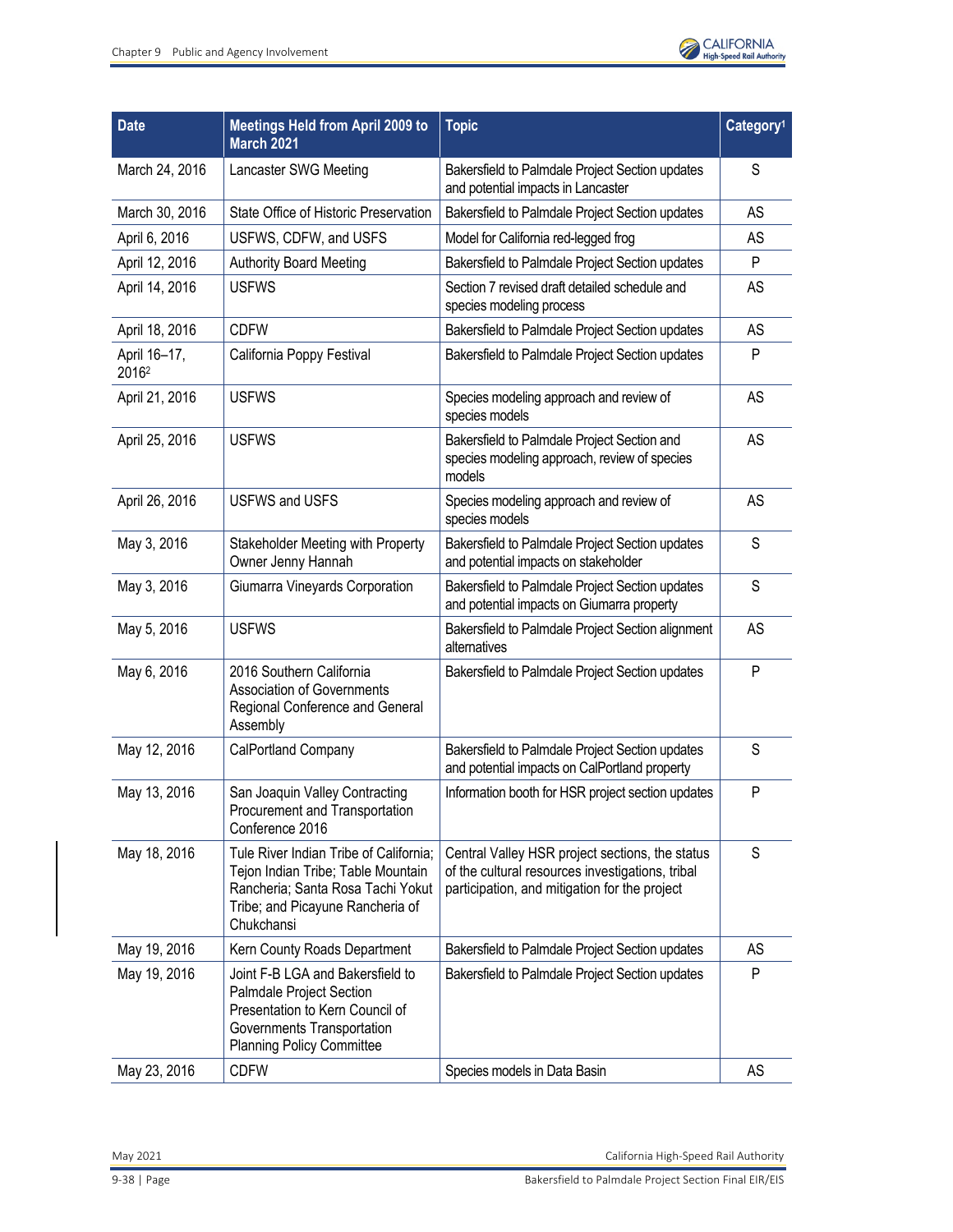

| <b>Date</b>   | <b>Meetings Held from April 2009 to</b><br><b>March 2021</b>                                                                              | <b>Topic</b>                                                                                        | Category <sup>1</sup> |
|---------------|-------------------------------------------------------------------------------------------------------------------------------------------|-----------------------------------------------------------------------------------------------------|-----------------------|
| May 26, 2016  | <b>USFWS</b>                                                                                                                              | Discuss Data Basin maps and animal preliminary<br>effects assessment                                | AS                    |
| June 16, 2016 | USFWS, Strategic Growth Council,<br>and CDFW                                                                                              | Preliminary species model implementation and<br>preliminary effects assessments for species         | AS                    |
| June 21, 2016 | Los Angeles Department of Water<br>and Power                                                                                              | Bakersfield to Palmdale Project Section updates                                                     | AS                    |
| June 22, 2016 | USFWS, CDFW, and USFS                                                                                                                     | Updated species models                                                                              | AS                    |
| June 28, 2016 | Cummings Ranch and Loop Ranch                                                                                                             | Bakersfield to Palmdale Project Section updates<br>and potential impacts on ranch lands             | S                     |
| June 28, 2016 | Edison SWG Meeting                                                                                                                        | Bakersfield to Palmdale Project Section updates                                                     | S                     |
| June 28, 2016 | Crossing (Tehachapi) SWG<br>Meeting                                                                                                       | Bakersfield to Palmdale Project Section updates                                                     | S                     |
| June 29, 2016 | North Antelope Valley (Rosamond)<br><b>SWG Meeting</b>                                                                                    | Bakersfield to Palmdale Project Section updates                                                     | S                     |
| June 29, 2016 | Lancaster SWG Meeting                                                                                                                     | Bakersfield to Palmdale Project Section updates<br>and potential impacts in Lancaster               | S                     |
| July 7, 2016  | <b>USFWS and Strategic Growth</b><br>Council                                                                                              | No Effect memoranda for species and on species<br>model revisions                                   | AS                    |
| July 11, 2016 | USACE, USEPA, and CDFW                                                                                                                    | Bakersfield to Palmdale Project Section updates                                                     | AS                    |
| July 11, 2016 | Caltrans                                                                                                                                  | Bakersfield to Palmdale Project Section updates                                                     | AS                    |
| July 13, 2016 | <b>Statewide Monthly Regulatory</b><br>Agency Meetings with USACE,<br>USEPA, USFWS, CDFW, and<br><b>SWRCB</b>                             | Bakersfield to Palmdale Project Section updates                                                     | AS                    |
| July 14, 2016 | Caltrans, Tejon Ranch<br>Conservancy, The Nature<br>Conservancy, Los Angeles<br>Regional Planning, and University<br>of California, Davis | Bakersfield to Palmdale Project Section updates                                                     | AS, S                 |
| July 18, 2016 | <b>USACE and California SWRCB</b>                                                                                                         | Field visit to review mapped jurisdictional waters                                                  | AS                    |
| July 19, 2016 | Edison Community Open House<br>Meeting                                                                                                    | Bakersfield to Palmdale Project Section<br>presentation (open house)                                | Ρ                     |
| July 20, 2016 | Kern County Roads Department                                                                                                              | Bakersfield to Palmdale Project Section updates                                                     | AS                    |
| July 20, 2016 | City of Tehachapi Field Visit                                                                                                             | Bakersfield to Palmdale Project Section updates<br>and the four alternative routes through the area | AS                    |
| July 20, 2016 | Tehachapi Community Open House<br>Meeting                                                                                                 | Bakersfield to Palmdale Project Section<br>presentation (open house)                                | P                     |
| July 21, 2016 | Terra-Gen LLC                                                                                                                             | Bakersfield to Palmdale Project Section updates                                                     | S                     |
| July 21, 2016 | Lancaster Community Open House<br>Meeting                                                                                                 | <b>Bakersfield to Palmdale Project Section</b><br>presentation (open house)                         | P                     |
| July 26, 2016 | Rosamond Community Open<br><b>House Meeting</b>                                                                                           | Bakersfield to Palmdale Project Section<br>presentation (open house)                                | P                     |
| July 26,2016  | <b>USFWS and CDFW</b>                                                                                                                     | Bakersfield to Palmdale Project Section updates                                                     | AS                    |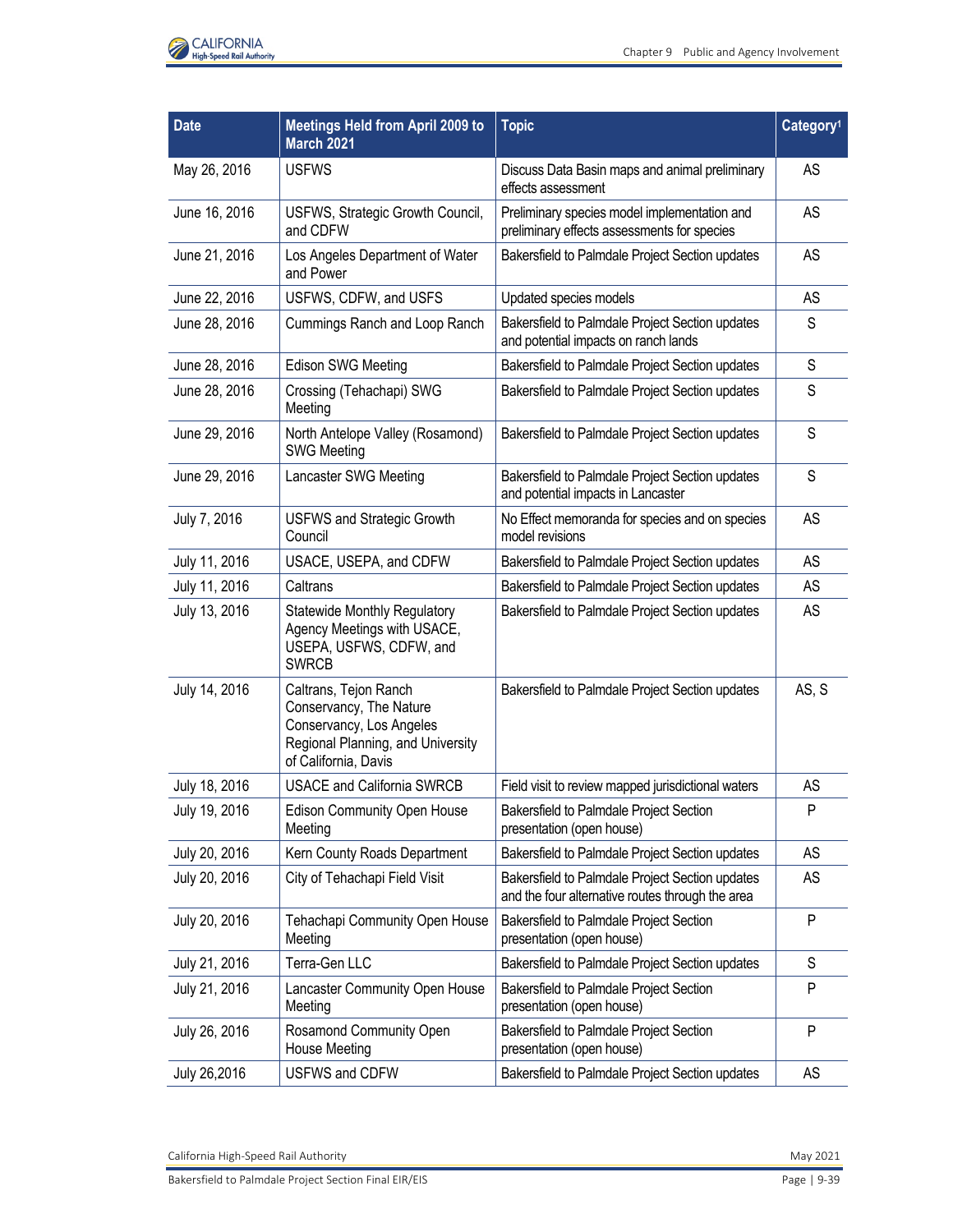

| <b>Date</b>           | <b>Meetings Held from April 2009 to</b><br><b>March 2021</b>                                                  | <b>Topic</b>                                                                                                              | Category <sup>1</sup> |
|-----------------------|---------------------------------------------------------------------------------------------------------------|---------------------------------------------------------------------------------------------------------------------------|-----------------------|
| July 28, 2016         | <b>USFWS and Strategic Growth</b><br>Council                                                                  | Bakersfield to Palmdale Project Section updates                                                                           | AS                    |
| August 3, 2016        | Greater Tehachapi Economic<br>Development Council                                                             | Bakersfield to Palmdale Project Section updates                                                                           | S                     |
| August 5, 2015        | Soboba Band of Luiseño Indians                                                                                | Bakersfield to Palmdale Project Section updates                                                                           | AS                    |
| August 8, 2016        | <b>CDFW</b>                                                                                                   | Bakersfield to Palmdale Project Section updates                                                                           | <b>AS</b>             |
| August 10, 2016       | Mogul Energy Partners LLC                                                                                     | Bakersfield to Palmdale Project Section updates                                                                           | B                     |
| August 10, 2016       | Arvin-Edison Water Storage District                                                                           | Bakersfield to Palmdale Project Section updates                                                                           | B                     |
| August 10, 2016       | <b>Statewide Monthly Regulatory</b><br>Agency Meetings with USACE,<br>USEPA, USFWS, CDFW, and<br><b>SWRCB</b> | Bakersfield to Palmdale Project Section updates                                                                           | AS                    |
| August 18, 2016       | Bureau of Land Management and<br>Pacific Crest Trail Association                                              | Bakersfield to Palmdale Project Section updates                                                                           | AS, S                 |
| August 29, 2016       | <b>CDFW</b>                                                                                                   | Bakersfield to Palmdale Project Section updates                                                                           | <b>AS</b>             |
| August 30, 2016       | <b>Anatase Products</b>                                                                                       | Bakersfield to Palmdale Project Section updates                                                                           | B                     |
| August 30, 2016       | Benz Sanitation, Inc.                                                                                         | Bakersfield to Palmdale Project Section updates                                                                           | B                     |
| August 30, 2016       | <b>Rosamond Community Services</b><br><b>District</b>                                                         | Bakersfield to Palmdale Project Section updates<br>and potential impacts in Rosamond                                      | B                     |
| September 6,<br>2016  | Tejon Ranch                                                                                                   | Bakersfield to Palmdale Project Section updates<br>and potential impacts on Tejon Ranch property                          | B                     |
| September 6,<br>2016  | <b>Bolthouse Farms</b>                                                                                        | Bakersfield to Palmdale Project Section updates                                                                           | B                     |
| September 8,<br>2016  | <b>Exotic Feline Breeding Compound's</b><br><b>Feline Conservation Center</b>                                 | Bakersfield to Palmdale Project Section updates<br>and potential impacts on the Exotic Feline<br><b>Breeding Compound</b> | B                     |
| September 13,<br>2016 | <b>USFWS and Strategic Growth</b><br>Council                                                                  | Methodology modeling effort to date, updated<br>species list, and effects process overview                                | AS                    |
| September 13,<br>2016 | City of Lancaster                                                                                             | Bakersfield to Palmdale Project Section updates<br>and potential impacts in Lancaster                                     | AS                    |
| September 14,<br>2016 | <b>Statewide Monthly Regulatory</b><br>Agency Meetings with USACE,<br>USEPA, USFWS, CDFW, and<br><b>SWRCB</b> | Bakersfield to Palmdale Project Section updates                                                                           | AS                    |
| September 20,<br>2016 | <b>Cummings Ranch</b>                                                                                         | Bakersfield to Palmdale Project Section updates<br>and potential impacts on Cummings Ranch                                | B                     |
| September 20,<br>2016 | Edison Elementary School<br>District/Edison Middle School                                                     | Bakersfield to Palmdale Project Section updates                                                                           | AS                    |
| September 20,<br>2016 | Stakeholder Meeting of Area<br>Residences                                                                     | Bakersfield to Palmdale Project Section updates                                                                           | B                     |
| September 21,<br>2016 | Soboba Band of Luiseño Indians                                                                                | Bakersfield to Palmdale Project Section updates,<br>participation, and monitoring                                         | S                     |
| September 22,<br>2016 | U.S. Air Force Plant 42                                                                                       | Bakersfield to Palmdale Project Section updates                                                                           | AS                    |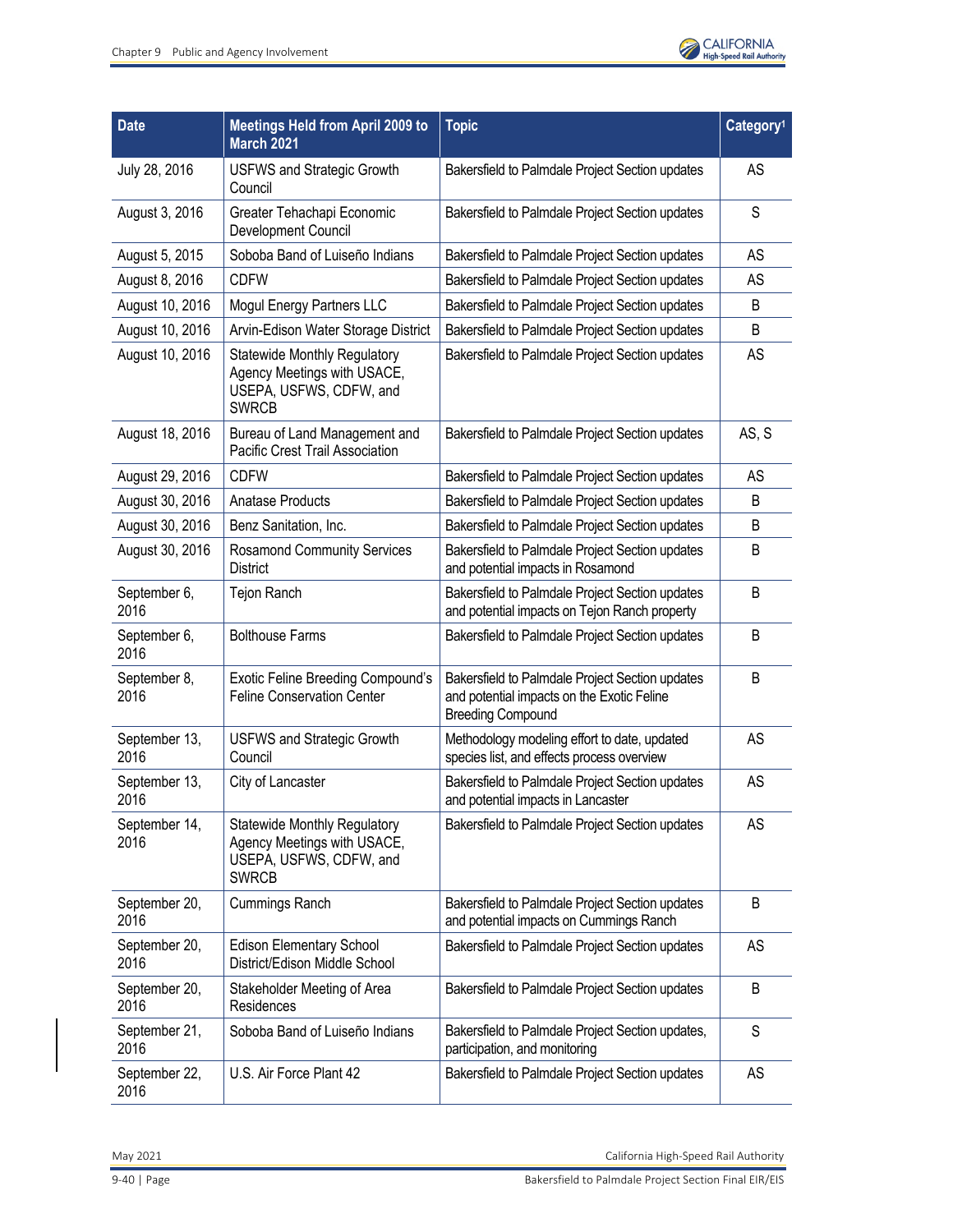

| <b>Date</b>            | <b>Meetings Held from April 2009 to</b><br><b>March 2021</b>                                                  | <b>Topic</b>                                                                                  | Category <sup>1</sup> |
|------------------------|---------------------------------------------------------------------------------------------------------------|-----------------------------------------------------------------------------------------------|-----------------------|
| September 24,<br>20162 | September Fest (Rosamond)                                                                                     | Bakersfield to Palmdale Project Section updates<br>(information booth)                        | $\mathsf{P}$          |
| September 27,<br>2016  | Kern County Roads Department                                                                                  | Bakersfield to Palmdale Project Section updates                                               | AS                    |
| September 27,<br>2016  | National Chavez Center                                                                                        | Bakersfield to Palmdale Project Section updates                                               | S                     |
| October 4, 2016        | <b>CDFW and USFWS</b>                                                                                         | Discussion on model status and effects analysis<br>overview schedule                          | AS                    |
| October 6, 2016        | Bureau of Land Management                                                                                     | Bakersfield to Palmdale Project Section updates                                               | AS                    |
| October 11, 2016       | City of Lancaster                                                                                             | Bakersfield to Palmdale Project Section updates<br>and potential impacts in Lancaster         | AS                    |
| October 12, 2016       | <b>Statewide Monthly Regulatory</b><br>Agency Meetings with USACE,<br>USEPA, USFWS, CDFW, and<br><b>SWRCB</b> | Bakersfield to Palmdale Project Section updates                                               | AS                    |
| October 20, 2016       | <b>USFWS and CDFW</b>                                                                                         | Impact avoidance and minimization features and<br>preliminary effects assessments for species | <b>AS</b>             |
| October 21, 2016       | <b>USFWS and CDFW</b>                                                                                         | Preliminary effects assessments for state-listed-<br>only species                             | AS                    |
| October 24, 2016       | Caltrans Division 6                                                                                           | Bakersfield to Palmdale Project Section updates                                               | AS                    |
| October 26, 2016       | <b>Bolthouse Farms</b>                                                                                        | Bakersfield to Palmdale Project Section updates                                               | S                     |
| November 8,<br>2016    | City of Lancaster                                                                                             | Bakersfield to Palmdale Project Section updates<br>and potential impacts in Lancaster         | AS                    |
| November 9,<br>2016    | <b>Statewide Monthly Regulatory</b><br>Agency Meetings with USACE,<br>USEPA, USFWS, CDFW, and<br><b>SWRCB</b> | Bakersfield to Palmdale Project Section updates                                               | AS                    |
| November 10,<br>2016   | USFS, USFWS, and CDFW                                                                                         | Preliminary effects assessments for species                                                   | <b>AS</b>             |
| December 1,<br>20162   | Pop-Up Booth at Carnicería<br>Gonzalez (Lancaster)                                                            | Bakersfield to Palmdale Project Section updates                                               | $\mathsf{P}$          |
| December 1,<br>2016    | <b>USFWS and CDFW</b>                                                                                         | Preliminary effects assessments for species                                                   | <b>AS</b>             |
| December 1,<br>2016    | Tehachapi Rotary Club                                                                                         | Bakersfield to Palmdale Project Section updates                                               | $\mathsf{P}$          |
| December 6,<br>2016    | CalPortland Company                                                                                           | Bakersfield to Palmdale Project Section updates                                               | B                     |
| December 7,<br>2016    | USFWS and CDFW                                                                                                | Bakersfield to Palmdale Project Section updates                                               | AS                    |
| December 7,<br>2016    | National Chavez Center and<br><b>National Park Service</b>                                                    | Bakersfield to Palmdale Project Section updates                                               | AS                    |
| December 8,<br>20162   | Pop-Up Booth at Walmart<br>Supercenter (Palmdale)                                                             | Bakersfield to Palmdale Project Section updates                                               | $\mathsf{P}$          |
| December 8,<br>20162   | Pop-Up Booth at Walmart<br>Neighborhood Market (Palmdale)                                                     | Bakersfield to Palmdale Project Section updates                                               | $\mathsf{P}$          |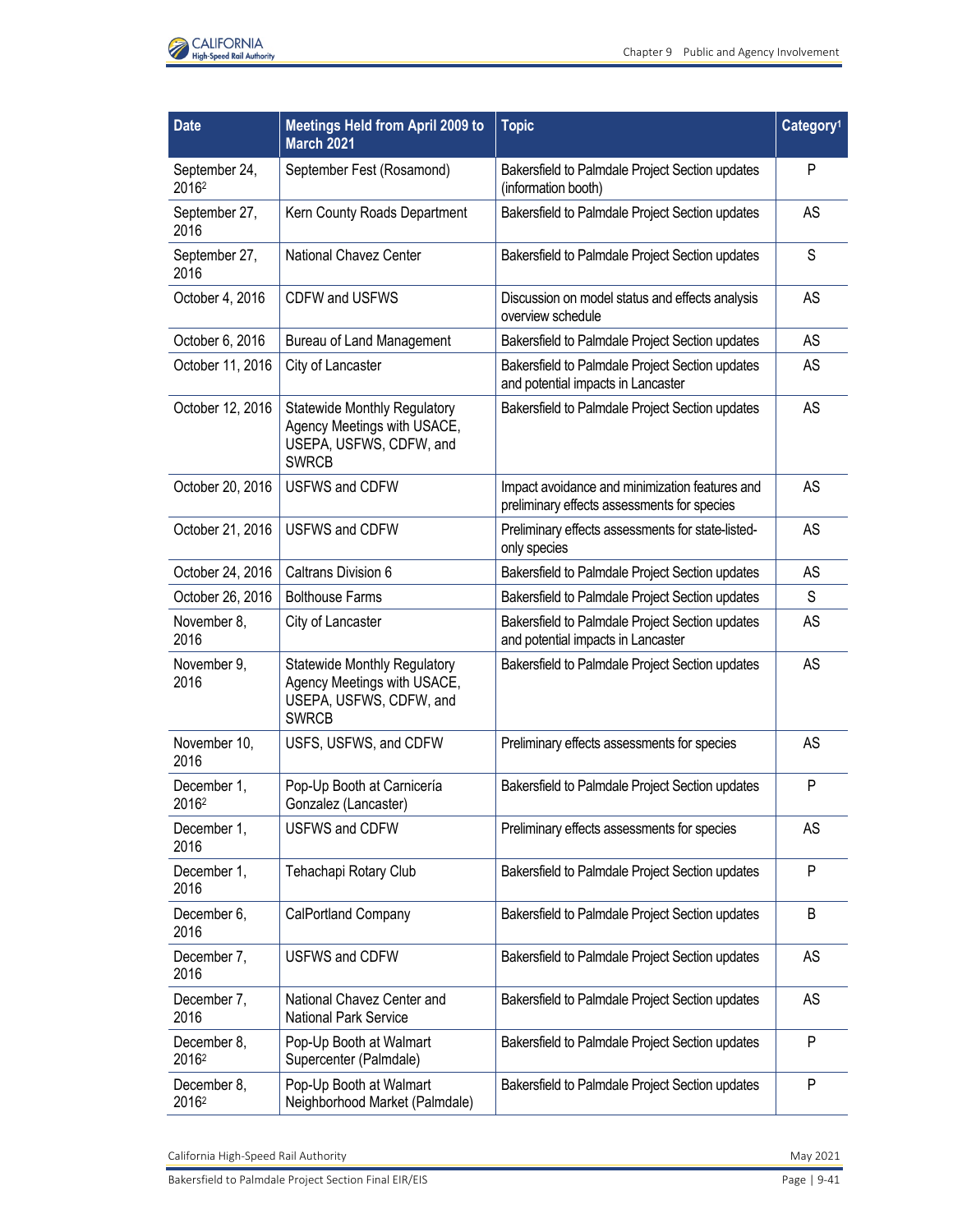

| <b>Date</b>          | <b>Meetings Held from April 2009 to</b><br><b>March 2021</b>                       | <b>Topic</b>                                                                          | Category <sup>1</sup> |
|----------------------|------------------------------------------------------------------------------------|---------------------------------------------------------------------------------------|-----------------------|
| December 13,<br>2016 | City of Lancaster                                                                  | Bakersfield to Palmdale Project Section updates<br>and potential impacts in Lancaster | AS                    |
| December 14,<br>2016 | Monthly Regulatory Agency<br>Meetings with USACE, USEPA,<br>USFWS, CDFW, and SWRCB | Bakersfield to Palmdale Project Section updates                                       | AS                    |
| December 16,<br>2016 | National Chavez Center and<br><b>National Park Service</b>                         | Bakersfield to Palmdale Project Section updates                                       | AS                    |
| January 10, 2017     | City of Tehachapi                                                                  | Bakersfield to Palmdale Project Section updates                                       | AS                    |
| January 10, 2017     | Tehachapi SWG Meeting                                                              | Bakersfield to Palmdale Project Section updates                                       | S                     |
| January 10, 2017     | <b>Edison SWG Meeting</b>                                                          | Bakersfield to Palmdale Project Section updates                                       | $\mathsf S$           |
| January 11, 2017     | Palmdale SWG Meeting                                                               | Bakersfield to Palmdale Project Section updates                                       | $\mathsf S$           |
| January 12, 2017     | North Antelope Valley (Rosamond)<br><b>SWG Meeting</b>                             | Bakersfield to Palmdale Project Section updates                                       | S                     |
| January 12, 2017     | Lancaster SWG Meeting                                                              | Bakersfield to Palmdale Project Section updates<br>and potential impacts in Lancaster | S                     |
| January 12, 2017     | City of Lancaster                                                                  | Bakersfield to Palmdale Project Section updates<br>and potential impacts in Lancaster | AS                    |
| January 12, 2017     | <b>USFWS</b>                                                                       | Update on Biological Assessment schedule and<br>planning of upcoming agency workshops | AS                    |
| January 17,<br>20172 | Pop-Up Activity Center Event at<br>Walmart Supercenter (Palmdale)                  | Bakersfield to Palmdale Project Section updates                                       | P                     |
| January 17,<br>20172 | Pop-Up Activity Center Event at<br>Walmart Neighborhood Market<br>(Palmdale)       | Bakersfield to Palmdale Project Section updates                                       | P                     |
| January 18,<br>20172 | Pop-Up Activity Center Event at K-<br>Mart (Tehachapi)                             | Bakersfield to Palmdale Project Section updates                                       | P                     |
| January 18,<br>20172 | Pop-Up Activity Center Event at<br>Albertson's (Tehachapi)                         | Bakersfield to Palmdale Project Section updates                                       | P                     |
| January 20, 2017     | <b>CDFW</b>                                                                        | Bakersfield to Palmdale Project Section updates                                       | AS                    |
| January 24, 2017     | Wildlife Connectivity and Regional<br>Mitigation Update Stakeholder<br>Meeting     | Bakersfield to Palmdale Project Section updates                                       | $\mathsf S$           |
| January 24,<br>20172 | Pop-Up Activity Center Event at Los<br>Amigos Swap Meet (Bakersfield)              | Bakersfield to Palmdale Project Section updates                                       | P                     |
| January 24,<br>20172 | Pop-Up Activity Center Event at<br>Walmart Neighborhood Market<br>(Bakersfield)    | Bakersfield to Palmdale Project Section updates                                       | P                     |
| January 25,<br>20172 | Pop-Up Activity Center Event at<br>Carnicería Gonzalez (Lancaster)                 | Bakersfield to Palmdale Project Section updates                                       | P                     |
| January 25,<br>20172 | Pop-Up Activity Center Event at<br>Walmart Supercenter (Lancaster)                 | Bakersfield to Palmdale Project Section updates                                       | P                     |
| January 25, 2017     | Lancaster Open House Meeting                                                       | Bakersfield to Palmdale Project Section<br>presentation (open house)                  | P                     |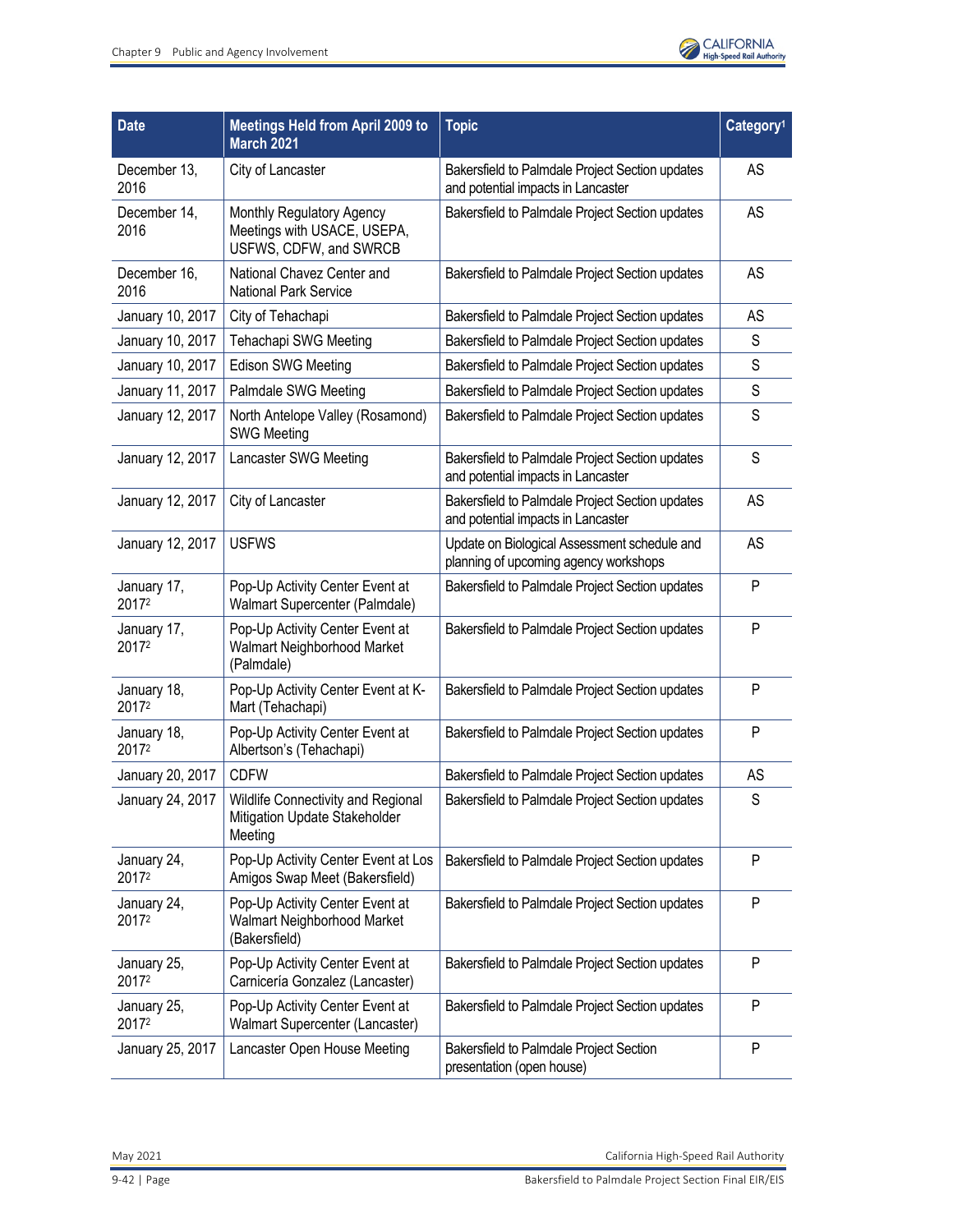

| <b>Date</b>                | <b>Meetings Held from April 2009 to</b><br><b>March 2021</b>                                                                                  | <b>Topic</b>                                                                                          | Category <sup>1</sup> |
|----------------------------|-----------------------------------------------------------------------------------------------------------------------------------------------|-------------------------------------------------------------------------------------------------------|-----------------------|
| January 28, 2017           | Rosamond Open House Meeting                                                                                                                   | Bakersfield to Palmdale Project Section<br>presentation (open house)                                  | P                     |
| January 31, 2017           | Lancaster Open House Meeting                                                                                                                  | Bakersfield to Palmdale Project Section<br>presentation (open house)                                  | P                     |
| February 1, 2017           | Tehachapi Open House Meeting                                                                                                                  | Bakersfield to Palmdale Project Section<br>presentation (open house)                                  | P                     |
| February 1, 2017           | U.S. Air Force Plant 42 and Plant<br>10                                                                                                       | Bakersfield to Palmdale Project Section updates                                                       | <b>AS</b>             |
| February 2, 2017           | <b>USFWS</b>                                                                                                                                  | Regional mitigation efforts                                                                           | AS                    |
| February 2, 2017           | Edison Open House Meeting                                                                                                                     | Bakersfield to Palmdale Project Section<br>presentation (open house)                                  | P                     |
| February 2, 2017           | Office of Kern County Supervisor<br>Leticia Perez                                                                                             | Bakersfield to Palmdale Project Section updates<br>and potential impacts on the supervisor's district | B                     |
| February 2, 2017           | Office of Kern County Supervisor<br>Zack Scrivner                                                                                             | Bakersfield to Palmdale Project Section updates<br>and potential impacts on the supervisor's district | B                     |
| February 7, 2017           | Windswept Ranch                                                                                                                               | Bakersfield to Palmdale Project Section updates<br>and potential impacts on Windswept Ranch           | B                     |
| February 7, 2017           | Palmdale Open House Meeting                                                                                                                   | Bakersfield to Palmdale Project Section<br>presentation (open house)                                  | P                     |
| February 13,<br>2017       | City of Lancaster                                                                                                                             | Bakersfield to Palmdale Project Section updates                                                       | AS                    |
| February 16,<br>2017       | The Boulevard Association                                                                                                                     | Bakersfield to Palmdale Project Section updates                                                       | B                     |
| February 25,<br>20172      | Bakersfield Black American History<br>Parade                                                                                                  | Bakersfield to Palmdale Project Section updates                                                       | P                     |
| February 28,<br>2017       | Picayune Rancheria of Chukchansi<br>Indians, Santa Rosa Tachi Yokut<br>Tribe, Table Mountain Rancheria,<br>and Tule River Tribe of California | <b>Yokuts Coalition Meeting</b>                                                                       | S                     |
| March 1, 2017              | Bureau of Land Management and<br>Los Angeles County Department of<br>Parks and Recreation                                                     | Bakersfield to Palmdale Project Section updates                                                       | AS                    |
| March 1, 2017              | Telephone Meeting with NRG<br>Renew, LLC (Alta Wind Energy<br>Center)                                                                         | Bakersfield to Palmdale Project Section updates                                                       | B                     |
| March 2, 2017              | <b>CDFW</b>                                                                                                                                   | Bakersfield to Palmdale Project Section updates                                                       | AS                    |
| March 2, 2017              | San Manuel Band of Mission<br>Indians                                                                                                         | Bakersfield to Palmdale Project Section updates                                                       | S                     |
| March 3, 2017 <sup>2</sup> | Pop-Up Activity Center Event at<br>Mercado Latino Tianguis<br>(Bakersfield)                                                                   | Bakersfield to Palmdale Project Section updates                                                       | P                     |
| March 8, 2017              | Monthly Regulatory Agency<br>Meeting                                                                                                          | Bakersfield to Palmdale Project Section updates                                                       | <b>AS</b>             |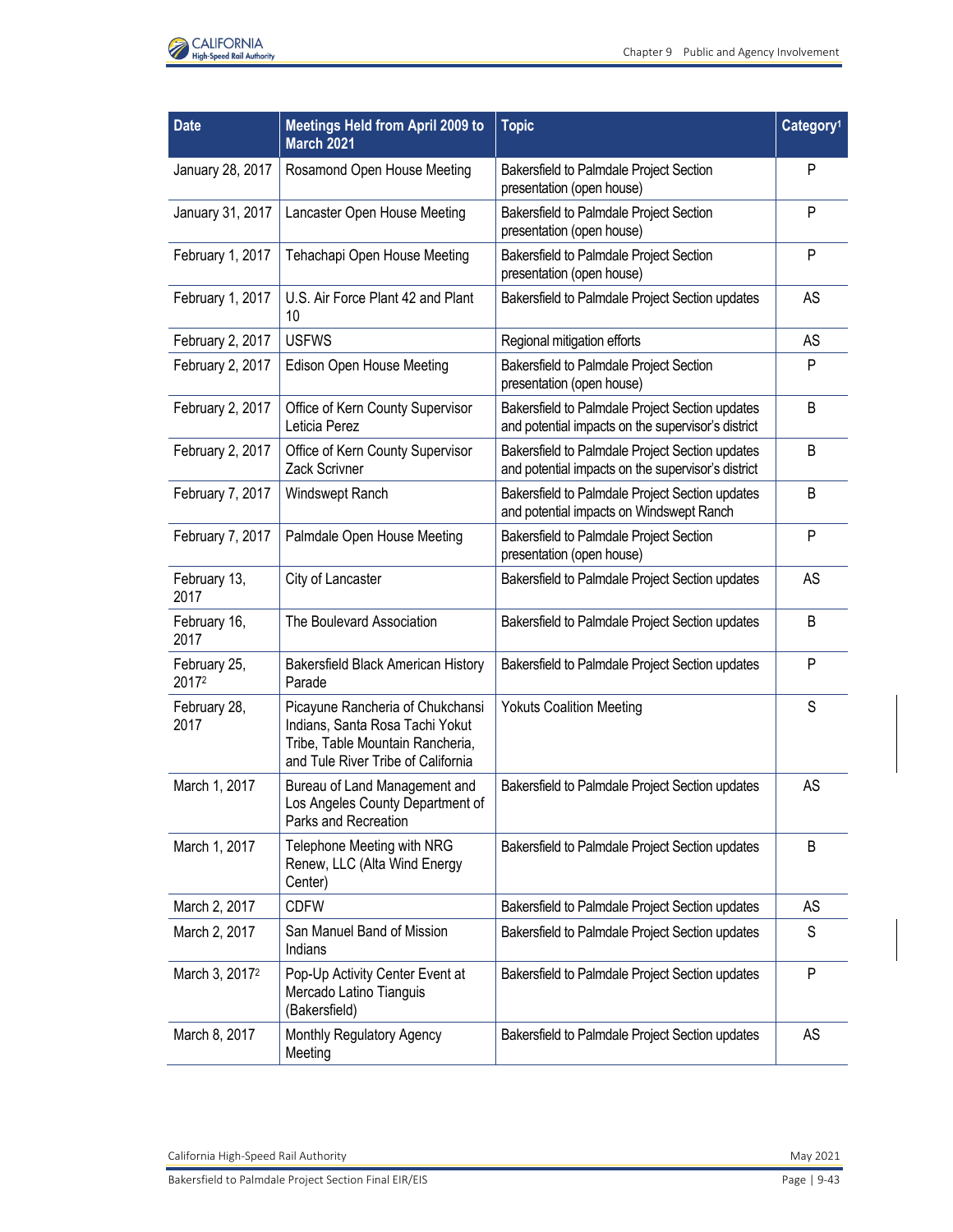

| <b>Date</b>                | <b>Meetings Held from April 2009 to</b><br><b>March 2021</b>                                                                                                                | <b>Topic</b>                                                                          | Category <sup>1</sup> |
|----------------------------|-----------------------------------------------------------------------------------------------------------------------------------------------------------------------------|---------------------------------------------------------------------------------------|-----------------------|
| March 13, 2017             | National Chavez Center, National<br>Park Service, and State Office of<br><b>Historic Preservation</b>                                                                       | Bakersfield to Palmdale Project Section updates                                       | AS                    |
| March 14, 2017             | <b>CDFW</b>                                                                                                                                                                 | Bakersfield to Palmdale Project Section updates                                       | AS                    |
| March 14, 2017             | City of Lancaster                                                                                                                                                           | Bakersfield to Palmdale Project Section updates<br>and potential impacts in Lancaster | AS                    |
| March 16, 2017             | Bureau of Land Management and<br>Pacific Crest Trail Association                                                                                                            | Bakersfield to Palmdale Project Section updates                                       | AS                    |
| March 22, 2017             | Plant 10 (Lockheed Martin,<br>Skunkworks)                                                                                                                                   | Bakersfield to Palmdale Project Section updates                                       | B                     |
| March 22, 2017             | <b>Anatase Products</b>                                                                                                                                                     | Bakersfield to Palmdale Project Section updates                                       | B                     |
| March 24, 2017             | <b>Build Your Dreams America</b>                                                                                                                                            | Bakersfield to Palmdale Project Section updates                                       | B                     |
| April 4, 2017              | <b>CDFW</b>                                                                                                                                                                 | Bakersfield to Palmdale Project Section updates                                       | AS                    |
| April 11, 2017             | City of Lancaster                                                                                                                                                           | Bakersfield to Palmdale Project Section updates                                       | AS                    |
| April 17, 2017             | National Chavez Center and<br><b>National Park Service</b>                                                                                                                  | Bakersfield to Palmdale Project Section updates                                       | AS                    |
| April 18, 2017             | Advisory Council on Historic<br>Preservation and State Office of<br><b>Historic Preservation</b>                                                                            | Bakersfield to Palmdale Project Section updates                                       | AS                    |
| April 22-23,<br>20172      | Activity Center Event at the<br>California Poppy Festival<br>(Lancaster)                                                                                                    | Bakersfield to Palmdale Project Section updates                                       | P                     |
| April 25, 2017             | National Chavez Center, National<br>Park Service, Advisory Council on<br>Historic Preservation, and State<br>Office of Historic Preservation                                | Bakersfield to Palmdale Project Section updates                                       | AS                    |
| April 26, 2017             | Picayune Rancheria of Chukchansi<br>Indians; Santa Rosa Tachi Yokut<br>Tribe; Table Mountain Rancheria;<br>Tejon Indian Tribe; and Tule River<br>Indian Tribe of California | Central Valley project section updates                                                | S                     |
| April 27, 2017             | <b>USFWS and CDFW</b>                                                                                                                                                       | Mitigation parcel database                                                            | AS                    |
| May 25, 2017               | City of Palmdale                                                                                                                                                            | Bakersfield to Palmdale Project Section updates                                       | AS                    |
| June 1, 2017               | <b>USFWS</b>                                                                                                                                                                | Bakersfield to Palmdale Project Section overview                                      | AS                    |
| June 5, 2017               | National Chavez Center National<br>Park Service, Advisory Council on<br>Historic Preservation, and State<br>Office of Historic Preservation                                 | Bakersfield to Palmdale Project Section updates                                       | AS                    |
| June 9, 2017 <sup>2</sup>  | Antelope Valley African American<br><b>Chamber of Commerce</b>                                                                                                              | Bakersfield to Palmdale Project Section updates                                       | S                     |
| June 20, 2017 <sup>2</sup> | Antelope Valley Hispanic Chamber<br>of Commerce                                                                                                                             | Bakersfield to Palmdale Project Section updates                                       | S                     |
| June 20, 2017              | City of Tehachapi                                                                                                                                                           | Bakersfield to Palmdale Project Section updates                                       | AS                    |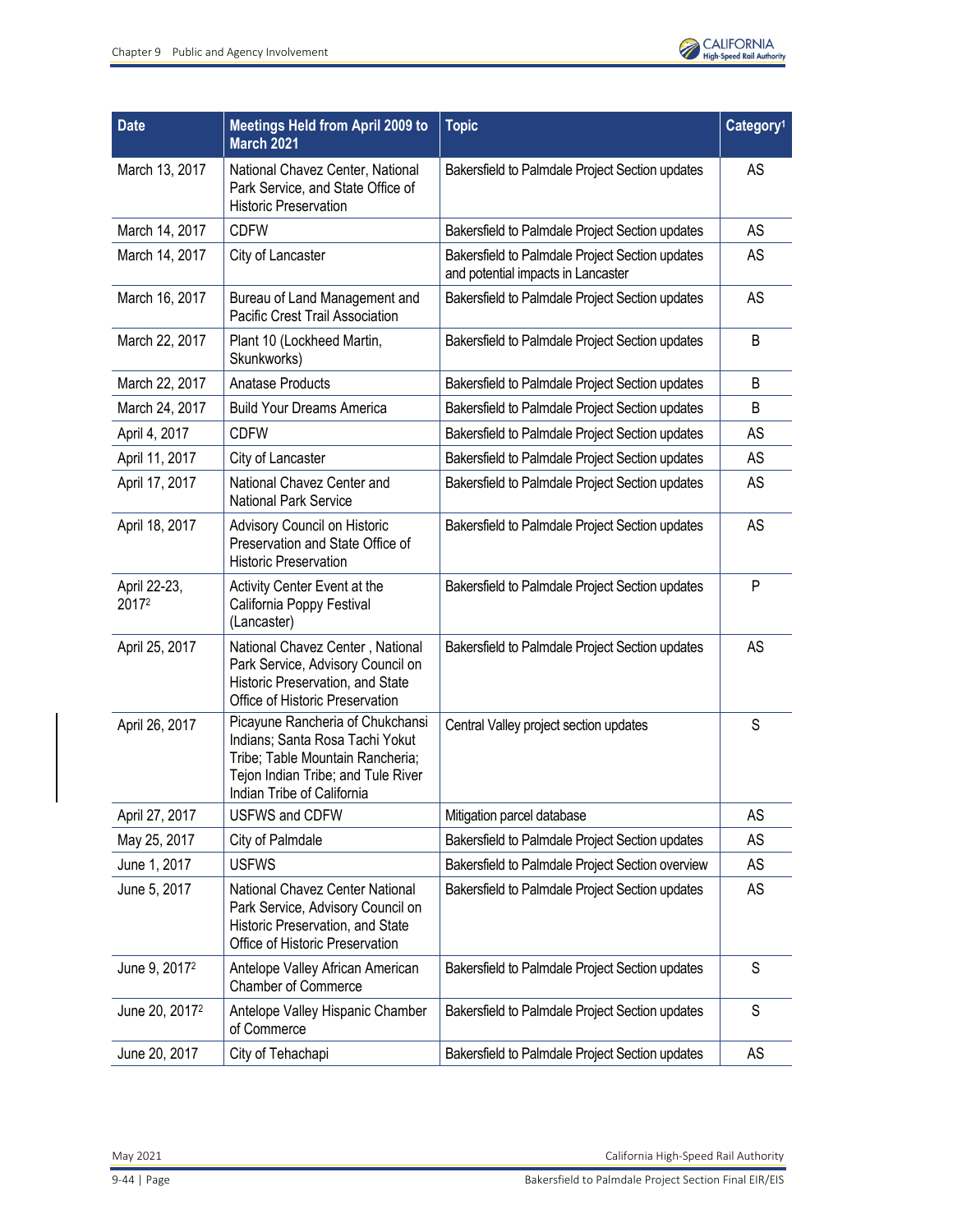

| <b>Date</b>                  | <b>Meetings Held from April 2009 to</b><br><b>March 2021</b>                                                                                                                                | <b>Topic</b>                                              | Category <sup>1</sup> |
|------------------------------|---------------------------------------------------------------------------------------------------------------------------------------------------------------------------------------------|-----------------------------------------------------------|-----------------------|
| July 7, 2017                 | Environmental Justice Pop-Up<br>Activity Center Event at Mercado<br>Latino (Bakersfield)                                                                                                    | Bakersfield to Palmdale Project Section updates           | P                     |
| August 1, 2017               | Tehachapi National Night Out<br><b>Information Table</b>                                                                                                                                    | Bakersfield to Palmdale Project Section updates           | P                     |
| August 17, 2017              | Rosamond Municipal Advisory<br><b>Council Board Meeting</b>                                                                                                                                 | Bakersfield to Palmdale Project Section updates           | P                     |
| August 23, 2017 <sup>2</sup> | Antelope Valley Hispanic Chamber<br>of Commerce Spanish Luncheon                                                                                                                            | Bakersfield to Palmdale Project Section updates           | S                     |
| August 24, 2017 <sup>2</sup> | Kern County Black Chamber of<br><b>Commerce Small Business Diversity</b><br>Expo and Trade Show                                                                                             | Bakersfield to Palmdale Project Section updates           | P                     |
| August 24, 2017              | USFS, Bureau of Land<br>Management, and Pacific Crest<br><b>Trail Association</b>                                                                                                           | Bakersfield to Palmdale Project Section updates           | AS                    |
| September 1,<br>2017         | Tehachapi National Night Out<br><b>Information Table</b>                                                                                                                                    | Bakersfield to Palmdale Project Section updates           | P                     |
| September 8,<br>2017         | <b>USFS</b>                                                                                                                                                                                 | Bakersfield to Palmdale Project Section updates           | AS                    |
| September 17,<br>2017        | Rosamond Municipal Advisory<br><b>Council Board Meeting</b>                                                                                                                                 | Bakersfield to Palmdale Project Section updates           | P                     |
| September 23,<br>20172       | Antelope Valley Hispanic Chamber<br>of Commerce Spanish Luncheon                                                                                                                            | Bakersfield to Palmdale Project Section updates           | S                     |
| September 24,<br>2017        | USFS, Bureau of Land<br>Management, and Pacific Crest<br><b>Trail Association</b>                                                                                                           | Bakersfield to Palmdale Project Section updates           | AS                    |
| September 24,<br>20172       | Kern County Black Chamber of<br><b>Commerce Small Business Diversity</b><br>Expo and Trade Show                                                                                             | Bakersfield to Palmdale Project Section updates           | P                     |
| September 28,<br>2017        | Tehachapi Rotary Club                                                                                                                                                                       | Bakersfield to Palmdale Project Section updates           | P                     |
| December 12,<br>2017         | U.S. Air Force Plant 42                                                                                                                                                                     | Bakersfield to Palmdale Project Section updates           | AS                    |
| March 19, 2018               | Barbareño/Ventureño Band of<br>Mission Indians, Kern Valley Indian<br>Community, and Tejon Indian Tribe                                                                                     | Bakersfield to Palmdale Project Section alignment<br>tour | $\mathsf S$           |
| March 20, 2018               | San Manuel Band of Mission<br>Indians and Tejon Indian Tribe                                                                                                                                | Bakersfield to Palmdale Project Section alignment<br>tour | S                     |
| June 25, 2018                | National Chavez Center, National<br>Park Service, Advisory Council on<br>Historic Preservation, State Office<br>of Historic Preservation, and<br>National Parks Conservation<br>Association | Bakersfield to Palmdale Project Section updates           | <b>AS</b>             |
| June 8, 2018                 | USACE and RWQCB (Bakersfield<br>to Palmdale)                                                                                                                                                | Bakersfield to Palmdale Project Section updates           | <b>AS</b>             |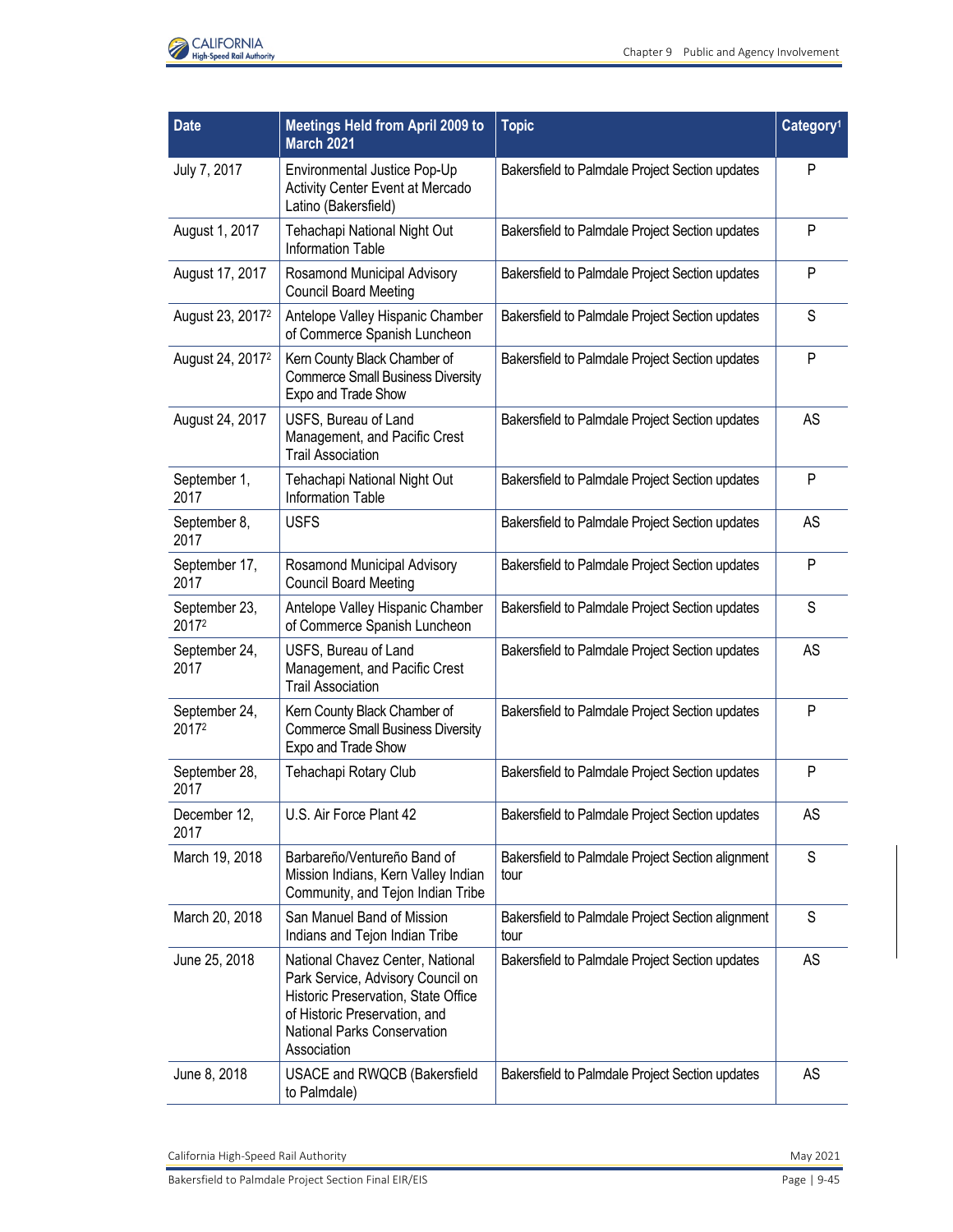

| <b>Date</b>            | <b>Meetings Held from April 2009 to</b><br><b>March 2021</b>                                                 | <b>Topic</b>                                                                                          | Category <sup>1</sup> |
|------------------------|--------------------------------------------------------------------------------------------------------------|-------------------------------------------------------------------------------------------------------|-----------------------|
| July 8, 2018           | Pacific Crest Trail Association, U.S.<br>Forest Service, and others on the<br>Pacific Crest Trail alignment  | Bakersfield to Palmdale Project Section updates                                                       | AS                    |
| July 23, 2018          | North Los Angeles County<br><b>Transportation Coalition</b>                                                  | Bakersfield to Palmdale Project Section updates                                                       | B                     |
| August 15, 2018        | USFWS, CDFW, FRA, USEPA,<br>National Oceanic and Atmospheric<br>Administration, and National Park<br>Service | Bakersfield to Palmdale Project Section updates                                                       | AS                    |
| August 22, 2018        | Palmdale SWG Meeting                                                                                         | Bakersfield to Palmdale Project Section updates                                                       | P                     |
| August 28, 2018        | <b>Edison SWG Meeting</b>                                                                                    | Bakersfield to Palmdale Project Section updates                                                       | S                     |
| August 28, 2018        | Tehachapi SWG Meeting                                                                                        | Bakersfield to Palmdale Project Section updates                                                       | S                     |
| August 29, 2018        | Rosamond SWG Meeting                                                                                         | Bakersfield to Palmdale Project Section updates                                                       | S                     |
| August 29, 2018        | Lancaster SWG Meeting                                                                                        | Bakersfield to Palmdale Project Section updates                                                       | S                     |
| August 29, 2018        | Palmdale SWG Meeting                                                                                         | Bakersfield to Palmdale Project Section updates                                                       | S                     |
| September 4,<br>2018   | National Chavez Center and<br><b>National Park Service</b>                                                   | Bakersfield to Palmdale Project Section updates                                                       | AS                    |
| September 5,<br>2018   | Tehachapi Community Open House<br>Meeting                                                                    | Bakersfield to Palmdale Project Section<br>presentation (open house)                                  | P                     |
| September 10,<br>2018  | <b>Edison Community Open House</b><br>Meeting                                                                | Bakersfield to Palmdale Project Section<br>presentation (open house)                                  | ${\sf P}$             |
| September 10,<br>2018  | Kern County Planning Department                                                                              | Bakersfield to Palmdale Project Section updates                                                       | AS                    |
| September 10,<br>2018  | Office of Kern County Supervisor<br>Leticia Perez                                                            | Bakersfield to Palmdale Project Section updates<br>and potential impacts on the supervisor's district | B                     |
| September 12,<br>2018  | Lancaster Community Open House<br>Meeting                                                                    | Bakersfield to Palmdale Project Section<br>presentation (open house)                                  | P                     |
| September 13,<br>2018  | Pacific Crest Trail Association, U.S.<br>Forest Service, and others on the<br>Pacific Crest Trail alignment  | Bakersfield to Palmdale Project Section updates                                                       | AS                    |
| September 26,<br>20182 | Pop-Up Activity Center Event at<br>Albertson's (Tehachapi)                                                   | Bakersfield to Palmdale Project Section updates                                                       | P                     |
| September 27,<br>20182 | Pop-Up Activity Center Event at<br>Carniceria Gonzalez (Lancaster)                                           | Bakersfield to Palmdale Project Section updates                                                       | $\mathsf{P}$          |
| September 28,<br>20182 | Pop-Up Activity Center Event at<br>Mercado Latino (Bakersfield)                                              | Bakersfield to Palmdale Project Section updates                                                       | P                     |
| September 28,<br>20182 | Pop-Up Activity Center Event at<br>Walmart Neighborhood Market<br>(Palmdale)                                 | Bakersfield to Palmdale Project Section updates                                                       | $\mathsf{P}$          |
| October 18, 2018       | Pacific Crest Trail Association, U.S.<br>Forest Service, and others on the<br>Pacific Crest Trail alignment  | Bakersfield to Palmdale Project Section updates                                                       | AS                    |
| December 11,<br>2018   | CalPortland Company                                                                                          | Bakersfield to Palmdale Project Section updates<br>and potential impacts on CalPortland               | S                     |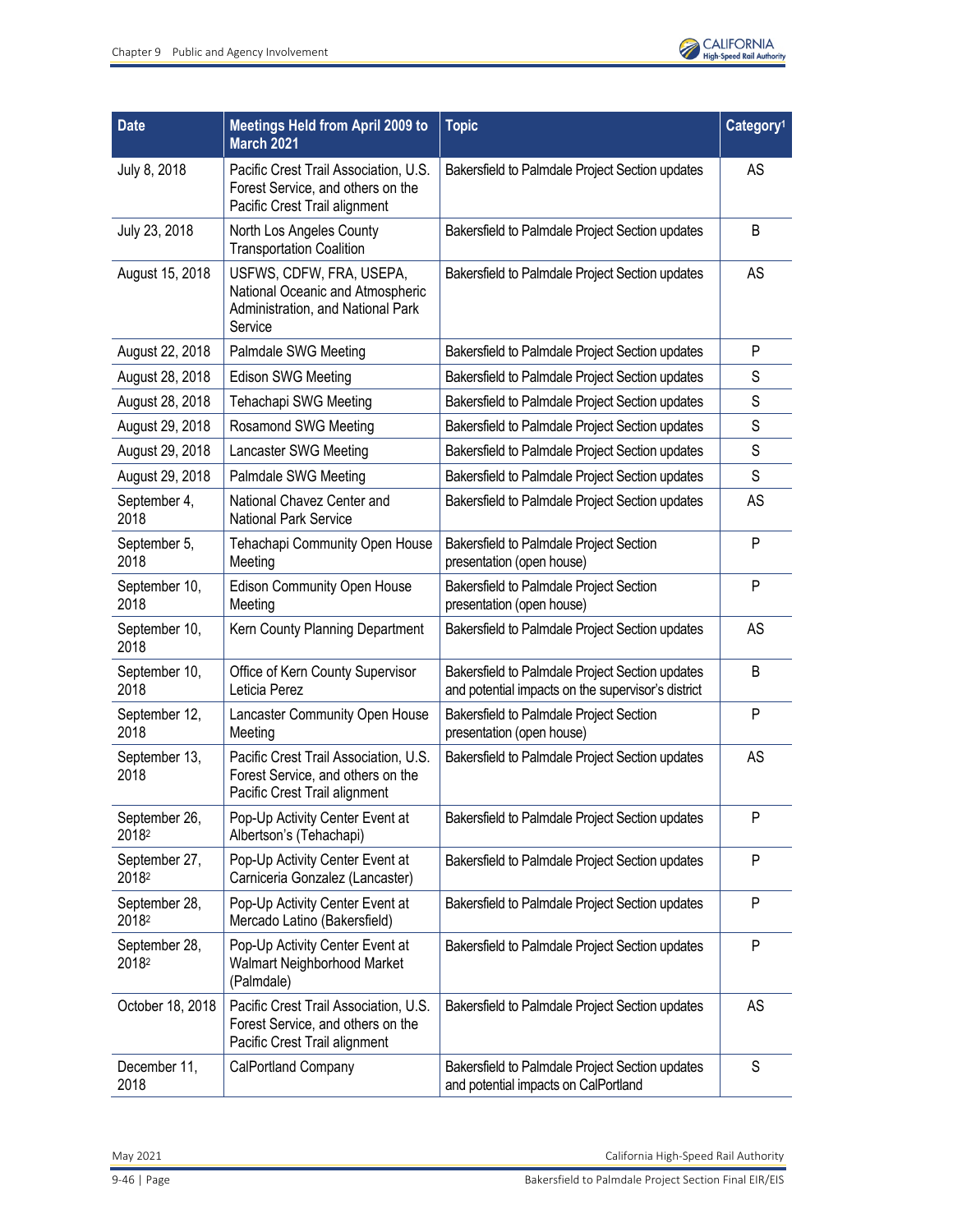

| <b>Date</b>          | <b>Meetings Held from April 2009 to</b><br><b>March 2021</b>                                                | <b>Topic</b>                                                                            | Category <sup>1</sup> |
|----------------------|-------------------------------------------------------------------------------------------------------------|-----------------------------------------------------------------------------------------|-----------------------|
| December 13,<br>2018 | LADWP                                                                                                       | Bakersfield to Palmdale Project Section updates                                         | <b>AS</b>             |
| January 23, 2019     | Caltrans District 6                                                                                         | Bakersfield to Palmdale Project Section updates                                         | AS                    |
| February 5, 2019     | Plant 10 and Northrop Grumman                                                                               | Bakersfield to Palmdale Project Section updates                                         | S                     |
| February 14,<br>2019 | Mogul Energy Partners I, LLC                                                                                | Bakersfield to Palmdale Project Section updates                                         | S                     |
| February 14,<br>2019 | U.S. Air Force Plant 42                                                                                     | Bakersfield to Palmdale Project Section updates                                         | AS                    |
| February 15,<br>2019 | CalPortland Company                                                                                         | Bakersfield to Palmdale Project Section updates<br>and potential impacts on CalPortland | S                     |
| February 27,<br>2019 | <b>Brookfield Renewable</b>                                                                                 | Bakersfield to Palmdale Project Section updates                                         | <b>AS</b>             |
| February 27,<br>2019 | City of Tehachapi                                                                                           | Bakersfield to Palmdale Project Section updates                                         | AS                    |
| March 4, 2019        | Pacific Crest Trail Association, U.S.<br>Forest Service, and others on the<br>Pacific Crest Trail alignment | Bakersfield to Palmdale Project Section updates                                         | AS                    |
| March 25, 2019       | <b>USFWS</b>                                                                                                | Bakersfield to Palmdale Project Section Biological<br>Assessment                        | AS                    |
| April 11, 2019       | Kern County Planning                                                                                        | Bakersfield to Palmdale Project Section updates                                         | AS                    |
| April 11, 2019       | Kern County Public Works                                                                                    | Bakersfield to Palmdale Project Section updates                                         | AS                    |
| April 11, 2019       | Kern COG                                                                                                    | Bakersfield to Palmdale Project Section updates                                         | AS                    |
| April 23, 2019       | CalPortland Company                                                                                         | Bakersfield to Palmdale Project Section updates<br>and potential impacts on CalPortland | S                     |
| May 2, 2019          | San Manuel Band of Mission<br>Indians                                                                       | Bakersfield to Palmdale Project Section updates                                         | <b>AS</b>             |
| May 6, 2019          | <b>USFWS</b>                                                                                                | Bakersfield to Palmdale Project Section Biological<br>Assessment                        | AS                    |
| May 13, 2019         | <b>USFWS</b>                                                                                                | Bakersfield to Palmdale Project Section Biological<br>Assessment                        | AS                    |
| May 14, 2019         | <b>Edison School District</b>                                                                               | Bakersfield to Palmdale Project Section updates                                         | <b>AS</b>             |
| May 14, 2019         | Greater Bakersfield Separation of<br><b>Grade District</b>                                                  | Bakersfield to Palmdale Project Section updates                                         | AS                    |
| May 14, 2019         | <b>Tejon Ranch</b>                                                                                          | Bakersfield to Palmdale Project Section updates                                         | <b>AS</b>             |
| June 5, 2019         | City of Lancaster                                                                                           | Bakersfield to Palmdale Project Section updates                                         | <b>AS</b>             |
| July 11, 2019        | National Chavez Center and<br>National Park Service                                                         | Bakersfield to Palmdale Project Section updates                                         | AS                    |
| July 22, 2019        | North Los Angeles County<br><b>Transportation Coalition</b>                                                 | Bakersfield to Palmdale Project Section updates                                         | B                     |
| August 15, 2019      | City of Tehachapi                                                                                           | Bakersfield to Palmdale Project Section updates                                         | <b>AS</b>             |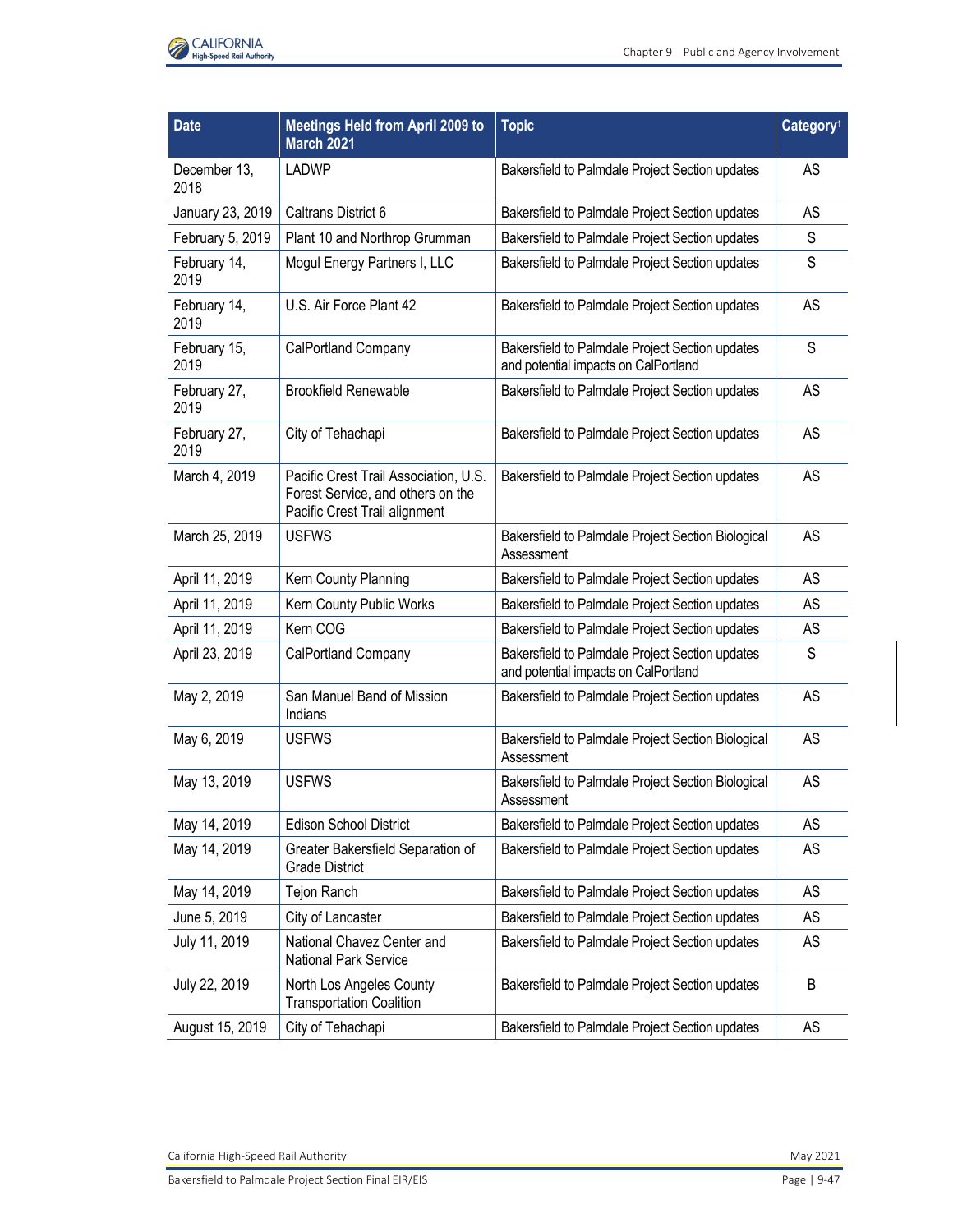

| <b>Date</b>          | Meetings Held from April 2009 to<br><b>March 2021</b>                                                                                                                                                                                           | <b>Topic</b>                                                                                             | Category <sup>1</sup> |
|----------------------|-------------------------------------------------------------------------------------------------------------------------------------------------------------------------------------------------------------------------------------------------|----------------------------------------------------------------------------------------------------------|-----------------------|
| August 20, 2019      | North Fork Rancheria of Mono<br>Indians of California, Picayune<br>Rancheria of Chukchansi Indians,<br>Santa Rosa Tachi Yokut Tribe,<br>Table Mountain Rancheria, and<br>Tule River Tribe of California                                         | Bakersfield to Palmdale Project Section updates                                                          | S                     |
| August 28, 2019      | National Chavez Center and<br><b>National Park Service</b>                                                                                                                                                                                      | Bakersfield to Palmdale Project Section updates                                                          | AS                    |
| August 29, 2019      | Fernandeño Tataviam Band of<br><b>Mission Indians</b>                                                                                                                                                                                           | Bakersfield to Palmdale Project Section updates                                                          | S                     |
| October 16, 2019     | National Chavez Center, National<br>Park Service, Advisory Council on<br>Historic Preservation, State Office<br>of Historic Preservation, National<br>Trust for Historic Preservation, and<br><b>National Parks Conservation</b><br>Association | Bakersfield to Palmdale Project Section updates                                                          | AS                    |
| October 17, 2019     | Cummings Ranch                                                                                                                                                                                                                                  | Bakersfield to Palmdale Project Section updates                                                          | S                     |
| October 17, 2019     | Mogul Energy                                                                                                                                                                                                                                    | Bakersfield to Palmdale Project Section updates                                                          | S                     |
| November 5,<br>2019  | City of Lancaster                                                                                                                                                                                                                               | Bakersfield to Palmdale Project Section updates                                                          | AS                    |
| November 5,<br>2019  | CalPortland Company                                                                                                                                                                                                                             | Bakersfield to Palmdale Project Section<br>updates and potential impacts on CalPortland                  | S                     |
| November 14,<br>2019 | Antelope Valley Board of Trade                                                                                                                                                                                                                  | Bakersfield to Palmdale Project Section<br>updates                                                       | S                     |
| January 8, 2020      | City of Lancaster                                                                                                                                                                                                                               | Bakersfield to Palmdale Project Section<br>updates                                                       | AS                    |
| January 8, 2020      | City of Tehachapi                                                                                                                                                                                                                               | Bakersfield to Palmdale Project Section<br>updates                                                       | AS                    |
| January 8, 2020      | Office of Kern County Supervisor<br>Kathryn Barger                                                                                                                                                                                              | Bakersfield to Palmdale Project Section<br>updates and potential impacts in the<br>supervisor's district | B                     |
| January 9, 2020      | Office of Kern County Supervisor<br>Leticia Perez                                                                                                                                                                                               | Bakersfield to Palmdale Project Section<br>updates and potential impacts in the<br>supervisor's district | B                     |
| January 9, 2020      | Office of Kern County Supervisor<br>Zack Scrivner                                                                                                                                                                                               | Bakersfield to Palmdale Project Section<br>updates and potential impacts in the<br>supervisor's district | B                     |
| January 9, 2020      | Office of Kern County Supervisor<br>Mike Maggard                                                                                                                                                                                                | Bakersfield to Palmdale Project Section<br>updates and potential impacts in the<br>supervisor's district | B                     |
| January 14, 2020     | <b>Brookfield Renewable</b>                                                                                                                                                                                                                     | Bakersfield to Palmdale Project Section<br>updates                                                       | $\mathsf S$           |
| January 15,<br>20202 | Pop-Up Activity Center Event at<br>Mercado Latino (Bakersfield)                                                                                                                                                                                 | Bakersfield to Palmdale Project Section<br>updates                                                       | P                     |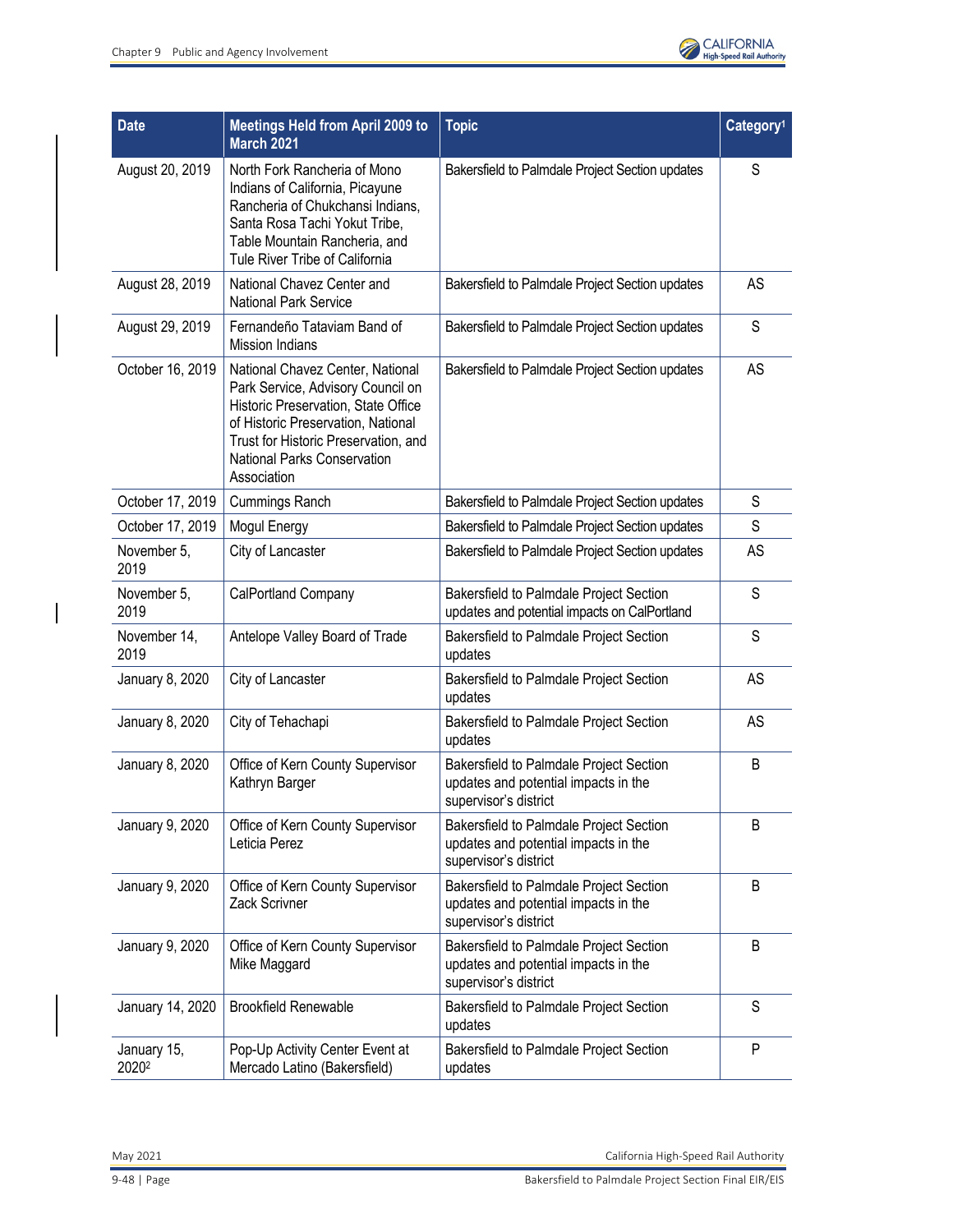

| <b>Date</b>          | <b>Meetings Held from April 2009 to</b><br><b>March 2021</b>                                                             | <b>Topic</b>                                                                                          | Category <sup>1</sup> |
|----------------------|--------------------------------------------------------------------------------------------------------------------------|-------------------------------------------------------------------------------------------------------|-----------------------|
| January 15,<br>20202 | Pop-Up Activity Center Event at<br>Public Library (Rosamond)                                                             | Bakersfield to Palmdale Project Section<br>updates                                                    | P                     |
| January 22, 2020     | <b>Bureau of Land Management</b>                                                                                         | Bakersfield to Palmdale Project Section<br>updates                                                    | AS                    |
| January 27, 2020     | Antelope Valley East Kern Water<br>Agency                                                                                | Bakersfield to Palmdale Project Section<br>updates                                                    | S                     |
| January 27, 2020     | North County Transportation<br>Coalition                                                                                 | Bakersfield to Palmdale Project Section<br>updates                                                    | B                     |
| February 3, 2020     | <b>Edison SWG Meeting</b>                                                                                                | Bakersfield to Palmdale Project Section<br>updates                                                    | S                     |
| February 5, 2020     | Palmdale SWG Meeting                                                                                                     | Bakersfield to Palmdale Project Section<br>updates                                                    | S                     |
| February 5, 2020     | Lancaster SWG Meeting                                                                                                    | Bakersfield to Palmdale Project Section<br>updates                                                    | S                     |
| February 5, 2020     | Tehachapi SWG Meeting                                                                                                    | Bakersfield to Palmdale Project Section<br>updates                                                    | S                     |
| February 13,<br>2020 | Caltrans District 6                                                                                                      | Bakersfield to Palmdale Project Section<br>updates                                                    | AS                    |
| February 26,<br>2020 | Rosamond SWG Meeting                                                                                                     | Bakersfield to Palmdale Project Section<br>updates                                                    | S                     |
| February 27,<br>2020 | City of Palmdale                                                                                                         | Bakersfield to Palmdale Project Section<br>updates                                                    | AS                    |
| March 4, 2020        | Lancaster Community Open House<br>Meeting                                                                                | Bakersfield to Palmdale Project Section<br>updates (Open House)                                       | P                     |
| March 5, 2020        | Edison Community Open House<br>Meeting                                                                                   | Bakersfield to Palmdale Project Section<br>updates (Open House)                                       | P                     |
| April 10, 2020       | Lancaster School District                                                                                                | Bakersfield to Palmdale Project Section<br>updates                                                    | B                     |
| April 10, 2020       | University of Antelope Valley                                                                                            | Bakersfield to Palmdale Project Section updates                                                       | B                     |
| April 16, 2020       | Kern County High School District                                                                                         | Bakersfield to Palmdale Project Section<br>updates                                                    | B                     |
| April 22, 2020       | Pacific Crest Trail Association, U.S.<br>Forest Service, and U.S.<br>Department of Interior Bureau of<br>Land Management | Discussion of draft comments on the Draft<br>EIR/EIS                                                  | AS                    |
| April 23, 2020       | California High-Speed Rail Authority                                                                                     | Virtual public hearing to receive comments on<br>the Draft Bakersfield to Palmdale Section<br>EIR/EIS | P                     |
| May 21, 2020         | City of Lancaster                                                                                                        | Bakersfield to Palmdale Project Section<br>updates and potential impacts on Lancaster                 | AS                    |
| June 2, 2020         | City of Tehachapi                                                                                                        | Bakersfield to Palmdale Project Section<br>updates and potential impacts on Tehachapi                 | <b>AS</b>             |
| June 5, 2020         | CalPortland Company                                                                                                      | Bakersfield to Palmdale Project Section<br>updates and potential impacts on CalPortland               | S                     |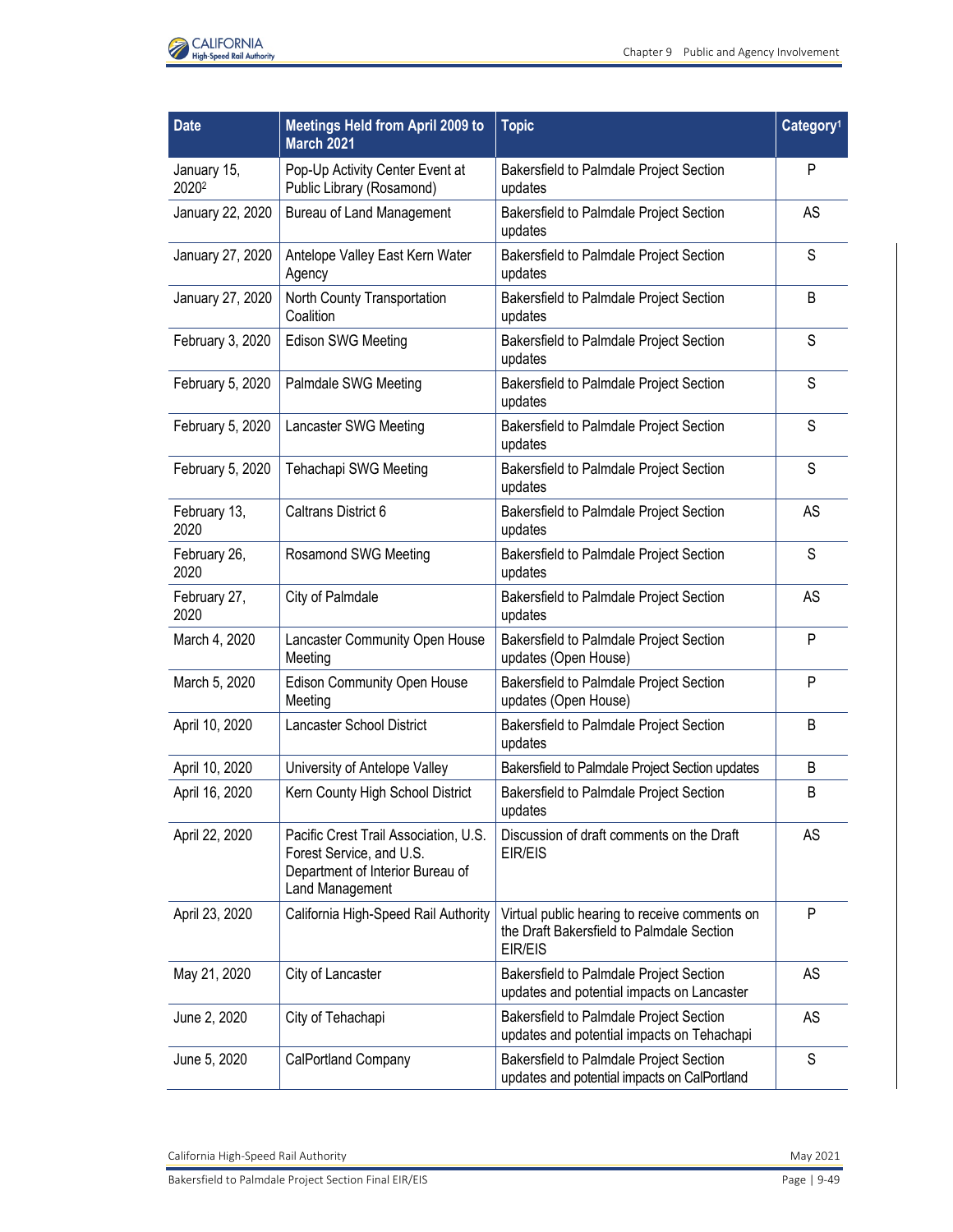

| <b>Date</b>           | <b>Meetings Held from April 2009 to</b><br><b>March 2021</b>                                                                    | <b>Topic</b>                                                                                                                                                                                                                                                                                                                                                                                                            | Category <sup>1</sup> |
|-----------------------|---------------------------------------------------------------------------------------------------------------------------------|-------------------------------------------------------------------------------------------------------------------------------------------------------------------------------------------------------------------------------------------------------------------------------------------------------------------------------------------------------------------------------------------------------------------------|-----------------------|
| June 9, 2020          | City of Palmdale                                                                                                                | Bakersfield to Palmdale Project Section<br>updates on Palmdale                                                                                                                                                                                                                                                                                                                                                          | AS                    |
| June 11, 2020         | Tejon Ranch                                                                                                                     | Bakersfield to Palmdale Project Section<br>updates                                                                                                                                                                                                                                                                                                                                                                      | S                     |
| June 11, 2020         | <b>Building and Construction Trades</b><br>Council                                                                              | Bakersfield to Palmdale Project Section<br>updates                                                                                                                                                                                                                                                                                                                                                                      | B                     |
| June 25, 2020         | City of Palmdale                                                                                                                | Bakersfield to Palmdale Project Section<br>updates                                                                                                                                                                                                                                                                                                                                                                      | AS                    |
| July 7, 2020          | Pacific Crest Trail Association and<br>U.S. Forest Service                                                                      | Bakersfield to Palmdale Project Section<br>updates                                                                                                                                                                                                                                                                                                                                                                      | AS                    |
| July 20, 2020         | North County Transportation<br>Coalition                                                                                        | Bakersfield to Palmdale Project Section<br>updates                                                                                                                                                                                                                                                                                                                                                                      | B                     |
| July 23, 2020         | City of Palmdale                                                                                                                | Bakersfield to Palmdale Project Section<br>updates                                                                                                                                                                                                                                                                                                                                                                      | AS                    |
| August 27, 2020       | Pacific Crest Trail Association, U.S.<br>Forest Service, and U.S.<br>Department of Interior Bureau of<br><b>Land Management</b> | Discussion of process for agency concurrence<br>on Section 4(f) de minimis determination<br>regarding Pacific Crest Trail                                                                                                                                                                                                                                                                                               | AS                    |
| September 17,<br>2020 | San Manuel Band of Mission<br>Indians                                                                                           | Consultation meeting to discuss Bakersfield to<br>Palmdale Project Section updates                                                                                                                                                                                                                                                                                                                                      | S                     |
| September 24,<br>2020 | City of Palmdale                                                                                                                | Bakersfield to Palmdale Project Section<br>updates and discussion of process for agency<br>concurrence on Section 4(f) de minimis<br>determination regarding Dr. Robert St. Clair<br>Parkway.                                                                                                                                                                                                                           | AS                    |
| October 21, 2020      | North County Transportation Coalition                                                                                           | Bakersfield to Palmdale Project Section<br>updates                                                                                                                                                                                                                                                                                                                                                                      | B                     |
| October 21, 2020      | City of Lancaster                                                                                                               | <b>Bakersfield to Palmdale Project Section</b><br>updates                                                                                                                                                                                                                                                                                                                                                               | AS                    |
| October 22, 2020      | City of Palmdale                                                                                                                | Bakersfield to Palmdale Project Section<br>updates                                                                                                                                                                                                                                                                                                                                                                      | AS                    |
| December 8, 2020      | Caltrans District 6                                                                                                             | Bakersfield to Palmdale Project Section<br>updates                                                                                                                                                                                                                                                                                                                                                                      | AS                    |
| December 14,<br>2020  | Environmental Justice Listening<br>Session (Palmdale)                                                                           | These listening sessions are intended to give<br>affected communities an opportunity to provide<br>input on the Authority's proposed mitigation<br>measures to address disproportionate impacts<br>to minority populations and low-income<br>communities within the Bakersfield to Palmdale<br>Project Section. The input received during<br>these meetings was considered during<br>preparation of this Final EIR/EIS. | S                     |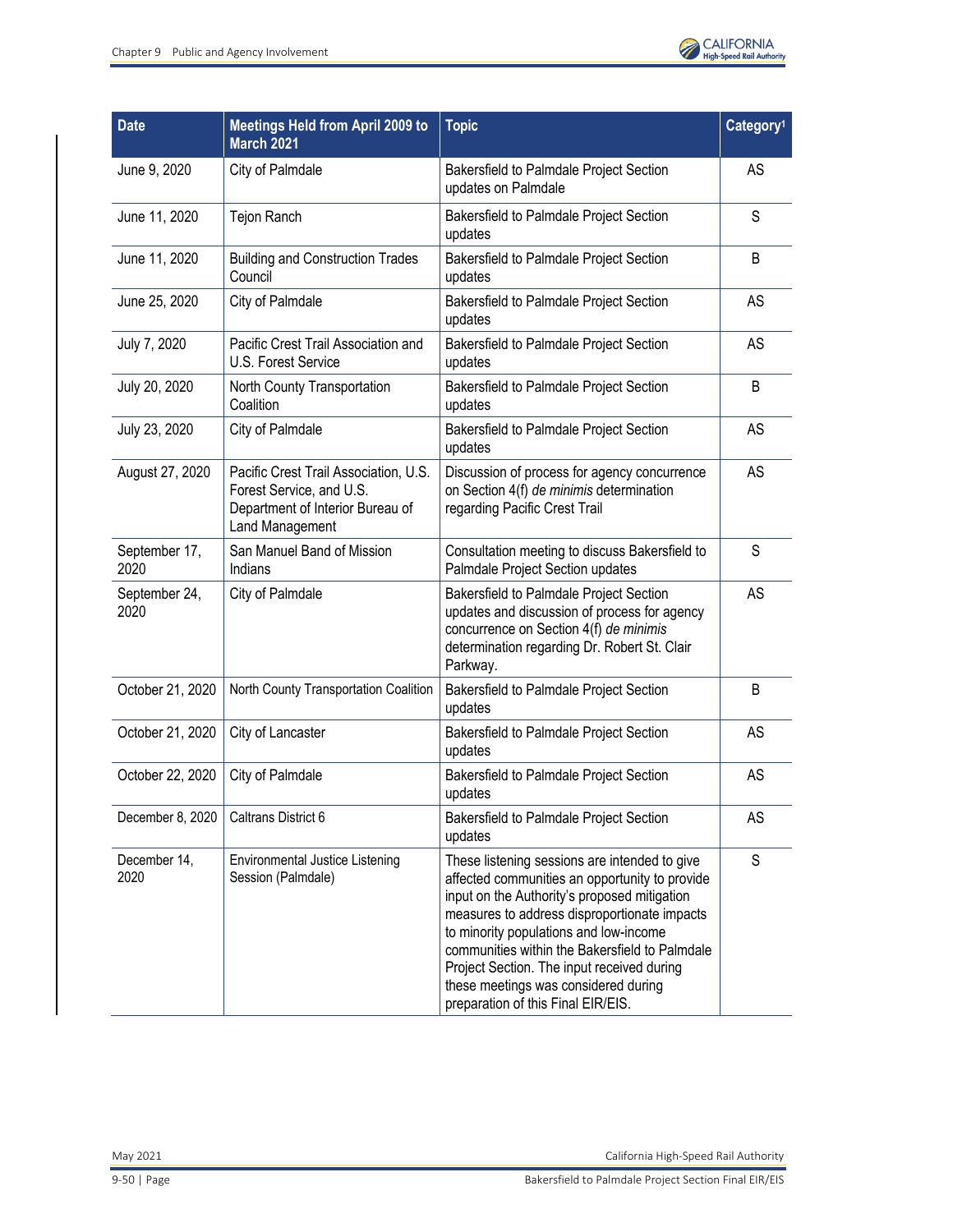

| <b>Date</b>          | <b>Meetings Held from April 2009 to</b><br><b>March 2021</b> | <b>Topic</b>                                                                                                                                                                                                                                                                                                                                                                                                                     | Category <sup>1</sup> |
|----------------------|--------------------------------------------------------------|----------------------------------------------------------------------------------------------------------------------------------------------------------------------------------------------------------------------------------------------------------------------------------------------------------------------------------------------------------------------------------------------------------------------------------|-----------------------|
| December 15,<br>2020 | Environmental Justice Listening<br>Session (Lancaster)       | These listening sessions are intended to give<br>affected communities an opportunity to provide<br>input on the Authority's proposed mitigation<br>measures to address disproportionate impacts<br>to minority populations and low-income<br>communities within the Bakersfield to Palmdale<br>Project Section. The input received during<br>these meetings was considered during<br>preparation of this Final EIR/EIS.          | S                     |
| December 16,<br>2020 | Environmental Justice Listening<br>Session (Edison)          | These listening sessions are intended to give<br>affected communities an opportunity to provide<br>input on the Authority's proposed mitigation<br>measures to address disproportionate impacts<br>to minority populations and low-income<br>communities within the Bakersfield to Palmdale<br>Project Section. The input received during<br>these meetings was considered during<br>preparation of this Final EIR/EIS           | S                     |
| December 21,<br>2020 | City of Palmdale                                             | Bakersfield to Palmdale Project Section<br>updates                                                                                                                                                                                                                                                                                                                                                                               | AS                    |
| December 22.<br>2020 | City of Palmdale                                             | Bakersfield to Palmdale Project Section<br>updates and discussion regarding Rancho<br>Vista Boulevard Grade Separation Design                                                                                                                                                                                                                                                                                                    | AS                    |
| January 11, 2021     | Environmental Justice Listening<br>Session (Edison)          | These listening sessions are intended to give<br>affected communities an opportunity to provide<br>input on the Authority's proposed mitigation<br>measures to address disproportionate impacts to<br>minority populations and low-income communities<br>within the Bakersfield to Palmdale Project<br>Section. The input received during these<br>meetings will then be considered in the Final<br>EIR/EIS prior to publication | S                     |
| January 12, 2021     | City of Tehachapi                                            | Bakersfield to Palmdale Project Section<br>updates                                                                                                                                                                                                                                                                                                                                                                               | AS                    |
| January 12, 2021     | Environmental Justice Listening<br>Session (Palmdale)        | These listening sessions are intended to give<br>affected communities an opportunity to provide<br>input on the Authority's proposed mitigation<br>measures to address disproportionate impacts to<br>minority populations and low-income communities<br>within the Bakersfield to Palmdale Project<br>Section. The input received during these<br>meetings will then be considered in the Final<br>EIR/EIS prior to publication | S                     |
| January 13, 2021     | <b>Caltrans District 7</b>                                   | Meeting to further discuss Caltrans District 7's<br>comments on the Draft EIR/EIS                                                                                                                                                                                                                                                                                                                                                | AS                    |